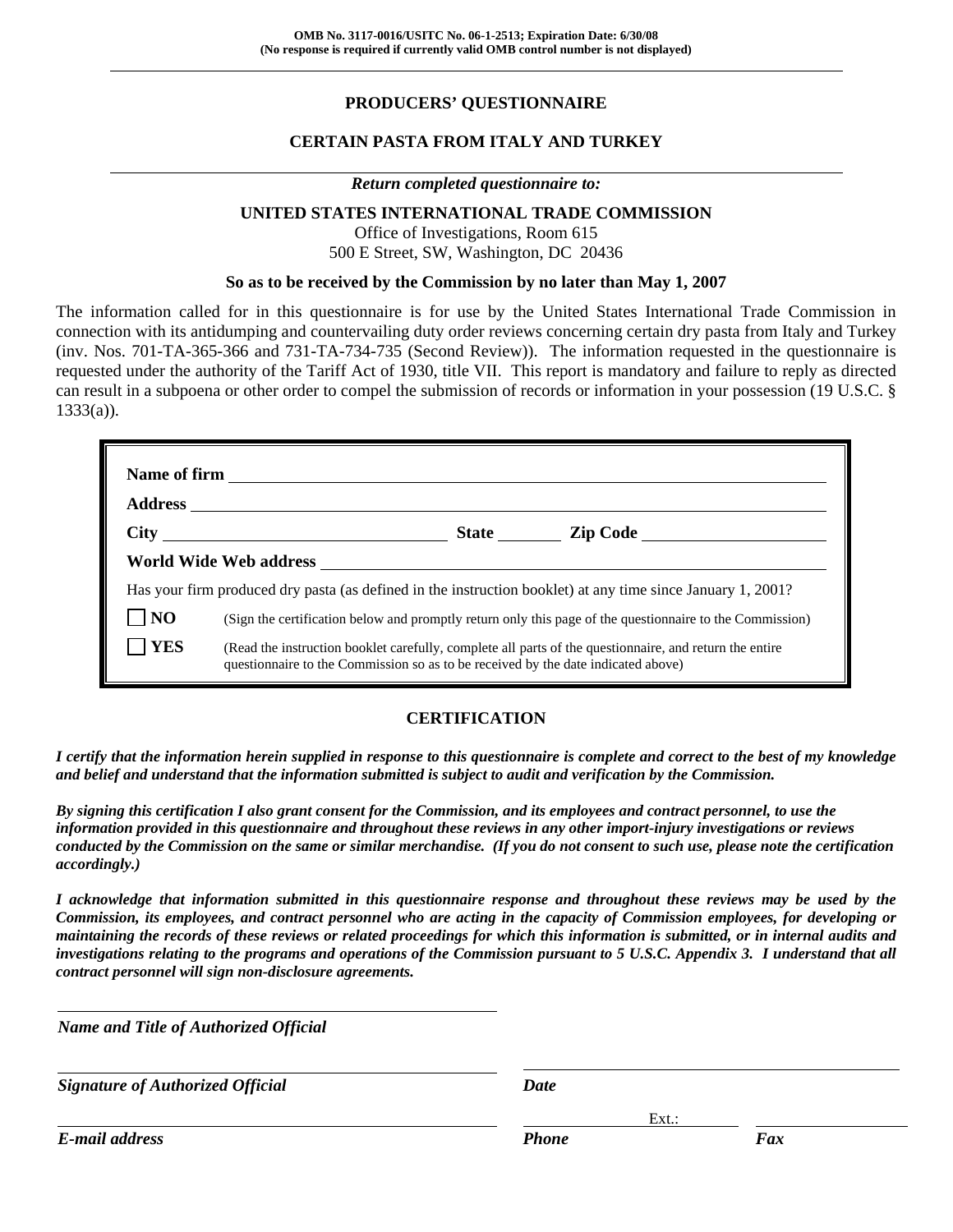## **PART I.—GENERAL INFORMATION**

 $\overline{a}$ 

 $\overline{a}$ 

 $\overline{a}$ 

The questions in this questionnaire have been reviewed with market participants to ensure that issues of concern are adequately addressed and that data requests are sufficient, meaningful, and as limited as possible. Public reporting burden for this questionnaire is estimated to average 50 hours per response, including the time for reviewing instructions, searching existing data sources, gathering the data needed, and completing and reviewing the questionnaire. Send comments regarding the accuracy of this burden estimate or any other aspect of this collection of information, including suggestions for reducing the burden, to the Office of Investigations, U.S. International Trade Commission, 500 E Street, SW, Washington, DC 20436.

I-1a. Please report below the actual number of hours required and the cost to your firm of preparing the reply to this questionnaire and completing the form.

hours dollars

- I-1b. We are interested in any comments you may have for improving this questionnaire in general or the clarity of specific questions. Please attach such comments to your response or send them to the above address.
- I-2. Provide the name and address of establishment(s) covered by this questionnaire (see pages 3-4 of the instruction booklet for reporting guidelines). If your firm is publicly traded, please specify the stock exchange and trading symbol.

I-3. Do you support or oppose continuation of the antidumping and countervailing duty orders currently in place for subject certain dry pasta from Italy and Turkey? Please indicate and explain.

| <b>Order/Country</b>          | <b>Support</b> | <b>Oppose</b> | Take no<br>position | Please explain (use additional pages as<br>necessary)- |
|-------------------------------|----------------|---------------|---------------------|--------------------------------------------------------|
| Antidumping:<br>Italy         |                |               |                     |                                                        |
| Turkey                        |                |               |                     |                                                        |
| Countervailing duty:<br>Italy |                |               |                     |                                                        |
| Turkey                        |                |               |                     |                                                        |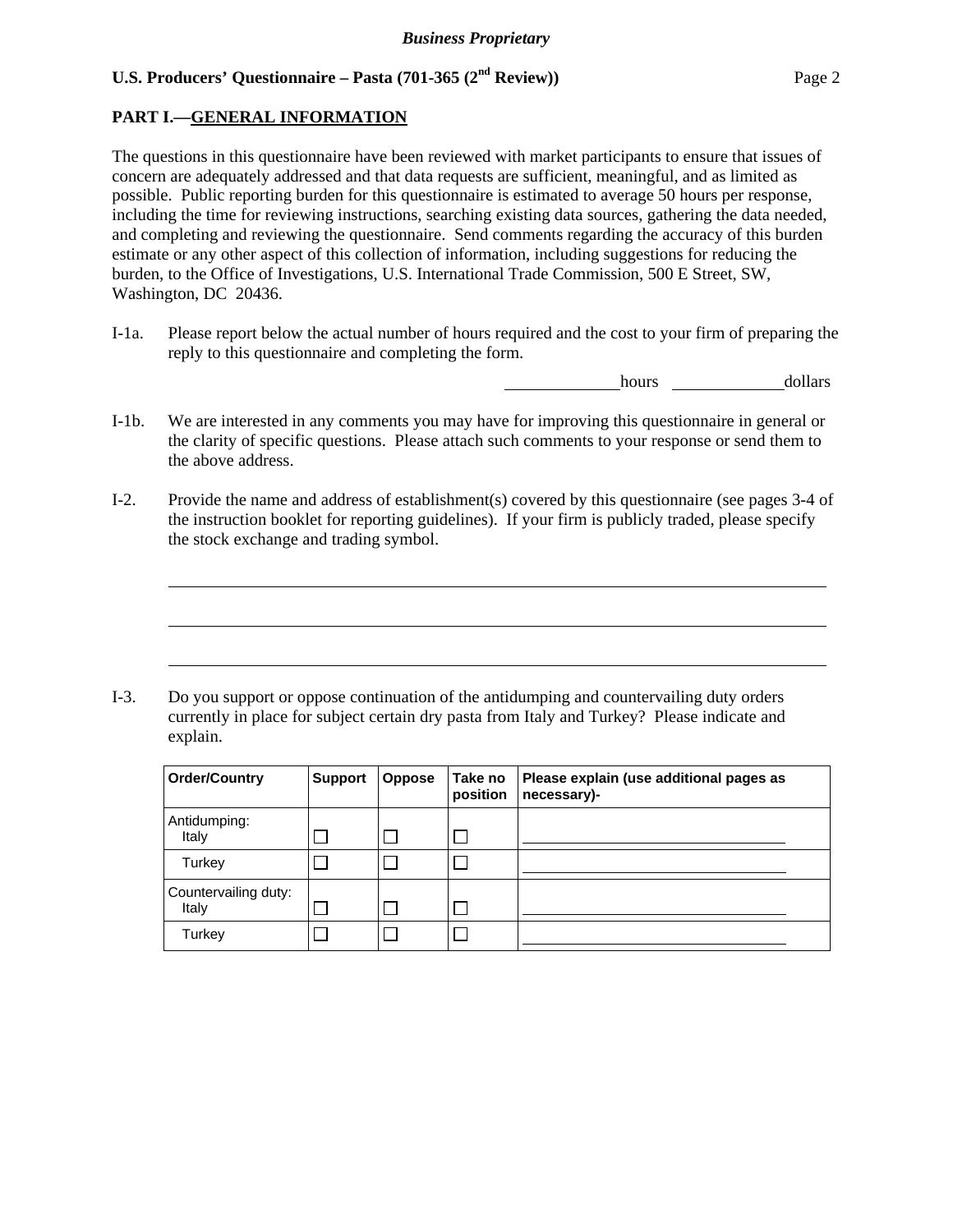| <b>PART I.-GENERAL INFORMATION-Continued</b><br>Is your firm owned, in whole or in part, by any other firm?<br>$I-4.$<br>N <sub>o</sub><br>Yes--List the following information<br><b>Extent of</b><br>Firm name<br><b>Address</b><br>ownership<br>$I-5.$<br>Does your firm have any related firms, either domestic or foreign, which are engaged in<br>importing certain dry pasta from Italy or Turkey into the United States or which are engaged in<br>exporting certain dry pasta from Italy or Turkey to the United States?<br>$\Box$ No<br>$\Box$ Yes--List the following information<br>Firm name<br><b>Address</b><br>Affiliation<br>Does your firm have any related firms, either domestic or foreign, which are engaged in<br>$I-6.$<br>importing certain dry pasta from countries other than Italy and Turkey into the United States or<br>which are engaged in exporting certain dry pasta from countries other than Italy or Turkey to the<br><b>United States?</b><br>N <sub>o</sub><br>Yes--List the following information<br><b>Address</b><br>Firm name<br>Affiliation |  | U.S. Producers' Questionnaire – Pasta (701-365 $(2nd$ Review)) | Page 3 |
|-----------------------------------------------------------------------------------------------------------------------------------------------------------------------------------------------------------------------------------------------------------------------------------------------------------------------------------------------------------------------------------------------------------------------------------------------------------------------------------------------------------------------------------------------------------------------------------------------------------------------------------------------------------------------------------------------------------------------------------------------------------------------------------------------------------------------------------------------------------------------------------------------------------------------------------------------------------------------------------------------------------------------------------------------------------------------------------------|--|----------------------------------------------------------------|--------|
|                                                                                                                                                                                                                                                                                                                                                                                                                                                                                                                                                                                                                                                                                                                                                                                                                                                                                                                                                                                                                                                                                         |  |                                                                |        |
|                                                                                                                                                                                                                                                                                                                                                                                                                                                                                                                                                                                                                                                                                                                                                                                                                                                                                                                                                                                                                                                                                         |  |                                                                |        |
|                                                                                                                                                                                                                                                                                                                                                                                                                                                                                                                                                                                                                                                                                                                                                                                                                                                                                                                                                                                                                                                                                         |  |                                                                |        |
|                                                                                                                                                                                                                                                                                                                                                                                                                                                                                                                                                                                                                                                                                                                                                                                                                                                                                                                                                                                                                                                                                         |  |                                                                |        |
|                                                                                                                                                                                                                                                                                                                                                                                                                                                                                                                                                                                                                                                                                                                                                                                                                                                                                                                                                                                                                                                                                         |  |                                                                |        |
|                                                                                                                                                                                                                                                                                                                                                                                                                                                                                                                                                                                                                                                                                                                                                                                                                                                                                                                                                                                                                                                                                         |  |                                                                |        |
|                                                                                                                                                                                                                                                                                                                                                                                                                                                                                                                                                                                                                                                                                                                                                                                                                                                                                                                                                                                                                                                                                         |  |                                                                |        |
|                                                                                                                                                                                                                                                                                                                                                                                                                                                                                                                                                                                                                                                                                                                                                                                                                                                                                                                                                                                                                                                                                         |  |                                                                |        |
|                                                                                                                                                                                                                                                                                                                                                                                                                                                                                                                                                                                                                                                                                                                                                                                                                                                                                                                                                                                                                                                                                         |  |                                                                |        |
|                                                                                                                                                                                                                                                                                                                                                                                                                                                                                                                                                                                                                                                                                                                                                                                                                                                                                                                                                                                                                                                                                         |  |                                                                |        |
|                                                                                                                                                                                                                                                                                                                                                                                                                                                                                                                                                                                                                                                                                                                                                                                                                                                                                                                                                                                                                                                                                         |  |                                                                |        |
|                                                                                                                                                                                                                                                                                                                                                                                                                                                                                                                                                                                                                                                                                                                                                                                                                                                                                                                                                                                                                                                                                         |  |                                                                |        |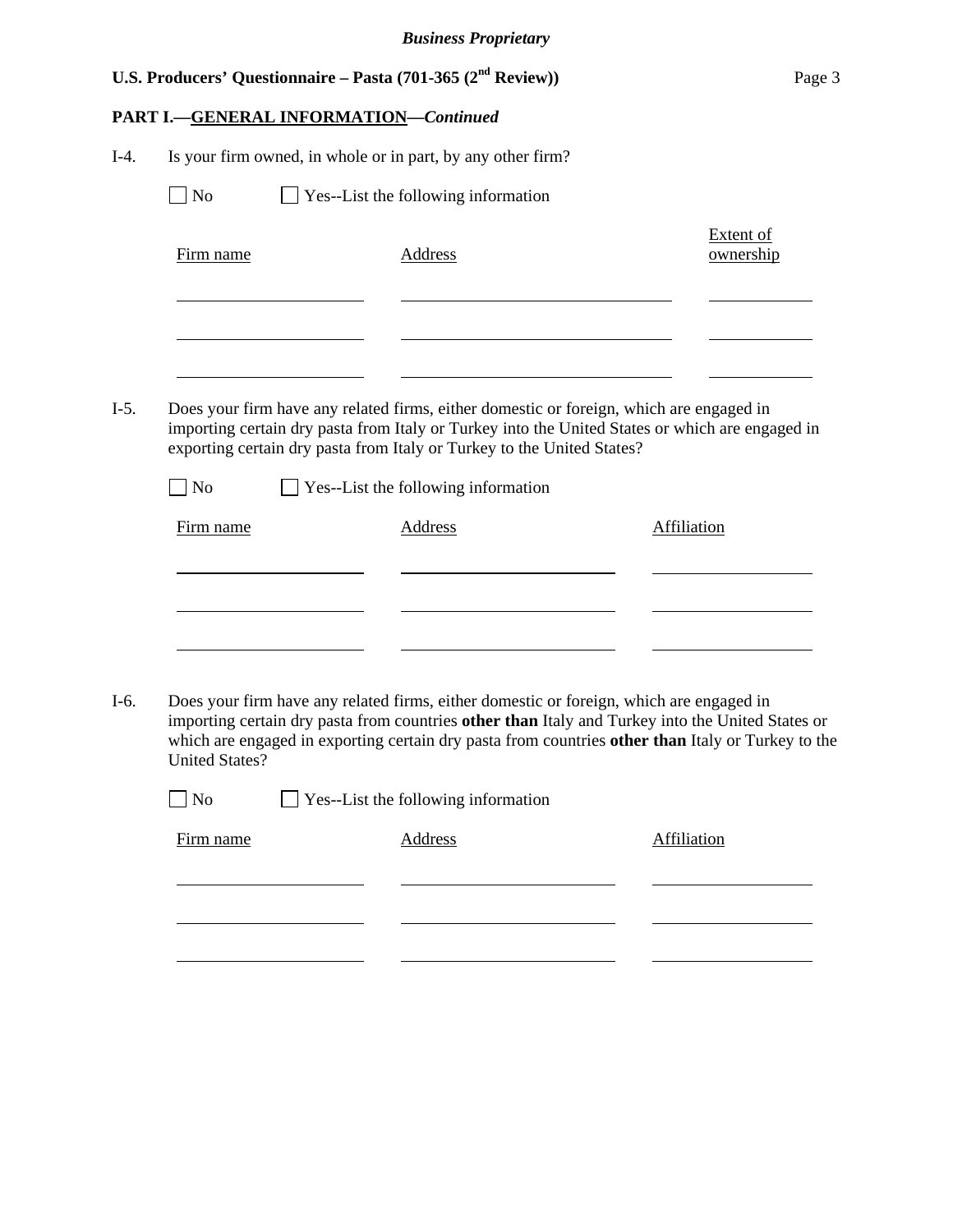# **PART I.—GENERAL INFORMATION—***Continued*

 $\overline{a}$ 

| Firm name      | <b>Address</b>                                                                                                                                                                                                                                                             | Affiliation |
|----------------|----------------------------------------------------------------------------------------------------------------------------------------------------------------------------------------------------------------------------------------------------------------------------|-------------|
|                |                                                                                                                                                                                                                                                                            |             |
|                |                                                                                                                                                                                                                                                                            |             |
|                |                                                                                                                                                                                                                                                                            |             |
|                |                                                                                                                                                                                                                                                                            |             |
|                | In Parts II and IV of this questionnaire we request a copy of your company's business plan. Does<br>your company or any related firm have a business plan or any internal documents that describe,<br>discuss, or analyze expected future market conditions for dry pasta? |             |
| N <sub>o</sub> | Yes---Please provide the requested documents. If you are not providing the<br>requested documents, please explain why not.                                                                                                                                                 |             |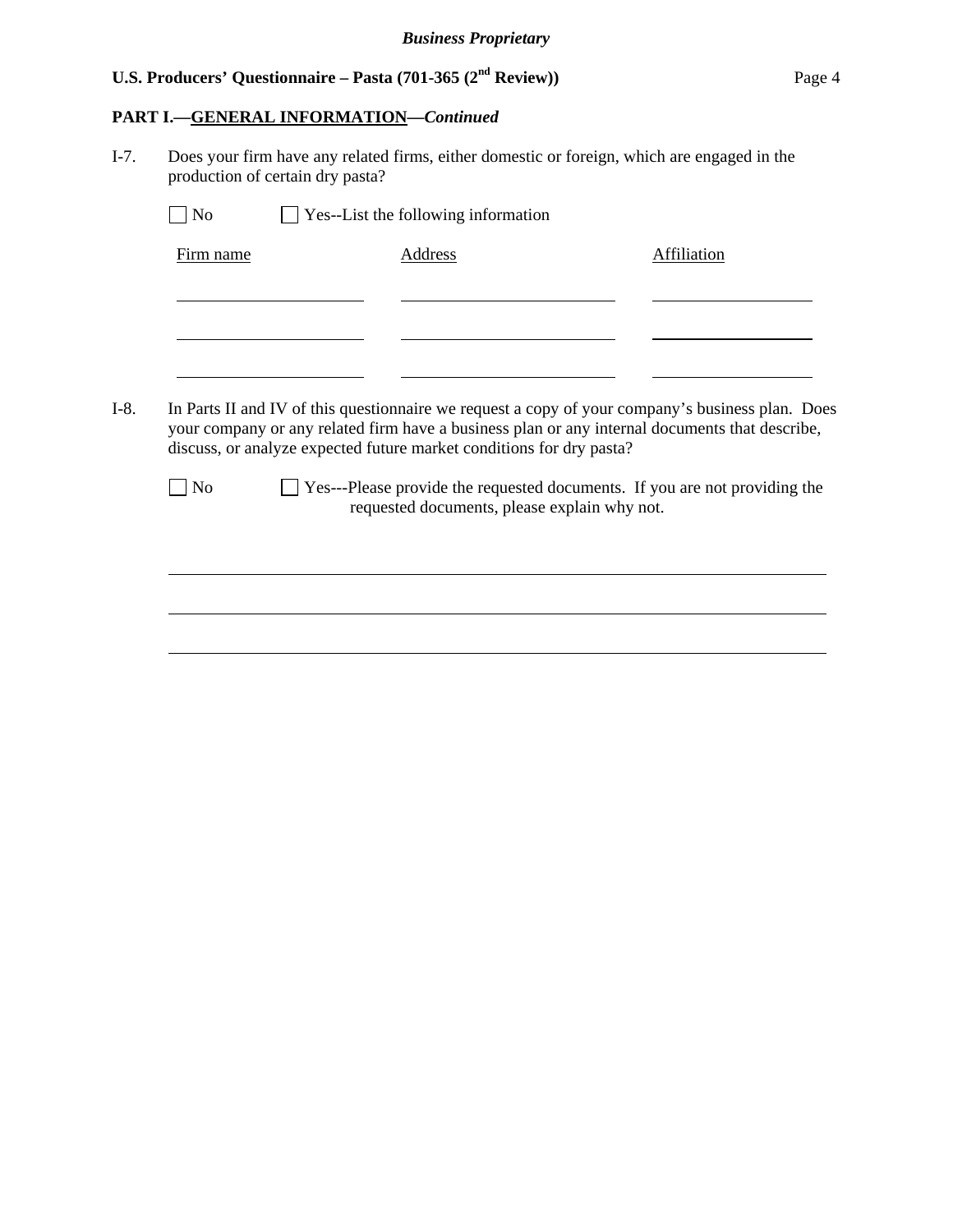## **PART II.—TRADE AND RELATED INFORMATION**

Further information on this part of the questionnaire can be obtained from Michael Szustakowski (202-205-3188, mgs@usitc.gov). **Supply all data requested on a calendar-year basis**.

II-1. Who should be contacted regarding the requested trade and related information?

|       | Company contact:                                                                    |                |              |                                                                                                     |
|-------|-------------------------------------------------------------------------------------|----------------|--------------|-----------------------------------------------------------------------------------------------------|
|       |                                                                                     | Name and title |              |                                                                                                     |
|       |                                                                                     | Phone number   |              | E-mail address                                                                                      |
| II-2. | the production of dry pasta since January 1, 2001?                                  |                |              | Has your firm experienced any change in the character of its operations or organization relating to |
|       | Plant openings                                                                      |                | Relocations  |                                                                                                     |
|       | Expansions                                                                          |                | Acquisitions |                                                                                                     |
|       | Consolidations                                                                      |                | Closures     |                                                                                                     |
|       | Prolonged Shutdowns <sup>1</sup>                                                    |                | Other        |                                                                                                     |
|       | Revised labor agreements <sup>2</sup>                                               |                |              |                                                                                                     |
|       | materials; or any other change in the character of your operations or organization. |                |              | Reasons include strikes or equipment failure; curtailment of production because of shortages of     |

<sup>2</sup> Changes in wages, benefits, or work rules; or any other change in labor agreements.

l

 $\overline{a}$ 

 $\overline{a}$ 

 $\overline{a}$ 

Please supply details as to the time, nature, and significance of any such changes, and provide underlying assumptions, together with relevant portions of business plans, public corporate filings or other internal documentation, that address this issue in the space below.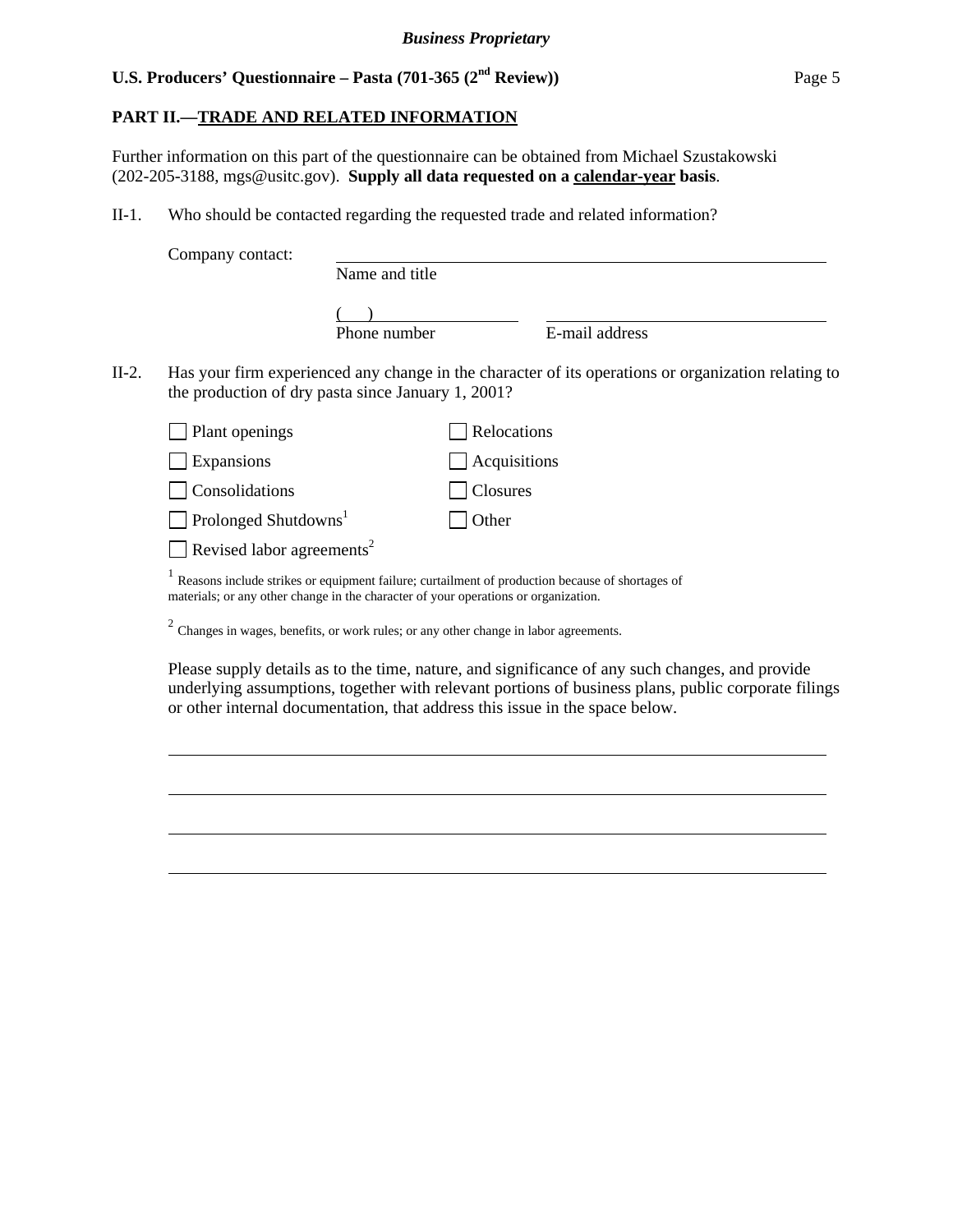$\overline{a}$ 

# **PART II.—TRADE AND RELATED INFORMATION--***Continued*

| $II-3.$ |                | Does your firm anticipate any changes in the character of your operations or organization (as<br>noted above) relating to the production of dry pasta in the future?                                                                                                                                                                                                    |  |  |  |  |  |  |
|---------|----------------|-------------------------------------------------------------------------------------------------------------------------------------------------------------------------------------------------------------------------------------------------------------------------------------------------------------------------------------------------------------------------|--|--|--|--|--|--|
|         | No             | □ Yes---Supply details as to the time, nature, and significance of such<br>changes and provide underlying assumptions, along with relevant<br>portions of business plans or other supporting documentation, that<br>address this issue. Include in your response a specific projection of<br>your firm's capacity to produce dry pasta (in 1,000) for 2007 and<br>2008. |  |  |  |  |  |  |
|         |                |                                                                                                                                                                                                                                                                                                                                                                         |  |  |  |  |  |  |
| $II-4.$ |                | Would your firm anticipate any changes in the character of your operations or organization (as<br>noted above) relating to the production of dry pasta in the future if the antidumping and<br>countervailing duty orders on certain dry pasta from Italy and Turkey were to be revoked?                                                                                |  |  |  |  |  |  |
|         | N <sub>0</sub> | □ Yes---Supply details as to the time, nature, and significance of such<br>changes and provide underlying assumptions, along with relevant<br>portions of business plans or other supporting documentation, that<br>address this issue.                                                                                                                                 |  |  |  |  |  |  |
|         |                |                                                                                                                                                                                                                                                                                                                                                                         |  |  |  |  |  |  |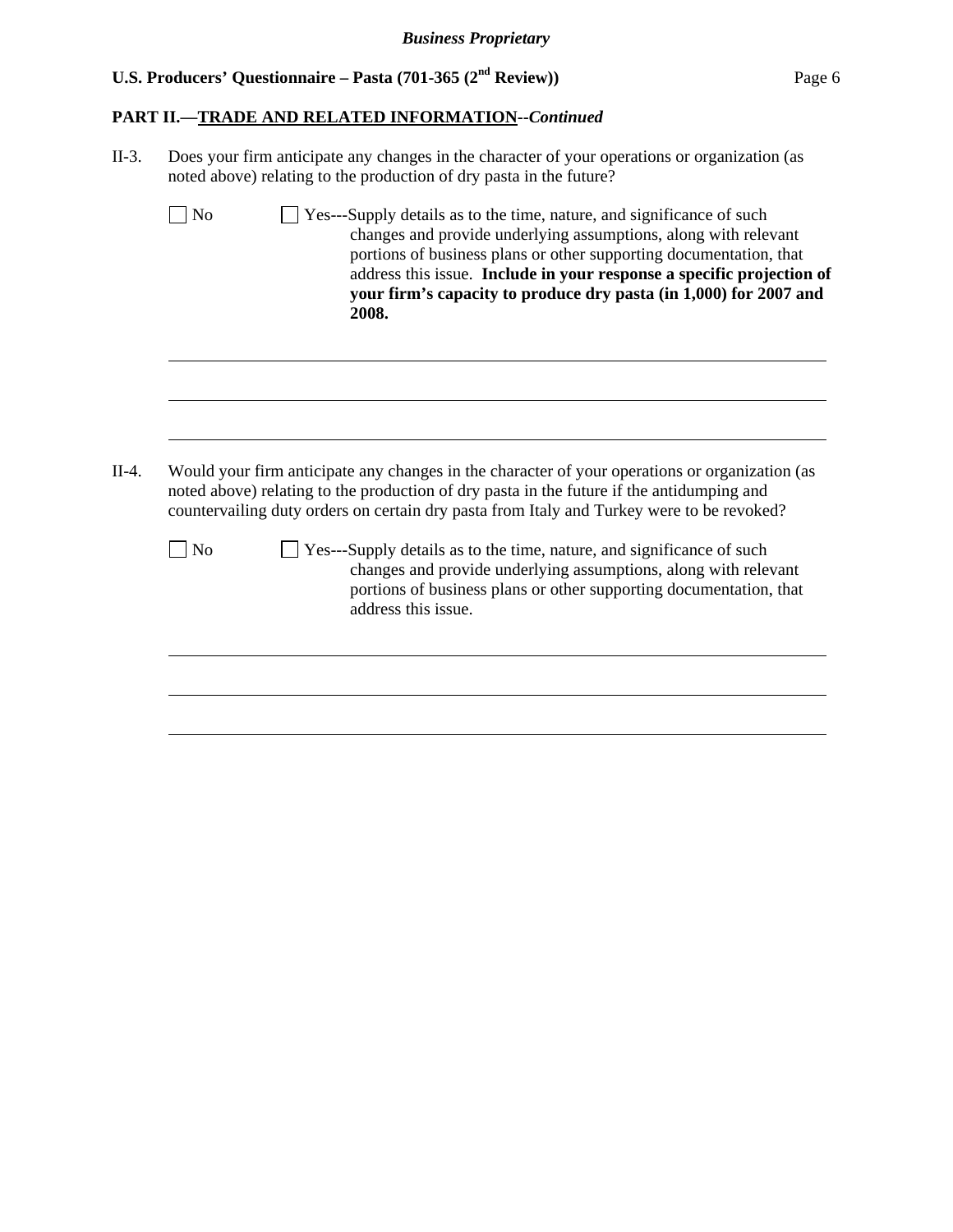### **PART II.—TRADE AND RELATED INFORMATION--***Continued*

- II-5. Has your firm since January 1, 2001 produced, or does your firm anticipate producing in the future, other products on the same equipment and machinery used in the production of dry pasta and/or using the same production and related workers employed to produce dry pasta?
	- No Ses--List the following information and report your firm's combined production capacity and production of these products and dry pasta in the periods indicated.

Basis for allocation of capacity and employment data (indicate if different) (*e.g.*, sales):

|                      | Please describe the constraint(s) that set the limit(s) on your dry pasta production capacity.  |  |  |
|----------------------|-------------------------------------------------------------------------------------------------|--|--|
|                      |                                                                                                 |  |  |
|                      |                                                                                                 |  |  |
|                      |                                                                                                 |  |  |
|                      |                                                                                                 |  |  |
|                      | Is your firm able to switch production between dry pasta and other products in response to a    |  |  |
| equipment and labor? | relative change in the price of dry pasta vis-a-vis the price of other products, using the same |  |  |
| N <sub>o</sub>       | $\Box$ Yes--Please identify the other products, the approximate time and cost                   |  |  |
|                      | involved in switching, the minimum relative price change required for your firm                 |  |  |
|                      | to switch production to or from dry pasta, and any constraints.                                 |  |  |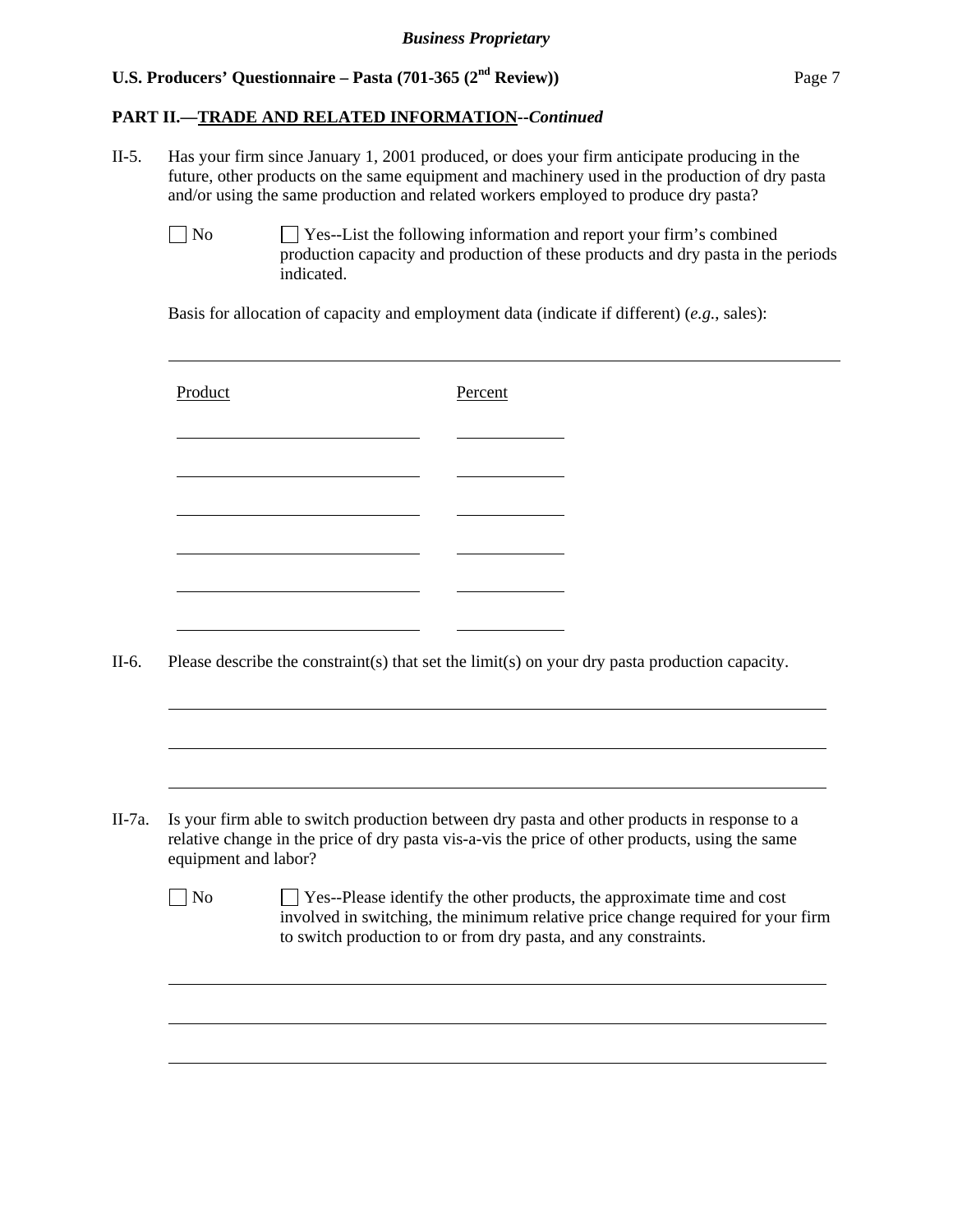$\overline{a}$ 

 $\overline{a}$ 

 $\overline{a}$ 

### **PART II.—TRADE AND RELATED INFORMATION--***Continued*

- II-7b. Is your firm able to switch production between certain dry pasta and other dry pastas (see definitions in the instruction booklet) in response to a relative change in the price of certain dry pasta vis-a-vis the price of other dry pasta, using the same equipment and labor?
	- $\Box$  No  $\Box$  Yes--Please identify the other dry pastas, the approximate time and cost involved in switching, the minimum relative price change required for your firm to switch production to or from certain dry pasta, and any constraints.

II-8. Please provide the quantity and value of U.S. shipments of your firm's U.S. production of the following dry pasta products during 2001 and 2006:

| <b>Item</b>                                                                                                                                                                                  | 2001                         |                    | 2006                         |                    |  |  |
|----------------------------------------------------------------------------------------------------------------------------------------------------------------------------------------------|------------------------------|--------------------|------------------------------|--------------------|--|--|
|                                                                                                                                                                                              | Quantity<br>$(1,000$ pounds) | Value<br>(\$1,000) | Quantity<br>$(1,000$ pounds) | Value<br>(\$1,000) |  |  |
| Dry non-egg pasta:<br>Organic                                                                                                                                                                |                              |                    |                              |                    |  |  |
| Non-organic                                                                                                                                                                                  |                              |                    |                              |                    |  |  |
| Subtotal                                                                                                                                                                                     |                              |                    |                              |                    |  |  |
| Dry egg pasta:<br>Organic                                                                                                                                                                    |                              |                    |                              |                    |  |  |
| Non-organic                                                                                                                                                                                  |                              |                    |                              |                    |  |  |
| Subtotal                                                                                                                                                                                     |                              |                    |                              |                    |  |  |
| Total <sup>1</sup>                                                                                                                                                                           |                              |                    |                              |                    |  |  |
| The total should equal the total quantity and value of U.S. shipments (U.S. commercial shipments, internal consumption, and<br>transfers to related U.S. firms) reported for question II-9a. |                              |                    |                              |                    |  |  |

II-9. Please provide the quantity and value of U.S. shipments of your firm's U.S. production of whole wheat pasta (see instructions booklet) for the specified periods

| (Quantity in 1,000 pounds, value in \$1,000) |      |                                    |      |      |      |      |      |      |
|----------------------------------------------|------|------------------------------------|------|------|------|------|------|------|
|                                              |      | <b>Calendar years</b><br>Jan.-Mar. |      |      |      |      |      |      |
| <b>Item</b>                                  | 2001 | 2002                               | 2003 | 2004 | 2005 | 2006 | 2006 | 2007 |
| Whole wheat pasta                            |      |                                    |      |      |      |      |      |      |
| Quantity                                     |      |                                    |      |      |      |      |      |      |
| Value                                        |      |                                    |      |      |      |      |      |      |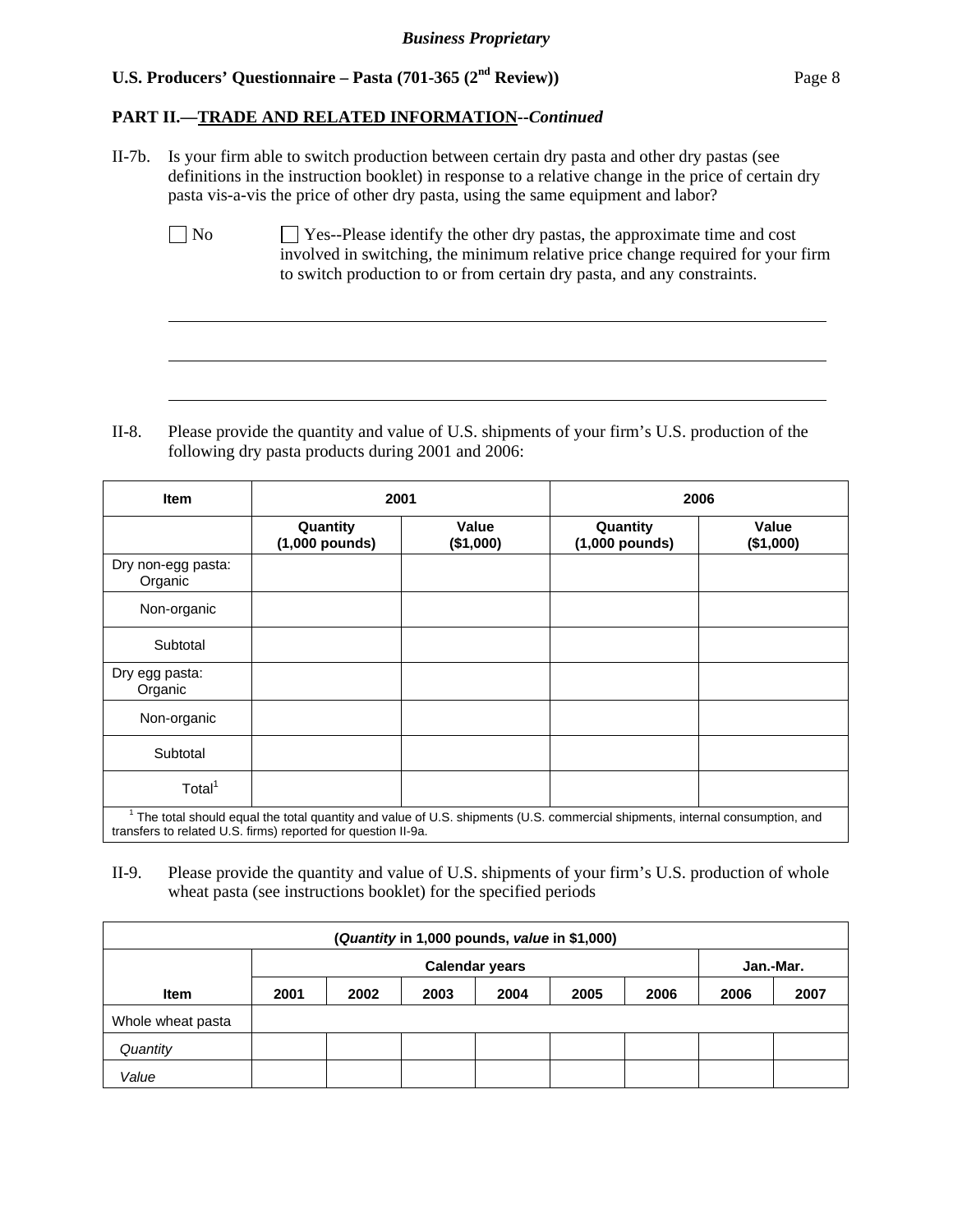### **PART II.—TRADE AND RELATED INFORMATION--***Continued*

II-10a. Report your firm's production capacity, production, shipments, inventories, and employment related to the production of **dry pasta** in your U.S. establishment(s) during the specified periods. (See definitions in the instruction booklet.)

| Quantity (in 1,000 pounds) and value (in \$1,000)                                                                                                                                                                                                                                                                                                                                                                                     |      |      |      |      |                             |      |
|---------------------------------------------------------------------------------------------------------------------------------------------------------------------------------------------------------------------------------------------------------------------------------------------------------------------------------------------------------------------------------------------------------------------------------------|------|------|------|------|-----------------------------|------|
| <b>Item</b>                                                                                                                                                                                                                                                                                                                                                                                                                           | 2001 | 2002 | 2003 | 2004 | 2005                        | 2006 |
| Average production capacity <sup>1</sup> (quantity)                                                                                                                                                                                                                                                                                                                                                                                   |      |      |      |      |                             |      |
| <b>Beginning-of-period inventories</b><br>(quantity)                                                                                                                                                                                                                                                                                                                                                                                  |      |      |      |      |                             |      |
| <b>Production</b> (quantity)                                                                                                                                                                                                                                                                                                                                                                                                          |      |      |      |      |                             |      |
| U.S. shipments:                                                                                                                                                                                                                                                                                                                                                                                                                       |      |      |      |      |                             |      |
| <b>Commercial shipments:</b>                                                                                                                                                                                                                                                                                                                                                                                                          |      |      |      |      |                             |      |
| Quantity of commercial shipments                                                                                                                                                                                                                                                                                                                                                                                                      |      |      |      |      |                             |      |
| Value of commercial shipments                                                                                                                                                                                                                                                                                                                                                                                                         |      |      |      |      |                             |      |
| Internal consumption:                                                                                                                                                                                                                                                                                                                                                                                                                 |      |      |      |      |                             |      |
| Quantity of internal consumption                                                                                                                                                                                                                                                                                                                                                                                                      |      |      |      |      |                             |      |
| Value <sup>2</sup> of internal consumption                                                                                                                                                                                                                                                                                                                                                                                            |      |      |      |      |                             |      |
| <b>Transfers to related firms:</b>                                                                                                                                                                                                                                                                                                                                                                                                    |      |      |      |      |                             |      |
| Quantity of transfers                                                                                                                                                                                                                                                                                                                                                                                                                 |      |      |      |      |                             |      |
| Value <sup>2</sup> of transfers                                                                                                                                                                                                                                                                                                                                                                                                       |      |      |      |      |                             |      |
| Export shipments: <sup>3</sup>                                                                                                                                                                                                                                                                                                                                                                                                        |      |      |      |      |                             |      |
| Quantity of exports                                                                                                                                                                                                                                                                                                                                                                                                                   |      |      |      |      |                             |      |
| Value of exports                                                                                                                                                                                                                                                                                                                                                                                                                      |      |      |      |      |                             |      |
| End-of-period inventories <sup>4</sup> (quantity)                                                                                                                                                                                                                                                                                                                                                                                     |      |      |      |      |                             |      |
| <b>Channels of distribution:</b>                                                                                                                                                                                                                                                                                                                                                                                                      |      |      |      |      |                             |      |
| U.S. shipments to distributors<br>(quantity)                                                                                                                                                                                                                                                                                                                                                                                          |      |      |      |      |                             |      |
| U.S. shipments to end users/retailers<br>(quantity)                                                                                                                                                                                                                                                                                                                                                                                   |      |      |      |      |                             |      |
| <b>Employment data:</b>                                                                                                                                                                                                                                                                                                                                                                                                               |      |      |      |      |                             |      |
| Average number of PRWs (number)                                                                                                                                                                                                                                                                                                                                                                                                       |      |      |      |      |                             |      |
| Hours worked by PRWs (1,000 hours)                                                                                                                                                                                                                                                                                                                                                                                                    |      |      |      |      |                             |      |
| Wages paid to PRWs (value)                                                                                                                                                                                                                                                                                                                                                                                                            |      |      |      |      |                             |      |
| <sup>1</sup> The production capacity (see definitions in instruction booklet) reported is based on operating _____ hours per week, _____ weeks<br>per year. Please describe the methodology used to calculate production capacity, and explain any changes in reported capacity (use<br>additional pages as necessary).                                                                                                               |      |      |      |      |                             |      |
|                                                                                                                                                                                                                                                                                                                                                                                                                                       |      |      |      |      |                             |      |
| $2$ Internal consumption and transfers to related firms must be valued at fair market value. In the event that you use a different basis<br>for valuing these transactions, please specify that basis (e.g., cost, cost plus, et cetera) and provide value data using that basis for<br>2001-2006 below:                                                                                                                              |      |      |      |      |                             |      |
|                                                                                                                                                                                                                                                                                                                                                                                                                                       |      |      |      |      |                             |      |
| <sup>3</sup> Identify, by quantity, your principal export markets for 2006: Country: $\frac{1}{\sqrt{2}}$ , $\frac{1}{\sqrt{2}}$ % of exports.<br>exports; Country:<br><sup>4</sup> Reconciliation of data.--Please note that the quantities reported above should reconcile as follows: beginning-of-period<br>inventories, plus production, less total shipments, equals end-of-period inventories. Do the data reported reconcile? |      |      |      |      | % of exports; Country: \[\] | % of |

Ves □ No--Please explain: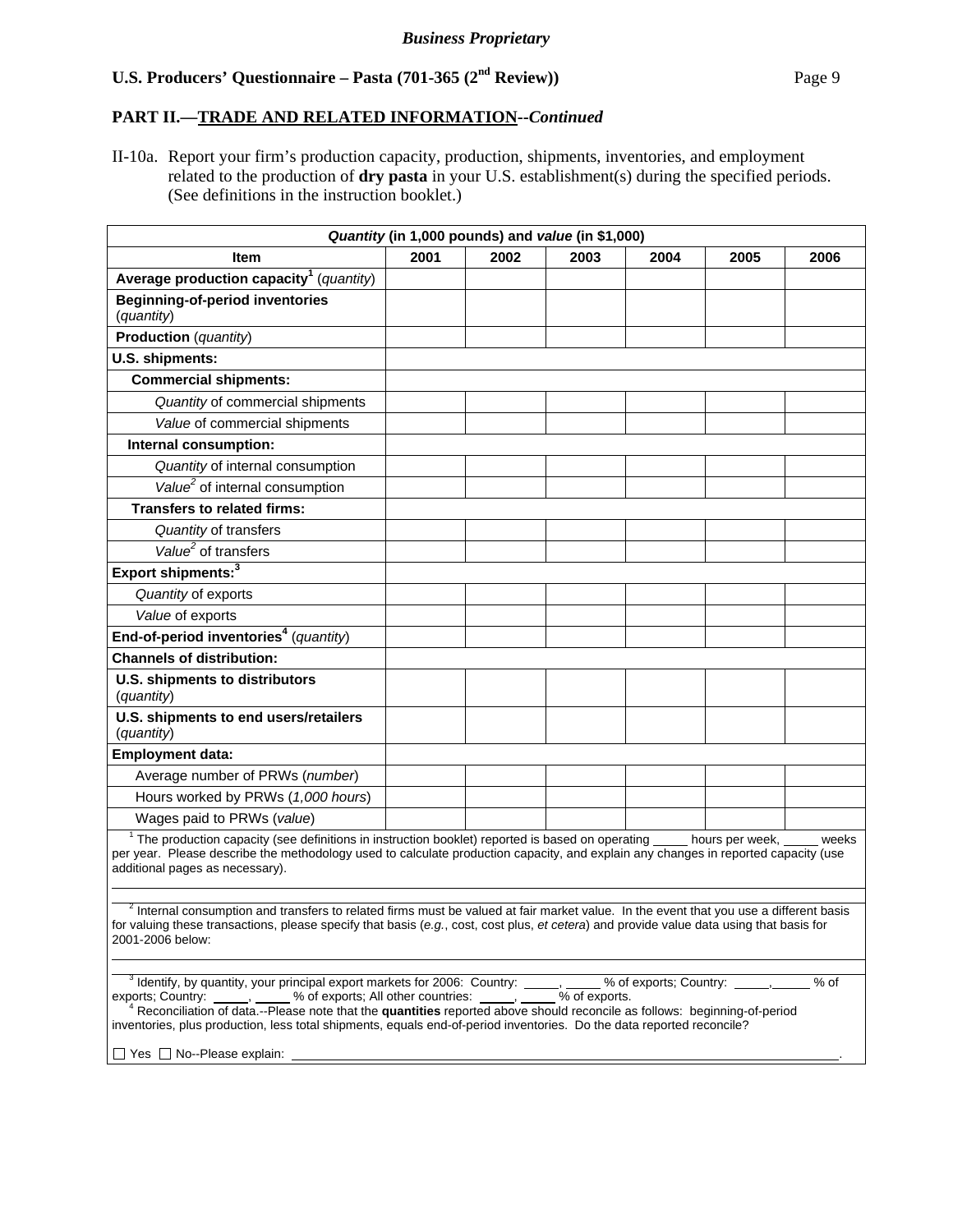### **PART II.—TRADE AND RELATED INFORMATION--***Continued*

II-10b. Report your firm's production capacity, production, shipments, inventories, and employment related to the production of **dry pasta** in your U.S. establishment(s) during the specified periods. (See definitions in the instruction booklet.)

| Quantity (in 1,000 pounds) and value (in \$1,000)                                                                                                                                                                                                                                                                                         |                    |                    |  |  |  |  |
|-------------------------------------------------------------------------------------------------------------------------------------------------------------------------------------------------------------------------------------------------------------------------------------------------------------------------------------------|--------------------|--------------------|--|--|--|--|
| <b>Item</b>                                                                                                                                                                                                                                                                                                                               | January-March 2006 | January-March 2007 |  |  |  |  |
| Average production capacity <sup>1</sup> (quantity)                                                                                                                                                                                                                                                                                       |                    |                    |  |  |  |  |
| <b>Beginning-of-period inventories</b><br>(quantity)                                                                                                                                                                                                                                                                                      |                    |                    |  |  |  |  |
| <b>Production</b> (quantity)                                                                                                                                                                                                                                                                                                              |                    |                    |  |  |  |  |
| U.S. shipments:                                                                                                                                                                                                                                                                                                                           |                    |                    |  |  |  |  |
| <b>Commercial shipments:</b>                                                                                                                                                                                                                                                                                                              |                    |                    |  |  |  |  |
| Quantity of commercial shipments                                                                                                                                                                                                                                                                                                          |                    |                    |  |  |  |  |
| Value of commercial shipments                                                                                                                                                                                                                                                                                                             |                    |                    |  |  |  |  |
| Internal consumption:                                                                                                                                                                                                                                                                                                                     |                    |                    |  |  |  |  |
| Quantity of internal consumption                                                                                                                                                                                                                                                                                                          |                    |                    |  |  |  |  |
| Value <sup>2</sup> of internal consumption                                                                                                                                                                                                                                                                                                |                    |                    |  |  |  |  |
| <b>Transfers to related firms:</b>                                                                                                                                                                                                                                                                                                        |                    |                    |  |  |  |  |
| Quantity of transfers                                                                                                                                                                                                                                                                                                                     |                    |                    |  |  |  |  |
| Value <sup>2</sup> of transfers                                                                                                                                                                                                                                                                                                           |                    |                    |  |  |  |  |
| Export shipments: <sup>3</sup>                                                                                                                                                                                                                                                                                                            |                    |                    |  |  |  |  |
| Quantity of exports                                                                                                                                                                                                                                                                                                                       |                    |                    |  |  |  |  |
| Value of exports                                                                                                                                                                                                                                                                                                                          |                    |                    |  |  |  |  |
| End-of-period inventories <sup>4</sup> (quantity)                                                                                                                                                                                                                                                                                         |                    |                    |  |  |  |  |
| <b>Channels of distribution:</b>                                                                                                                                                                                                                                                                                                          |                    |                    |  |  |  |  |
| U.S. shipments to distributors<br>(quantity)                                                                                                                                                                                                                                                                                              |                    |                    |  |  |  |  |
| U.S. shipments to end users/retailers<br>(quantity)                                                                                                                                                                                                                                                                                       |                    |                    |  |  |  |  |
| <b>Employment data:</b>                                                                                                                                                                                                                                                                                                                   |                    |                    |  |  |  |  |
| Average number of PRWs (number)                                                                                                                                                                                                                                                                                                           |                    |                    |  |  |  |  |
| Hours worked by PRWs (1,000 hours)                                                                                                                                                                                                                                                                                                        |                    |                    |  |  |  |  |
| Wages paid to PRWs (value)                                                                                                                                                                                                                                                                                                                |                    |                    |  |  |  |  |
| <sup>1</sup> The production capacity (see definitions in instruction booklet) reported is based on operating<br>hours per week,<br>weeks per year. Please describe the methodology used to calculate production capacity, and explain any changes in reported capacity<br>(use additional pages as necessary).                            |                    |                    |  |  |  |  |
| <sup>2</sup> Internal consumption and transfers to related firms must be valued at fair market value. In the event that you use a different basis<br>for valuing these transactions, please specify that basis (e.g., cost, cost plus, et cetera) and provide value data using that basis for<br>Jan.-Mar. 2006 and Jan.-Mar. 2007 below: |                    |                    |  |  |  |  |

 $\frac{3}{2}$  Identify, by quantity, your principal export markets for Jan.-Mar. 2007: Country:  $\frac{1}{2}$ ,  $\frac{3}{2}$  % of exports; Country:  $\frac{1}{2}$ , % of exports; Country: **, but a set of the sect of exports**; All other countries: **, but a sect of exports.** 4 Reconciliation of data.--Please note that the **quantities** reported above should reconcile as follows: beginnin

inventories, plus production, less total shipments, equals end-of-period inventories. Do the data reported reconcile?

 $\Box$  Yes  $\Box$  No--Please explain: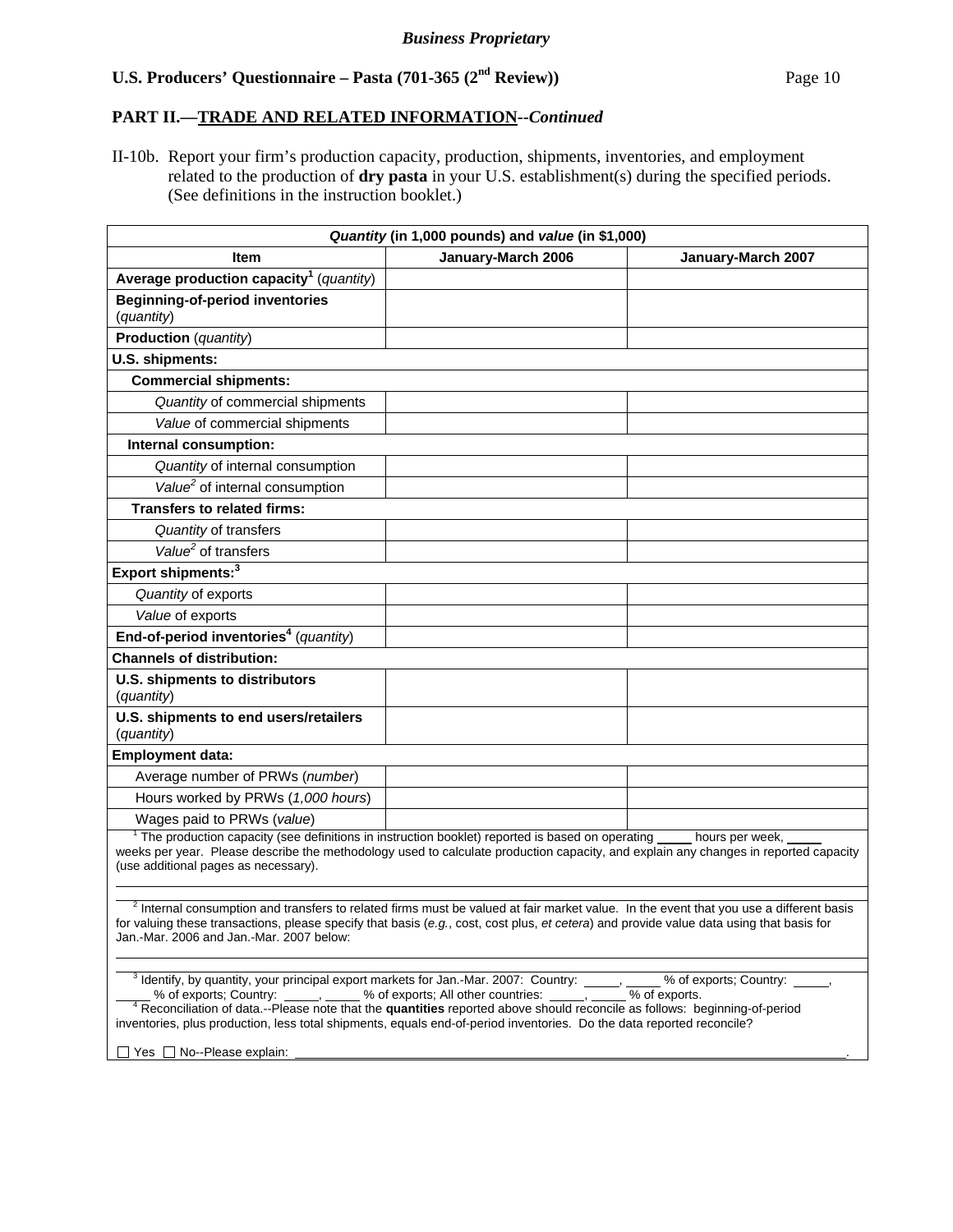## **PART II.—TRADE AND RELATED INFORMATION--***Continued*

II-11. CHANNELS OF DISTRIBUTION.--Report your firm's **estimated quantity and value** of U.S. shipments of the **dry pasta** produced by your firm in your <u>U.S. establishment(s)</u>. (See definitions in the instruction booklet.)

| Quantity (in 1,000 pounds) and value (in \$1,000)                                                                                |          |       |          |       |  |  |  |
|----------------------------------------------------------------------------------------------------------------------------------|----------|-------|----------|-------|--|--|--|
|                                                                                                                                  | 2001     |       | 2006     |       |  |  |  |
| <b>Item</b>                                                                                                                      | Quantity | Value | Quantity | Value |  |  |  |
| <b>Retail market:</b>                                                                                                            |          |       |          |       |  |  |  |
| Retail grocery store/chains                                                                                                      |          |       |          |       |  |  |  |
| Mass merchandisers                                                                                                               |          |       |          |       |  |  |  |
| Wholesale clubs                                                                                                                  |          |       |          |       |  |  |  |
| Specialty distributors                                                                                                           |          |       |          |       |  |  |  |
| Direct store delivery distributors (DSDs)                                                                                        |          |       |          |       |  |  |  |
| Wholesale distributors                                                                                                           |          |       |          |       |  |  |  |
| Other or unknown retail <sup>1</sup>                                                                                             |          |       |          |       |  |  |  |
| Food service market:                                                                                                             |          |       |          |       |  |  |  |
| Restaurant/cafeterias                                                                                                            |          |       |          |       |  |  |  |
| Institutional users                                                                                                              |          |       |          |       |  |  |  |
| Food service distributors                                                                                                        |          |       |          |       |  |  |  |
| Other or unknown food service <sup>2</sup>                                                                                       |          |       |          |       |  |  |  |
| <b>Industrial use</b>                                                                                                            |          |       |          |       |  |  |  |
| (including your company transfers):                                                                                              |          |       |          |       |  |  |  |
| Soup (canned and dry)                                                                                                            |          |       |          |       |  |  |  |
| Shelf-stable prepared                                                                                                            |          |       |          |       |  |  |  |
| pasta dishes                                                                                                                     |          |       |          |       |  |  |  |
| Dry macaroni & cheese mixes                                                                                                      |          |       |          |       |  |  |  |
| Other or unknown industrial <sup>3</sup>                                                                                         |          |       |          |       |  |  |  |
| Shipments to other U.S. producers <sup>4</sup>                                                                                   |          |       |          |       |  |  |  |
| TOTAL <sup>5</sup>                                                                                                               |          |       |          |       |  |  |  |
|                                                                                                                                  |          |       |          |       |  |  |  |
| <sup>2</sup> Please identify: <b>Example 2</b>                                                                                   |          |       |          |       |  |  |  |
| $3$ Please identify: $\_\_$                                                                                                      |          |       |          |       |  |  |  |
| <sup>4</sup> Shipments to other U.S. producers of pasta, such as under toll agreements or "co-packing" agreements.               |          |       |          |       |  |  |  |
| $5$ Total abould equal the total quantity of LLC, objements (commercial and internal consumption/company transform) reported for |          |       |          |       |  |  |  |

 5 Total should equal the total quantity of U.S. shipments (commercial and internal consumption/company transfers) reported for question II-9a.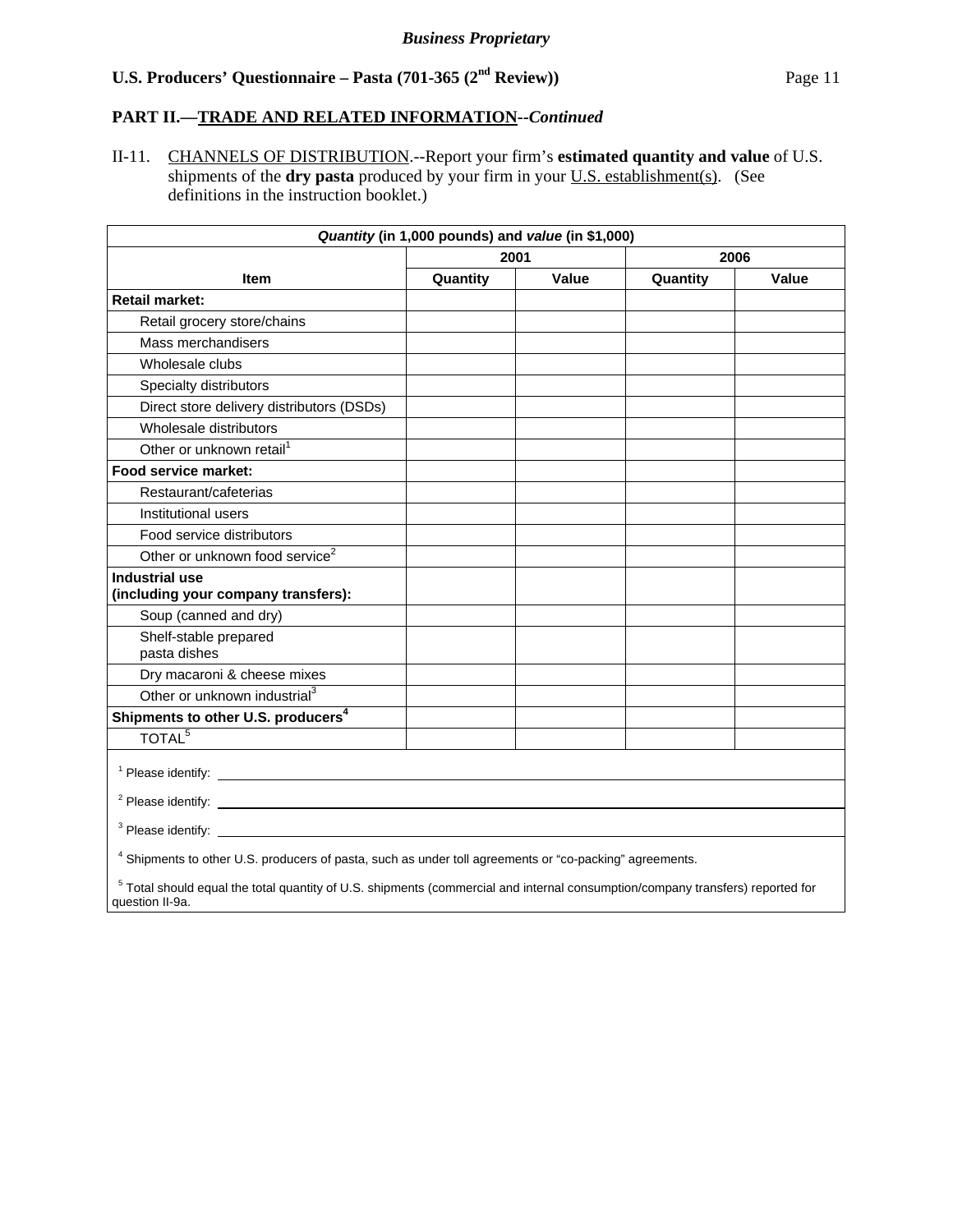## **PART II.—TRADE AND RELATED INFORMATION--***Continued*

II-12a. If you reported internal transfers in II-10a, in 2006, did your firm internally transfer (captively consume) any portion of its production of dry pasta to produce downstream product(s) (product(s) produced at least in part from internal transfers of dry pasta?

 $\overline{a}$ 

 $\overline{a}$ 

 $\overline{a}$ 

 $\Box$  No  $\Box$  Yes—Please identify the downstream product(s) that your firm produces from internal transfers of dry pasta.

b. What share of the raw material cost of producing your downstream product(s) in 2006 was accounted for by dry pasta?

| Downstream product | Share of raw material cost<br>(in percent) |
|--------------------|--------------------------------------------|
|                    |                                            |
|                    |                                            |
|                    |                                            |
|                    |                                            |
|                    |                                            |

II-13. If you reported transfers to related firms in question II-10a, please indicate the nature of the relationship between your firm and the related firms (e.g., joint venture, or wholly owned subsidiary), whether the transfers were priced at market value or by a non-market formula, whether your firm retained marketing rights to all transfers, and whether the related firms also processed inputs from sources other than your firm.

| <b>Entity</b> | Relationship | <b>Pricing Method</b> | <b>Retains Marketing</b><br>Rights (Y/N) | <b>Use Outside</b><br>Sources (Y/N) |
|---------------|--------------|-----------------------|------------------------------------------|-------------------------------------|
|               |              |                       |                                          |                                     |
|               |              |                       |                                          |                                     |
|               |              |                       |                                          |                                     |
|               |              |                       |                                          |                                     |
|               |              |                       |                                          |                                     |
|               |              |                       |                                          |                                     |
|               |              |                       |                                          |                                     |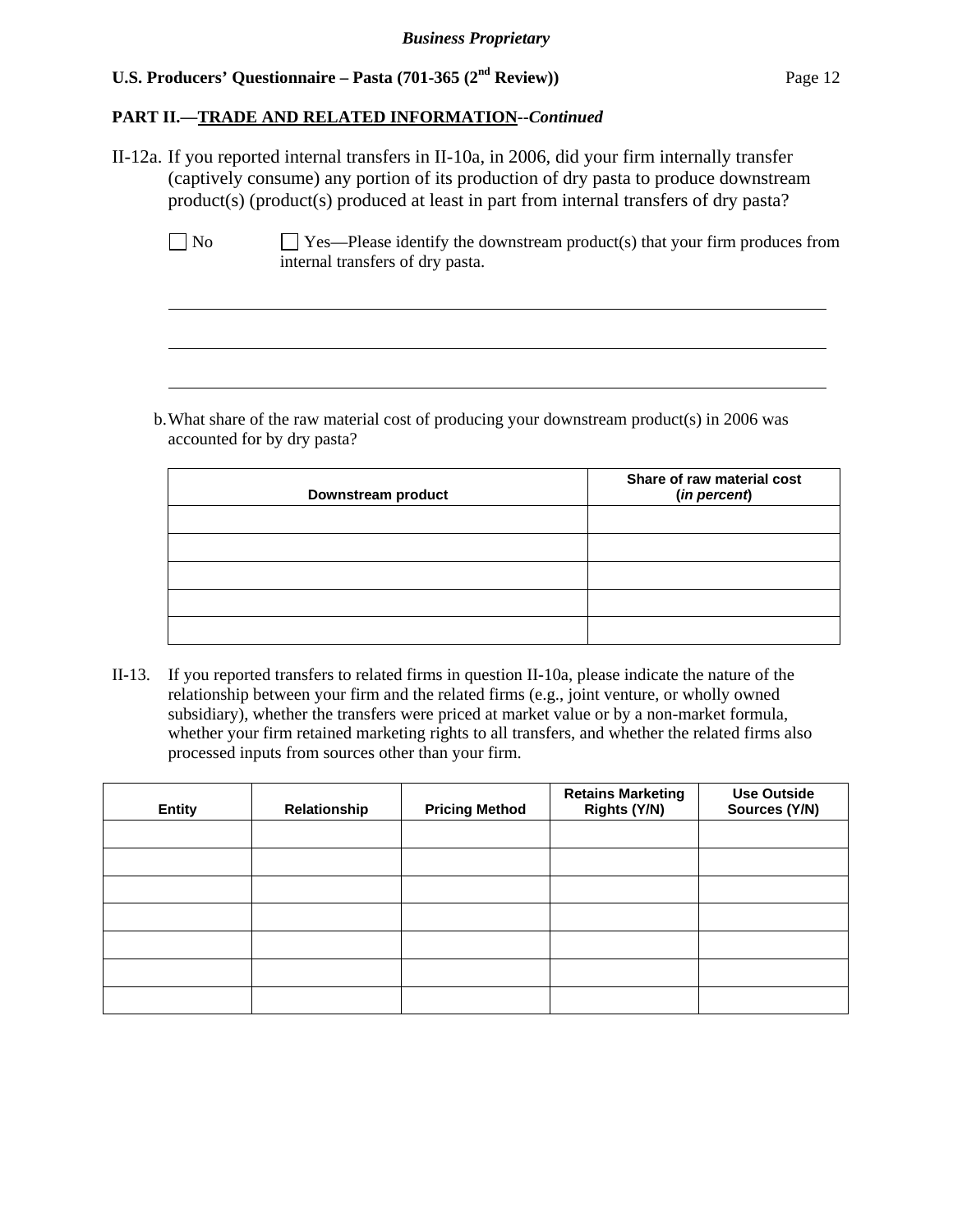# **PART II.—TRADE AND RELATED INFORMATION--***Continued*

II-14. Other than direct imports, has your firm otherwise purchased dry pasta since January 1, 2001? (See definitions in the instruction booklet.)

 $\Box$  No  $\Box$  Yes--Report such purchases below for the specified periods.<sup>1</sup>

| (Quantity in 1,000 pounds, value in \$1,000)                                                                                                                               |                       |      |      |      |      |      |           |      |
|----------------------------------------------------------------------------------------------------------------------------------------------------------------------------|-----------------------|------|------|------|------|------|-----------|------|
|                                                                                                                                                                            | <b>Calendar years</b> |      |      |      |      |      | Jan.-Mar. |      |
| <b>Item</b>                                                                                                                                                                | 2001                  | 2002 | 2003 | 2004 | 2005 | 2006 | 2006      | 2007 |
| <b>PURCHASES FROM U.S.</b><br><b>IMPORTERS<sup>2</sup> OF CERTAIN</b><br><b>DRY PASTA FROM--</b>                                                                           |                       |      |      |      |      |      |           |      |
| Italy:                                                                                                                                                                     |                       |      |      |      |      |      |           |      |
| Quantity                                                                                                                                                                   |                       |      |      |      |      |      |           |      |
| Value                                                                                                                                                                      |                       |      |      |      |      |      |           |      |
| Turkey:                                                                                                                                                                    |                       |      |      |      |      |      |           |      |
| Quantity                                                                                                                                                                   |                       |      |      |      |      |      |           |      |
| Value                                                                                                                                                                      |                       |      |      |      |      |      |           |      |
| All other countries:                                                                                                                                                       |                       |      |      |      |      |      |           |      |
| Quantity                                                                                                                                                                   |                       |      |      |      |      |      |           |      |
| Value                                                                                                                                                                      |                       |      |      |      |      |      |           |      |
| <b>PURCHASES FROM U.S.</b><br><b>IMPORTERS<sup>2</sup> OF OTHER DRY</b><br><b>PASTA FROM ALL SOURCES</b>                                                                   |                       |      |      |      |      |      |           |      |
| Quantity                                                                                                                                                                   |                       |      |      |      |      |      |           |      |
| Value                                                                                                                                                                      |                       |      |      |      |      |      |           |      |
| <b>PURCHASES FROM</b><br><b>DOMESTIC PRODUCERS OF</b><br>ALL DRY PASTA: <sup>2</sup>                                                                                       |                       |      |      |      |      |      |           |      |
| Quantity                                                                                                                                                                   |                       |      |      |      |      |      |           |      |
| Value                                                                                                                                                                      |                       |      |      |      |      |      |           |      |
| <b>PURCHASES FROM OTHER</b><br><b>SOURCES OF ALL DRY</b><br>PASTA: <sup>2</sup>                                                                                            |                       |      |      |      |      |      |           |      |
| Quantity                                                                                                                                                                   |                       |      |      |      |      |      |           |      |
| Value                                                                                                                                                                      |                       |      |      |      |      |      |           |      |
| <sup>1</sup> Please indicate your reasons for purchasing this product. If your reasons differ by source, please elaborate.                                                 |                       |      |      |      |      |      |           |      |
| $2$ Please list the name of the firm(s) from which you purchased this product. If your suppliers differ by source, please identify the<br>source for each listed supplier. |                       |      |      |      |      |      |           |      |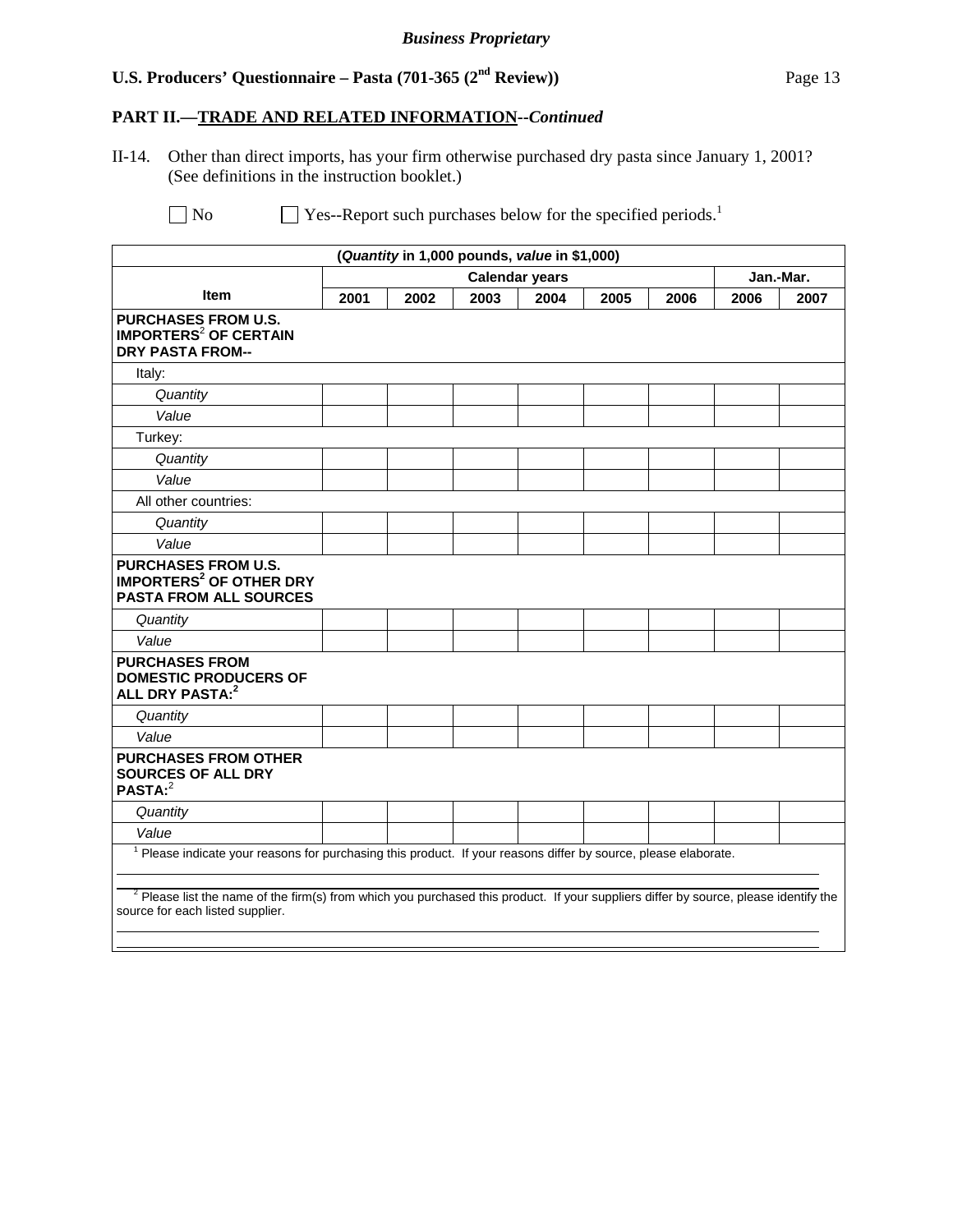## **PART II.—TRADE AND RELATED INFORMATION--***Continued*

| $II-15.$ | Since January 1, 2001, has your firm been involved in a toll agreement (see definition in the<br>instruction booklet) regarding the production of dry pasta?                                                                                                                                                                                                                                                                                                                                            |
|----------|---------------------------------------------------------------------------------------------------------------------------------------------------------------------------------------------------------------------------------------------------------------------------------------------------------------------------------------------------------------------------------------------------------------------------------------------------------------------------------------------------------|
|          | $\Box$ No                                                                                                                                                                                                                                                                                                                                                                                                                                                                                               |
| $II-16.$ | Does your firm produce dry pasta in a foreign trade zone (FTZ)?                                                                                                                                                                                                                                                                                                                                                                                                                                         |
|          | $\overline{\phantom{a}}$ No<br>$\Box$ Yes--Identify FTZ(s): $\Box$                                                                                                                                                                                                                                                                                                                                                                                                                                      |
| $II-17.$ | Since January 1, 2001, has your firm imported dry pasta?                                                                                                                                                                                                                                                                                                                                                                                                                                                |
|          | No<br>Yes-- COMPLETE AND RETURN A U.S. IMPORTERS'<br><b>QUESTIONNAIRE</b>                                                                                                                                                                                                                                                                                                                                                                                                                               |
| $II-18.$ | Describe the significance of the existing antidumping and countervailing duty orders covering<br>imports of certain dry pasta from Italy or Turkey in terms of its effect on your firm's production<br>capacity, production, U.S. shipments, inventories, purchases, employment, revenues, costs,<br>profits, cash flow, capital expenditures, research and development expenditures, and asset values.<br>You may wish to compare your firm's operations before and after the imposition of the order. |
|          |                                                                                                                                                                                                                                                                                                                                                                                                                                                                                                         |
|          |                                                                                                                                                                                                                                                                                                                                                                                                                                                                                                         |
|          |                                                                                                                                                                                                                                                                                                                                                                                                                                                                                                         |
|          |                                                                                                                                                                                                                                                                                                                                                                                                                                                                                                         |
| $II-19.$ | Would your firm anticipate any changes in its production capacity, production, U.S. shipments,<br>inventories, purchases, employment, revenues, costs, profits, cash flow, capital expenditures,                                                                                                                                                                                                                                                                                                        |

research and development expenditures, or asset values relating to the production of dry pasta in the future if the antidumping and countervailing duty orders on certain dry pasta from Italy or Turkey were to be revoked?

 $\overline{a}$ 

 $\overline{a}$ 

 $\overline{a}$ 

No  $\Box$  Yes---Supply details as to the time, nature, and significance of such changes and provide underlying assumptions, along with relevant portions of business plans or other supporting documentation, for any trends or projections you may provide.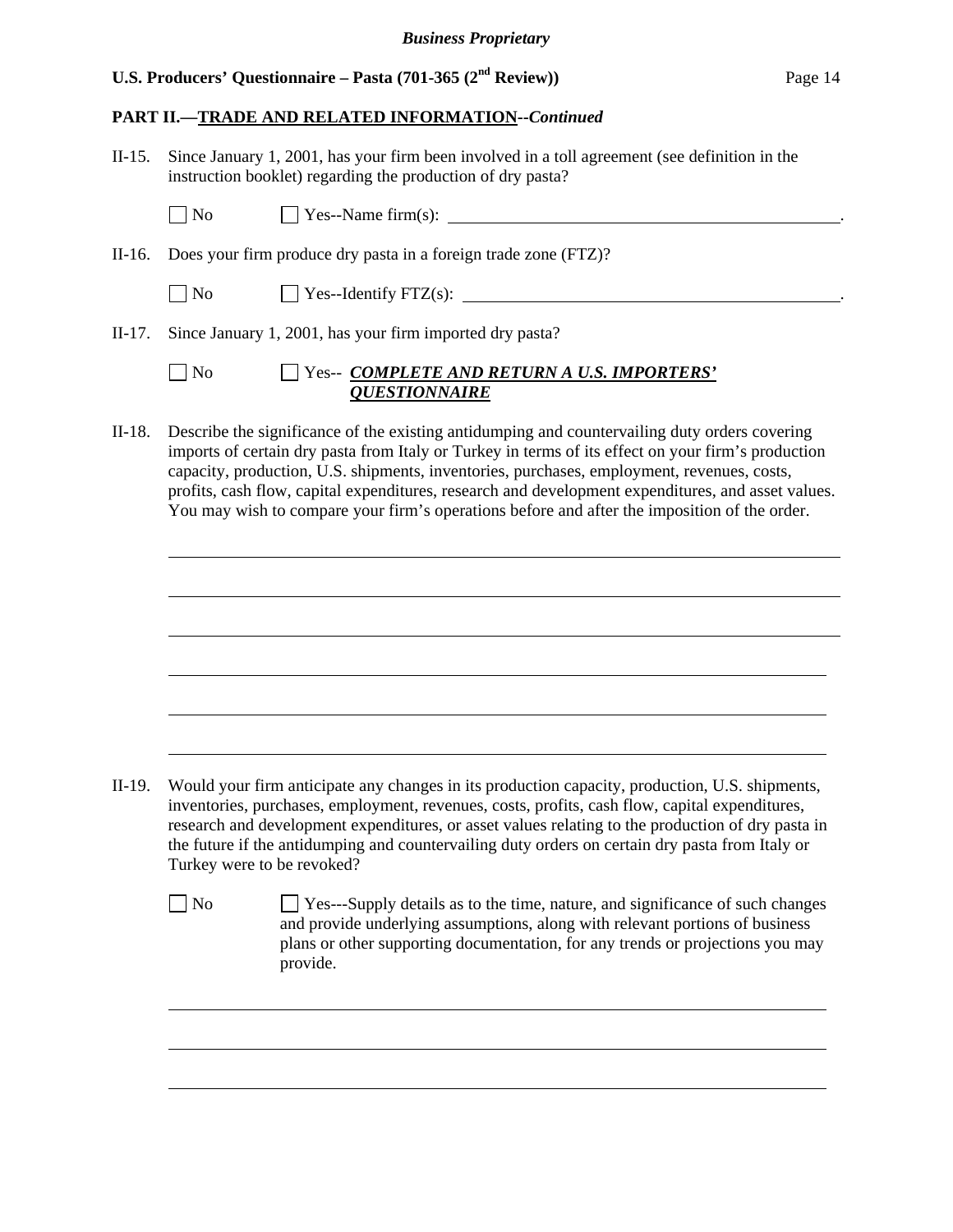## **PART III.—FINANCIAL INFORMATION**

Address questions on this part of the questionnaire to David Boyland (202-708-4725, david.boyland@usitc.gov).

III-1. Who should be contacted regarding the requested financial information?

Name and title

 $($ 

Phone number E-mail address

III-2. Briefly describe your financial accounting system.

l

l

l

 $\overline{a}$ 

 $\overline{a}$ 

- A. When does your fiscal year end (month and day)? If your fiscal year changed during the period examined, explain below:
- B.1. Describe the lowest level of operations (e.g., plant, division, company-wide) for which financial statements are prepared that include dry pasta:
	- 2. Does your firm prepare profit/loss statements for dry pasta:

|          | Does your firm prepare profit/loss statements for dry pasta:                                                                                        |
|----------|-----------------------------------------------------------------------------------------------------------------------------------------------------|
|          | Yes<br>N <sub>0</sub>                                                                                                                               |
| 3.<br>4. | How often did your firm (or parent company) prepare financial statements<br>(including annual reports and 10Ks)? Please check relevant items below. |
|          | Audited, unaudited, annual reports, $\Box$ 10Ks, $\Box$ 10Qs,                                                                                       |
|          | $\Box$ Monthly, $\Box$ quarterly, $\Box$ semi-annually, $\Box$ annually                                                                             |
| 4.       | Accounting basis: $\Box$ GAAP, $\Box$ cash, $\Box$ tax, or $\Box$ other comprehensive<br>(specify)                                                  |
|          |                                                                                                                                                     |

*Note: The Commission may request that your company submit copies of its financial statements, including internal profit-and-loss statements for the division or product group that includes dry pasta, as well as those statements and worksheets used to compile data for your firm's questionnaire response.* 

III-3. Briefly describe your cost accounting system (*e.g.*, standard cost, job order cost, *et cetera*).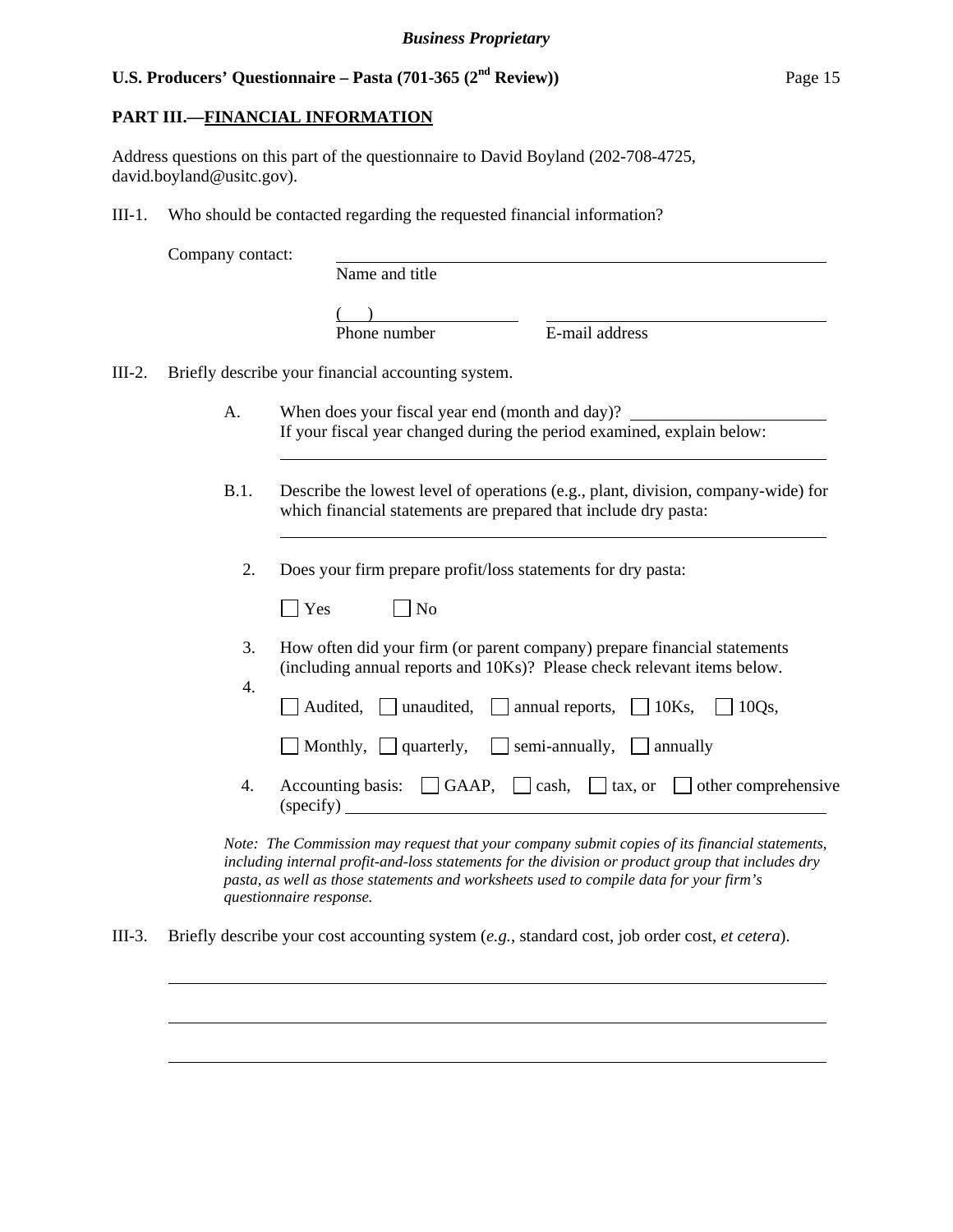# **PART III.—FINANCIAL INFORMATION--***Continued*

|          | income and expenses.                                                  | Briefly describe your allocation basis, if any, for COGS, SG&A, and interest expense and other                                                                                                                                                                                                           |
|----------|-----------------------------------------------------------------------|----------------------------------------------------------------------------------------------------------------------------------------------------------------------------------------------------------------------------------------------------------------------------------------------------------|
|          |                                                                       |                                                                                                                                                                                                                                                                                                          |
| $III-5.$ | your most recent fiscal year:                                         | Other products.--Please list any other products you produced in the facilities in which you<br>produced dry pasta and provide the share of net sales accounted for by these other products in                                                                                                            |
|          | Products                                                              | Share of sales                                                                                                                                                                                                                                                                                           |
|          |                                                                       |                                                                                                                                                                                                                                                                                                          |
|          |                                                                       |                                                                                                                                                                                                                                                                                                          |
| III-6.   | the production of dry pasta from any related company?                 |                                                                                                                                                                                                                                                                                                          |
|          | $\Box$ Yes--Continue to question III-7 below.                         | $\Box$ No—Continue to question III-10 below.                                                                                                                                                                                                                                                             |
| $III-7.$ | statements of your firm.                                              |                                                                                                                                                                                                                                                                                                          |
|          | Input                                                                 | <b>Related party</b>                                                                                                                                                                                                                                                                                     |
|          |                                                                       | Does your company receive inputs (raw materials, labor, energy, or any other services) used in<br>In the space provided below, identify the inputs related to the production of dry pasta that your<br>firm receives from related parties whose financial statements are consolidated with the financial |
| $III-8.$ | profits or losses arising from intercompany transactions eliminated?) | With respect to the related companies identified in response to question III-7 above, are their<br>financial statements consolidated with your firm's financial statements? (In other words, are                                                                                                         |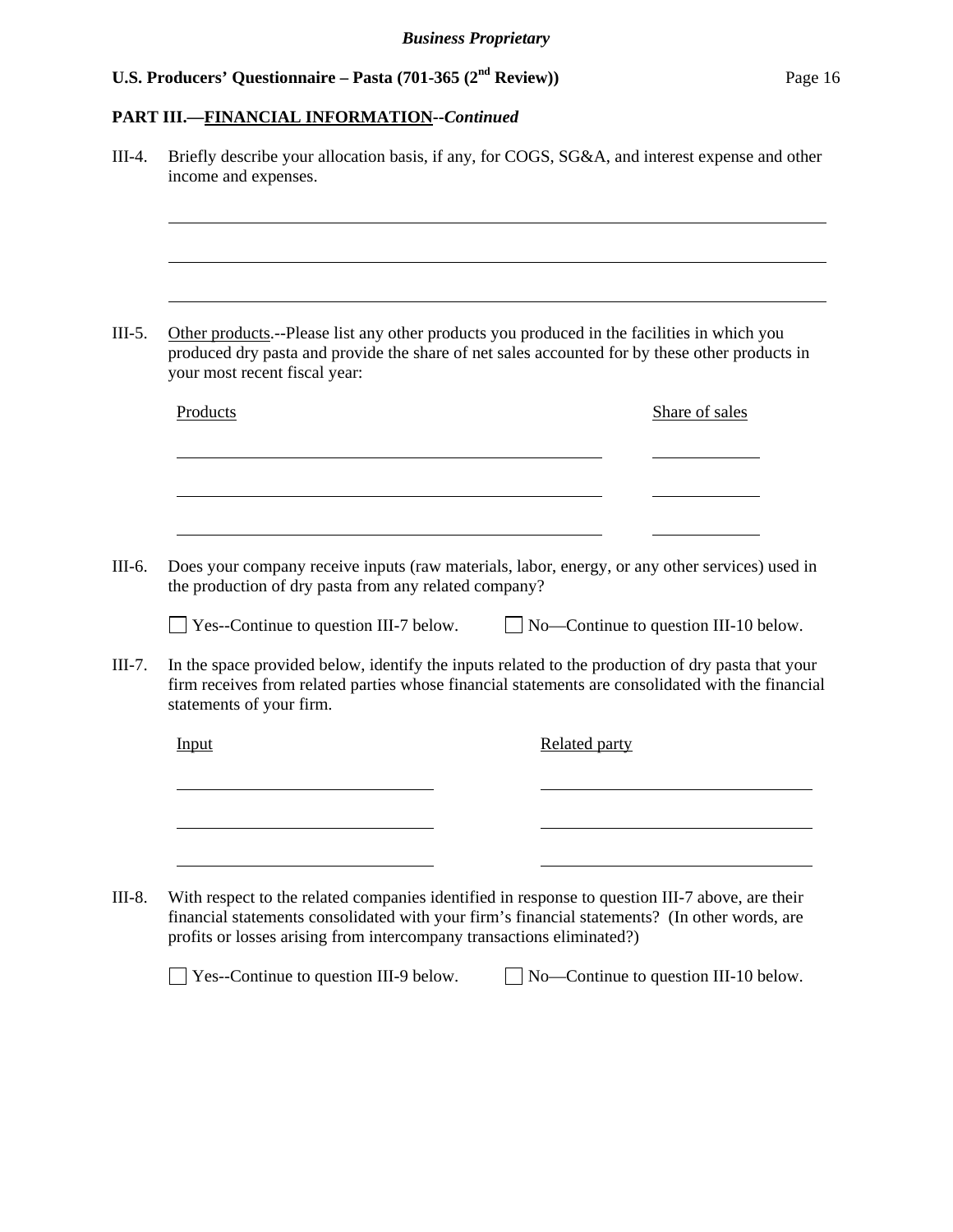## **PART III.—FINANCIAL INFORMATION--***Continued*

III-9. All intercompany profit on inputs purchased from related parties that is eliminated pursuant to formal financial statement consolidation should also be eliminated from the costs reported to the Commission in question III-11 (Operations on dry pasta ); i.e., costs reported in question III-11, to the extent that they reflect inputs purchased from related parties, should only reflect the related party's cost and not include an associated profit component. Reasonable methods for determining and eliminating the associated profit on inputs purchased from related parties are acceptable.

 Has your firm complied with the Commission's instructions regarding costs associated with inputs purchased from related parties?

 $\Box$  Yes  $\Box$  No—Please contact David Boyland at 202-708-4725.

III-10. For each annual and interim period for which financial results are reported in III-11 (Operations on dry pasta), please attach a separate schedule that identifies the period-specific amount of nonrecurring charges, the expense/cost line items where the associated charges are included, and a brief description of the charge(s). Non-recurring charges would include, but are not limited to, items such as asset write-offs and accelerated depreciation due to restructuring of the company's dry pasta operations.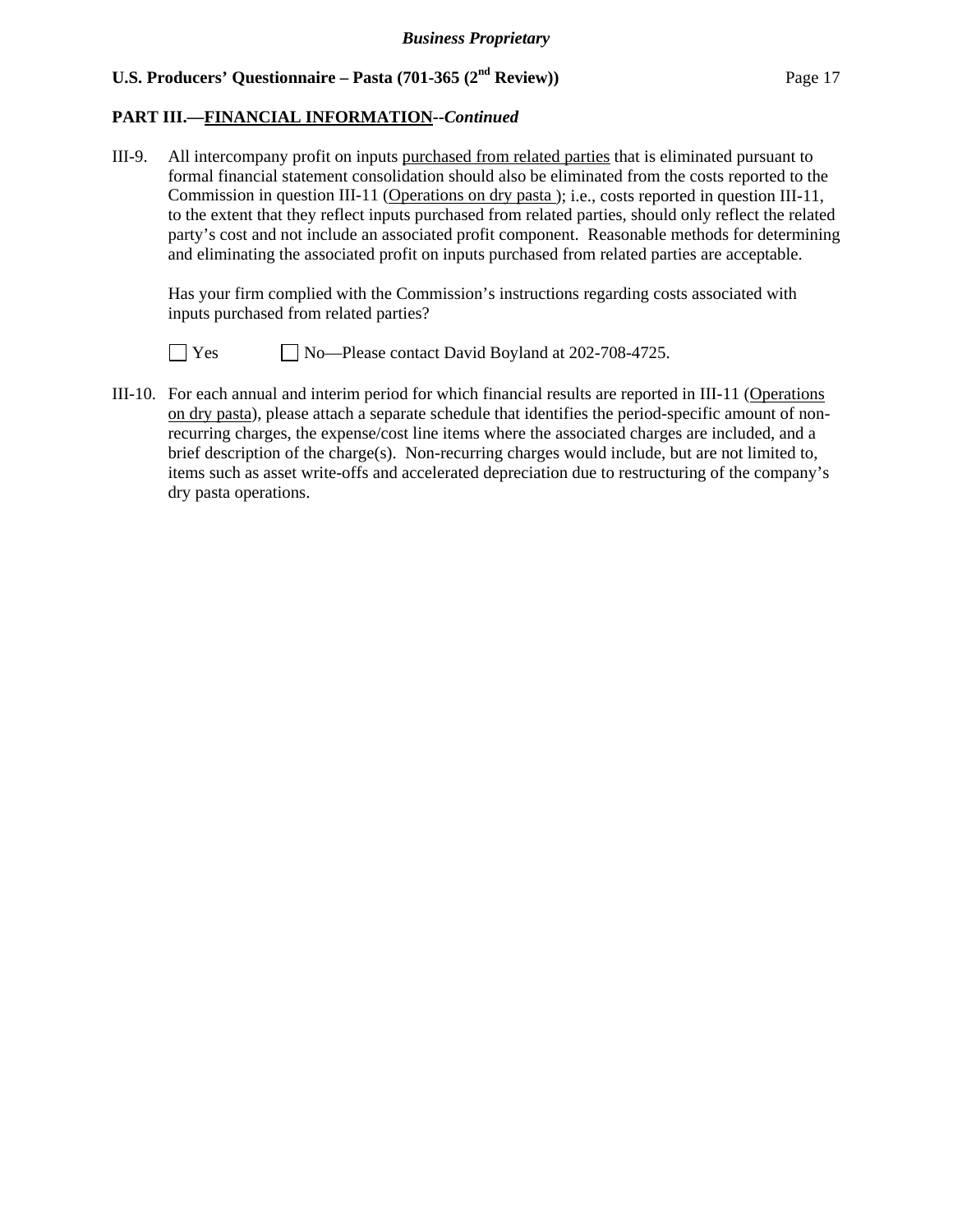### **PART III.—FINANCIAL INFORMATION--***Continued*

III-11a. Operations on dry pasta.--Report the revenue and related cost information requested below on the dry pasta operations of your U.S. establishment $(s)$ .<sup>1</sup> Do not report resales of product. Note that internal consumption and transfers to related firms must be valued at fair market value and purchases from related firms must be at cost. Provide data for your six most recently completed fiscal years in chronological order from left to right, and for the specified interim periods. If your firm was involved in tolling operations (either as the toller or as the tollee) please contact David Boyland at (202) 708-4725 before completing this section of the questionnaire.

| Quantity (in 1,000 pounds) and value (in \$1,000)                                      |  |  |  |
|----------------------------------------------------------------------------------------|--|--|--|
| Item                                                                                   |  |  |  |
| Net sales quantities: <sup>2</sup>                                                     |  |  |  |
| Commercial sales                                                                       |  |  |  |
| Internal consumption                                                                   |  |  |  |
| Transfers to related firms                                                             |  |  |  |
| Total net sales quantities                                                             |  |  |  |
| Net sales values: <sup>2</sup>                                                         |  |  |  |
| Commercial sales                                                                       |  |  |  |
| Internal consumption                                                                   |  |  |  |
| Transfers to related firms                                                             |  |  |  |
| Total net sales values                                                                 |  |  |  |
| Cost of goods sold (including internal<br>consumption and transfers to related firms): |  |  |  |
| Raw materials                                                                          |  |  |  |
| Direct labor                                                                           |  |  |  |
| Other factory costs                                                                    |  |  |  |
| Total cost of goods sold                                                               |  |  |  |
| Gross profit or (loss)                                                                 |  |  |  |
| Selling, general, and administrative<br>(SG&A) expenses                                |  |  |  |
| Selling expenses                                                                       |  |  |  |
| General and administrative expenses                                                    |  |  |  |
| <b>Total SG&amp;A expenses</b>                                                         |  |  |  |
| <b>Operating income or (loss)</b>                                                      |  |  |  |
| Other income and expenses:                                                             |  |  |  |
| Interest expense                                                                       |  |  |  |
| All other expense items                                                                |  |  |  |
| Continued Dumping and Subsidy Offset<br>Act funds received                             |  |  |  |
| All other income items                                                                 |  |  |  |
| All other income or expenses, net                                                      |  |  |  |
| Net income or (loss) before income taxes                                               |  |  |  |
| Depreciation/amortization included above                                               |  |  |  |

 $<sup>1</sup>$  Include only sales (whether domestic or export) and costs related to your U.S. manufacturing operations.</sup>

2 Less discounts, returns, allowances, and prepaid freight. The quantities and values should approximate the corresponding shipment quantities and values reported in Part II of this questionnaire.<br><sup>3</sup> Please report funds received under this act in the period(s) in which they were received. Do not report these funds as an

offset to operating expenses.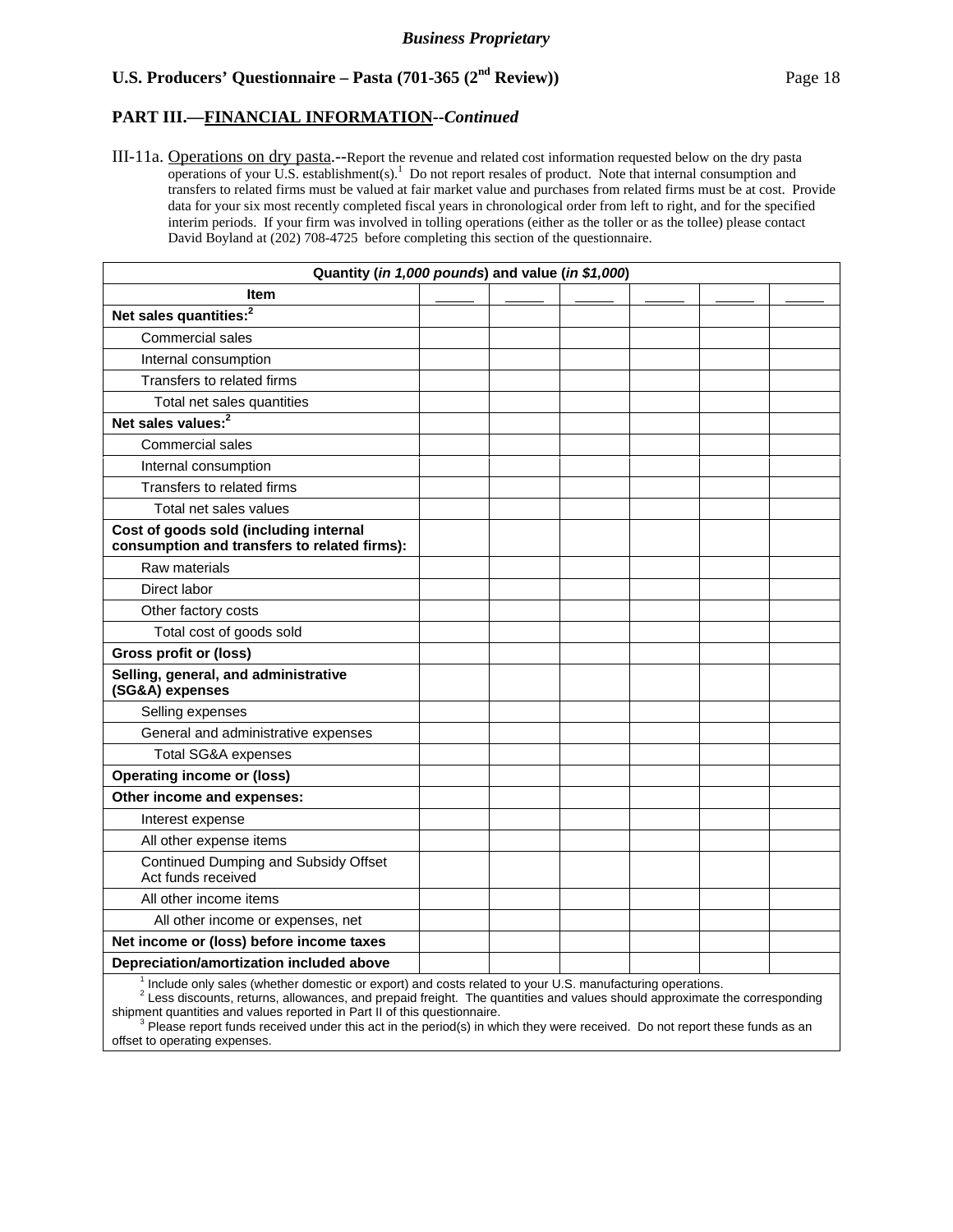### **PART III.—FINANCIAL INFORMATION--***Continued*

III-11b. Operations on dry pasta.--Report the revenue and related cost information requested below on the dry pasta operations of your U.S. establishment $(s)$ .<sup>1</sup> Do not report resales of product. Note that internal consumption and transfers to related firms must be valued at fair market value and purchases from related firms must be at cost.

| Quantity (in 1,000 pounds) and value (in \$1,000)                                      |                    |                    |  |  |  |  |
|----------------------------------------------------------------------------------------|--------------------|--------------------|--|--|--|--|
| <b>Item</b>                                                                            | January-March 2006 | January-March 2007 |  |  |  |  |
| Net sales quantities: <sup>2</sup>                                                     |                    |                    |  |  |  |  |
| Commercial sales                                                                       |                    |                    |  |  |  |  |
| Internal consumption                                                                   |                    |                    |  |  |  |  |
| Transfers to related firms                                                             |                    |                    |  |  |  |  |
| Total net sales quantities                                                             |                    |                    |  |  |  |  |
| Net sales values: <sup>2</sup>                                                         |                    |                    |  |  |  |  |
| Commercial sales                                                                       |                    |                    |  |  |  |  |
| Internal consumption                                                                   |                    |                    |  |  |  |  |
| Transfers to related firms                                                             |                    |                    |  |  |  |  |
| Total net sales values                                                                 |                    |                    |  |  |  |  |
| Cost of goods sold (including internal<br>consumption and transfers to related firms): |                    |                    |  |  |  |  |
| Raw materials                                                                          |                    |                    |  |  |  |  |
| Direct labor                                                                           |                    |                    |  |  |  |  |
| Other factory costs                                                                    |                    |                    |  |  |  |  |
| Total cost of goods sold                                                               |                    |                    |  |  |  |  |
| <b>Gross profit or (loss)</b>                                                          |                    |                    |  |  |  |  |
| Selling, general, and administrative<br>(SG&A) expenses                                |                    |                    |  |  |  |  |
| Selling expenses                                                                       |                    |                    |  |  |  |  |
| General and administrative expenses                                                    |                    |                    |  |  |  |  |
| <b>Total SG&amp;A expenses</b>                                                         |                    |                    |  |  |  |  |
| <b>Operating income or (loss)</b>                                                      |                    |                    |  |  |  |  |
| Other income and expenses:                                                             |                    |                    |  |  |  |  |
| Interest expense                                                                       |                    |                    |  |  |  |  |
| All other expense items                                                                |                    |                    |  |  |  |  |
| Continued Dumping and Subsidy Offset<br>Act funds received                             |                    |                    |  |  |  |  |
| All other income items                                                                 |                    |                    |  |  |  |  |
| All other income or expenses, net                                                      |                    |                    |  |  |  |  |
| Net income or (loss) before income taxes                                               |                    |                    |  |  |  |  |
| Depreciation/amortization included above                                               |                    |                    |  |  |  |  |

<sup>1</sup> Include only sales (whether domestic or export) and costs related to your U.S. manufacturing operations.<br><sup>2</sup> Less discounts, returns, allowances, and prepaid freight. The quantities and values should approximate the co shipment quantities and values reported in Part II of this questionnaire.

 $3$  Please report funds received under this act in the period(s) in which they were received. Do not report these funds as an offset to operating expenses.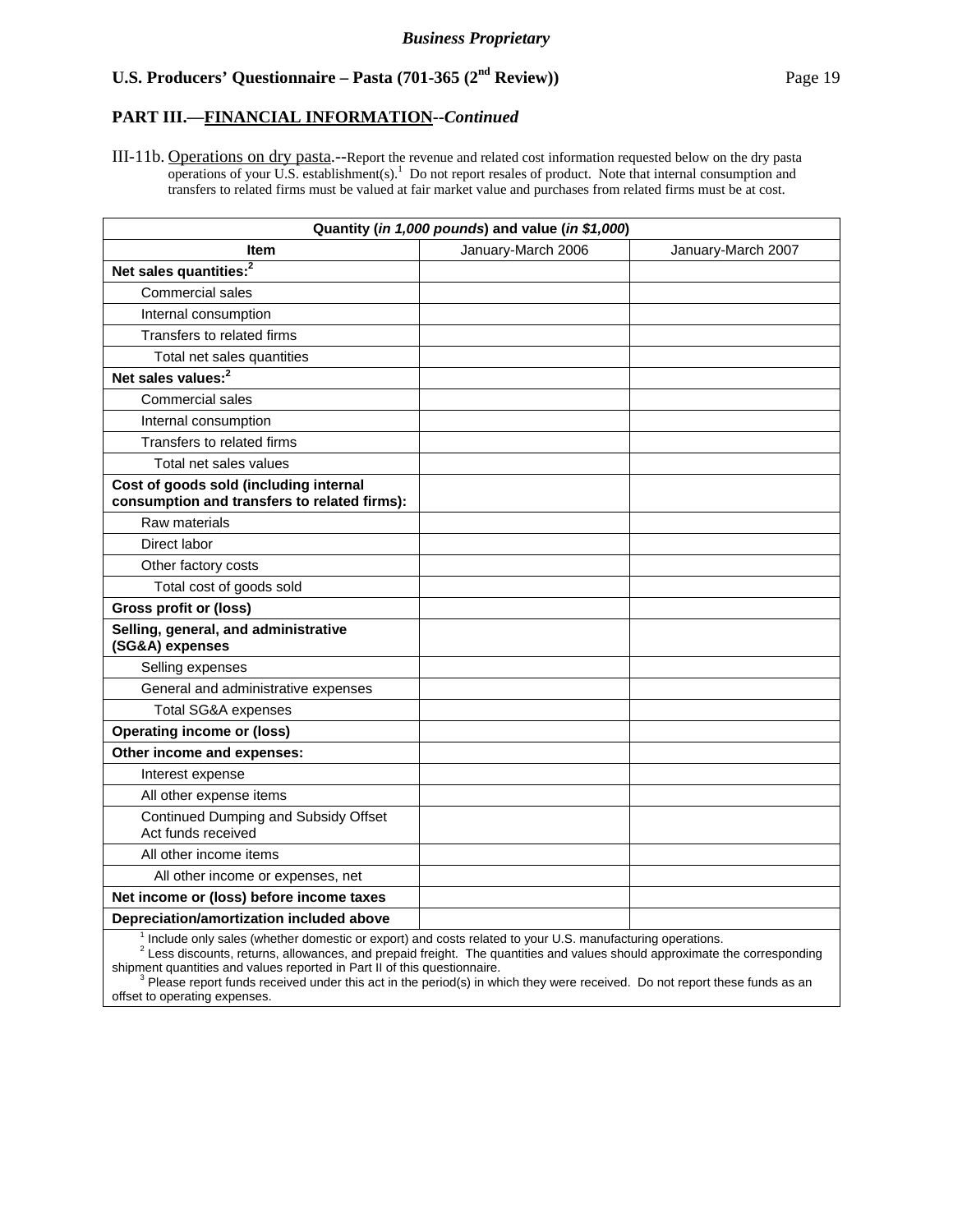### **PART III.—FINANCIAL INFORMATION--***Continued*

III-12a. Operations on dry pasta – commercial (trade) sales only.–For commercial (trade) sales only, report the revenue and related cost information requested below on the dry pasta operations of your U.S. establishment(s).<sup>1</sup> Do not report resales of product. Input purchases from related firms must be at cost. Provide data for your six most recently completed fiscal years in chronological order from left to right (III-12a), and for the specified interim periods (III-12b). If your firm was involved in tolling operations (either as the toller or as the tollee) please contact David Boyland at (202) 708-4725 before completing this section of the questionnaire.

| Quantity (in 1,000 pounds) and value (in \$1,000)                                                                                        |  |  |  |  |  |  |
|------------------------------------------------------------------------------------------------------------------------------------------|--|--|--|--|--|--|
| <b>Item</b>                                                                                                                              |  |  |  |  |  |  |
| Net sales quantities: <sup>2</sup>                                                                                                       |  |  |  |  |  |  |
| Commercial (trade) sales                                                                                                                 |  |  |  |  |  |  |
| Net sales values: <sup>2</sup>                                                                                                           |  |  |  |  |  |  |
| Commercial (trade) sales                                                                                                                 |  |  |  |  |  |  |
| Cost of goods sold:                                                                                                                      |  |  |  |  |  |  |
| Raw materials                                                                                                                            |  |  |  |  |  |  |
| Direct labor                                                                                                                             |  |  |  |  |  |  |
| Other factory costs                                                                                                                      |  |  |  |  |  |  |
| Total cost of goods sold                                                                                                                 |  |  |  |  |  |  |
| <b>Gross profit or (loss)</b>                                                                                                            |  |  |  |  |  |  |
| Selling, general, and administrative<br>(SG&A) expenses                                                                                  |  |  |  |  |  |  |
| Selling expenses                                                                                                                         |  |  |  |  |  |  |
| General and administrative expenses                                                                                                      |  |  |  |  |  |  |
| Total SG&A expenses                                                                                                                      |  |  |  |  |  |  |
| <b>Operating income or (loss)</b>                                                                                                        |  |  |  |  |  |  |
| Other income and expenses:                                                                                                               |  |  |  |  |  |  |
| Interest expense                                                                                                                         |  |  |  |  |  |  |
| All other expense items                                                                                                                  |  |  |  |  |  |  |
| Continued Dumping and Subsidy Offset Act<br>funds received                                                                               |  |  |  |  |  |  |
| All other income items                                                                                                                   |  |  |  |  |  |  |
| All other income or expenses, net                                                                                                        |  |  |  |  |  |  |
| Net income or (loss) before income taxes                                                                                                 |  |  |  |  |  |  |
| Depreciation/amortization included above                                                                                                 |  |  |  |  |  |  |
| <sup>1</sup> Include only commercial (trade) sales (whether domestic or export) and costs related to your U.S. manufacturing operations. |  |  |  |  |  |  |

 $2$  Less discounts, returns, allowances, and prepaid freight. The quantities and values should approximate the corresponding shipment

quantities and values reported in Part II of this questionnaire.<br><sup>3</sup> Please report funds received under this act in the period(s) in which they were received. Do not report these funds as an offset to operating expenses.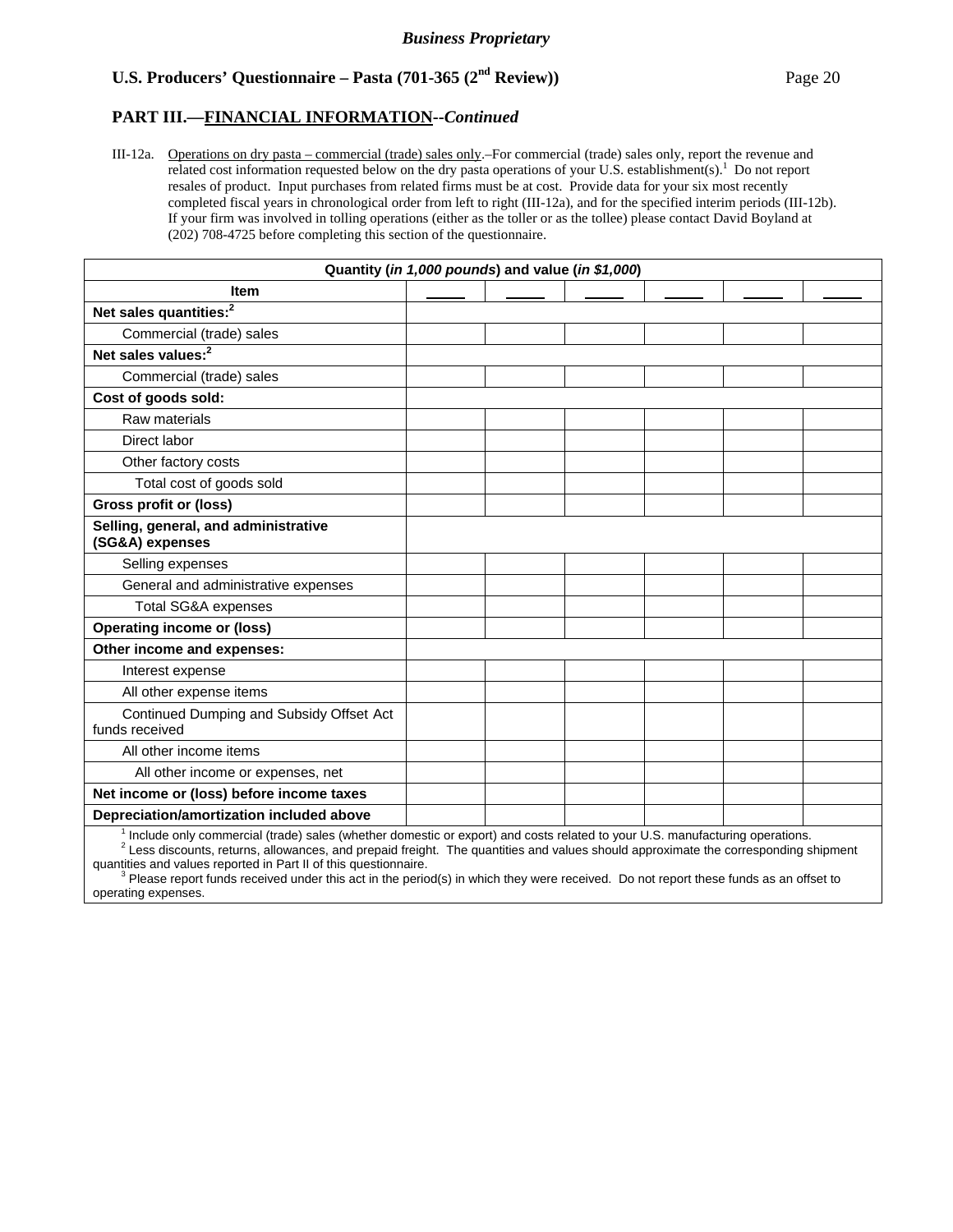### **PART III.—FINANCIAL INFORMATION--***Continued*

III-12b. Operations on dry pasta – commercial (trade) sales only.–For commercial (trade) sales only, report the revenue and related cost information requested below on the dry pasta operations of your U.S. establishment(s).<sup>1</sup> Do not report resales of product. Input purchases from related firms must be at cost. Provide data for the specified interim periods. If your firm was involved in tolling operations (either as the toller or as the tollee) please contact David Boyland at (202) 708-4725 before completing this section of the questionnaire.

| Quantity (in 1,000 pounds) and value (in \$1,000)                                                               |                    |                    |  |  |  |
|-----------------------------------------------------------------------------------------------------------------|--------------------|--------------------|--|--|--|
| <b>Item</b>                                                                                                     | January-March 2006 | January-March 2007 |  |  |  |
| Net sales quantities: <sup>2</sup>                                                                              |                    |                    |  |  |  |
| Commercial (trade) sales                                                                                        |                    |                    |  |  |  |
| Net sales values: <sup>2</sup>                                                                                  |                    |                    |  |  |  |
| Commercial (trade) sales                                                                                        |                    |                    |  |  |  |
| Cost of goods sold:                                                                                             |                    |                    |  |  |  |
| Raw materials                                                                                                   |                    |                    |  |  |  |
| Direct labor                                                                                                    |                    |                    |  |  |  |
| Other factory costs                                                                                             |                    |                    |  |  |  |
| Total cost of goods sold                                                                                        |                    |                    |  |  |  |
| <b>Gross profit or (loss)</b>                                                                                   |                    |                    |  |  |  |
| Selling, general, and administrative<br>(SG&A) expenses                                                         |                    |                    |  |  |  |
| Selling expenses                                                                                                |                    |                    |  |  |  |
| General and administrative expenses                                                                             |                    |                    |  |  |  |
| <b>Total SG&amp;A expenses</b>                                                                                  |                    |                    |  |  |  |
| <b>Operating income or (loss)</b>                                                                               |                    |                    |  |  |  |
| Other income and expenses:                                                                                      |                    |                    |  |  |  |
| Interest expense                                                                                                |                    |                    |  |  |  |
| All other expense items                                                                                         |                    |                    |  |  |  |
| Continued Dumping and Subsidy Offset<br>Act funds received                                                      |                    |                    |  |  |  |
| All other income items                                                                                          |                    |                    |  |  |  |
| All other income or expenses, net                                                                               |                    |                    |  |  |  |
| Net income or (loss) before income taxes                                                                        |                    |                    |  |  |  |
| Depreciation/amortization included above                                                                        |                    |                    |  |  |  |
| Include only commercial (trade) sales (whether domestic or export) and costs related to your U.S. manufacturing |                    |                    |  |  |  |

operations.

2 Less discounts, returns, allowances, and prepaid freight. The quantities and values should approximate the corresponding

shipment quantities and values reported in Part II of this questionnaire.<br><sup>3</sup> Please report funds received under this act in the period(s) in which they were received. Do not report these funds as an offset to operating expenses.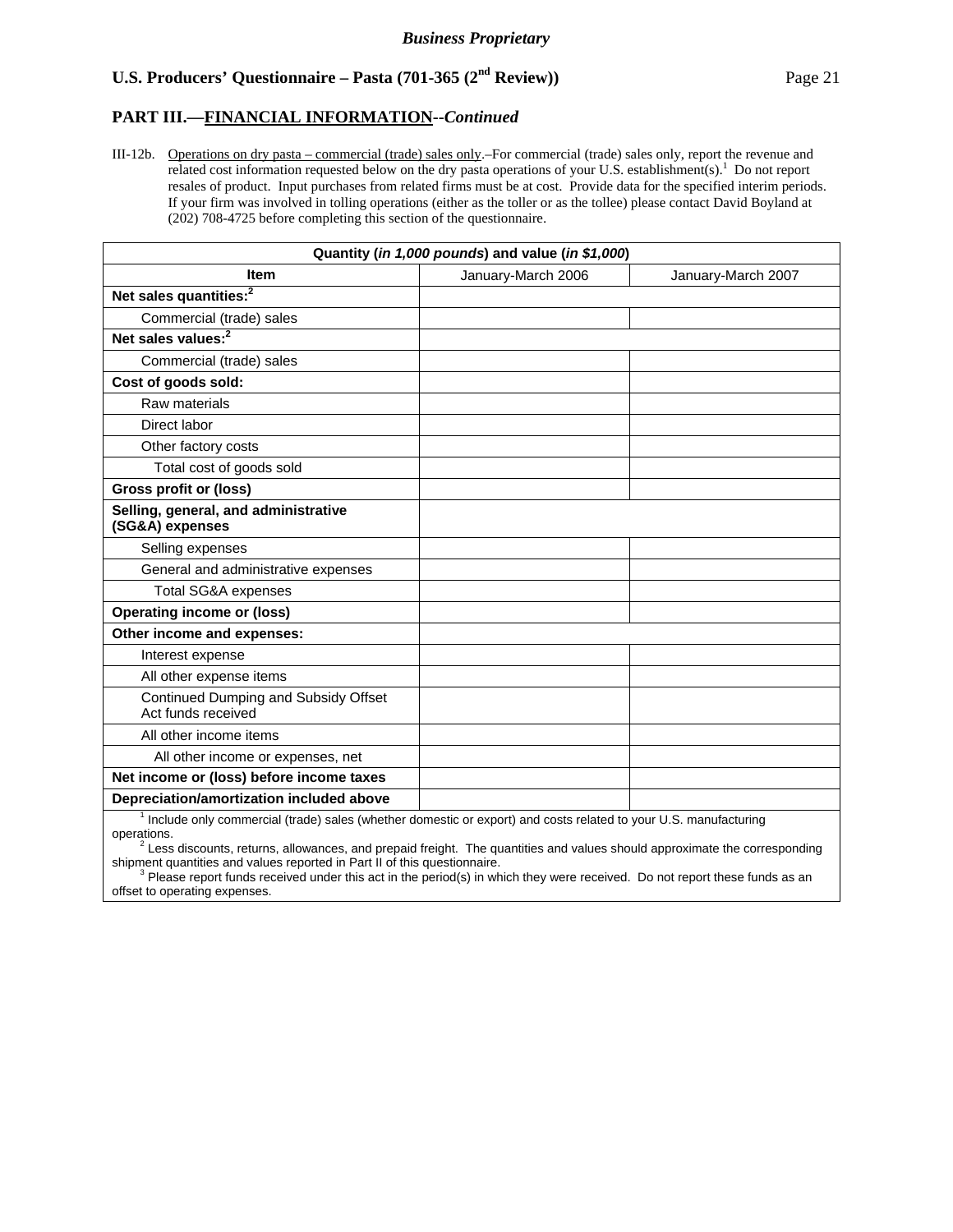### **PART III.—FINANCIAL INFORMATION--***Continued*

III-13a. Asset values.--Report the total assets associated with the production, warehousing, and sale of dry pasta. If your firm does not maintain some or all of the specific asset data in the normal course of business, please estimate it based upon some rational method (such as production, sales, or costs) that is consistent with your cost allocations in the previous question. Your finished goods inventory value should reconcile with the inventory quantity data reported in Part II. Provide data as of the end of your six most recently completed fiscal years in chronological order from left to right.

| (Value in \$1,000)                                                         |  |  |  |  |  |  |
|----------------------------------------------------------------------------|--|--|--|--|--|--|
| Value of                                                                   |  |  |  |  |  |  |
| Assets associated with the production,<br>warehousing, and sale of product |  |  |  |  |  |  |
| 1. Current assets:                                                         |  |  |  |  |  |  |
| A. Cash and equivalents                                                    |  |  |  |  |  |  |
| B. Accounts receivable, net                                                |  |  |  |  |  |  |
| C. Inventories (finished goods)                                            |  |  |  |  |  |  |
| D. Inventories (raw materials and work<br>in progress)                     |  |  |  |  |  |  |
| E. Short-term investments                                                  |  |  |  |  |  |  |
| F. Prepaid expenses                                                        |  |  |  |  |  |  |
| G. Property held for sale                                                  |  |  |  |  |  |  |
| H. Other (describe                                                         |  |  |  |  |  |  |
| I. Total current assets<br>(lines 1.A. through 1.H.)                       |  |  |  |  |  |  |
| 2. Notes receivable                                                        |  |  |  |  |  |  |
| 3. Long-term investments                                                   |  |  |  |  |  |  |
| 4. Property, plant, and equipment                                          |  |  |  |  |  |  |
| A. Original cost of property, plant and<br>equipment                       |  |  |  |  |  |  |
| B. Less: Accumulated depreciation                                          |  |  |  |  |  |  |
| C. Equals: Book value of property,<br>plant, and equipment                 |  |  |  |  |  |  |
| 5. Goodwill                                                                |  |  |  |  |  |  |
| 6. Other (describe _____)                                                  |  |  |  |  |  |  |
| 7. Other (describe _____)                                                  |  |  |  |  |  |  |
| 8. Total assets (lines 1.l., 2, 3, 4.C.,<br>5, 6, and 7)                   |  |  |  |  |  |  |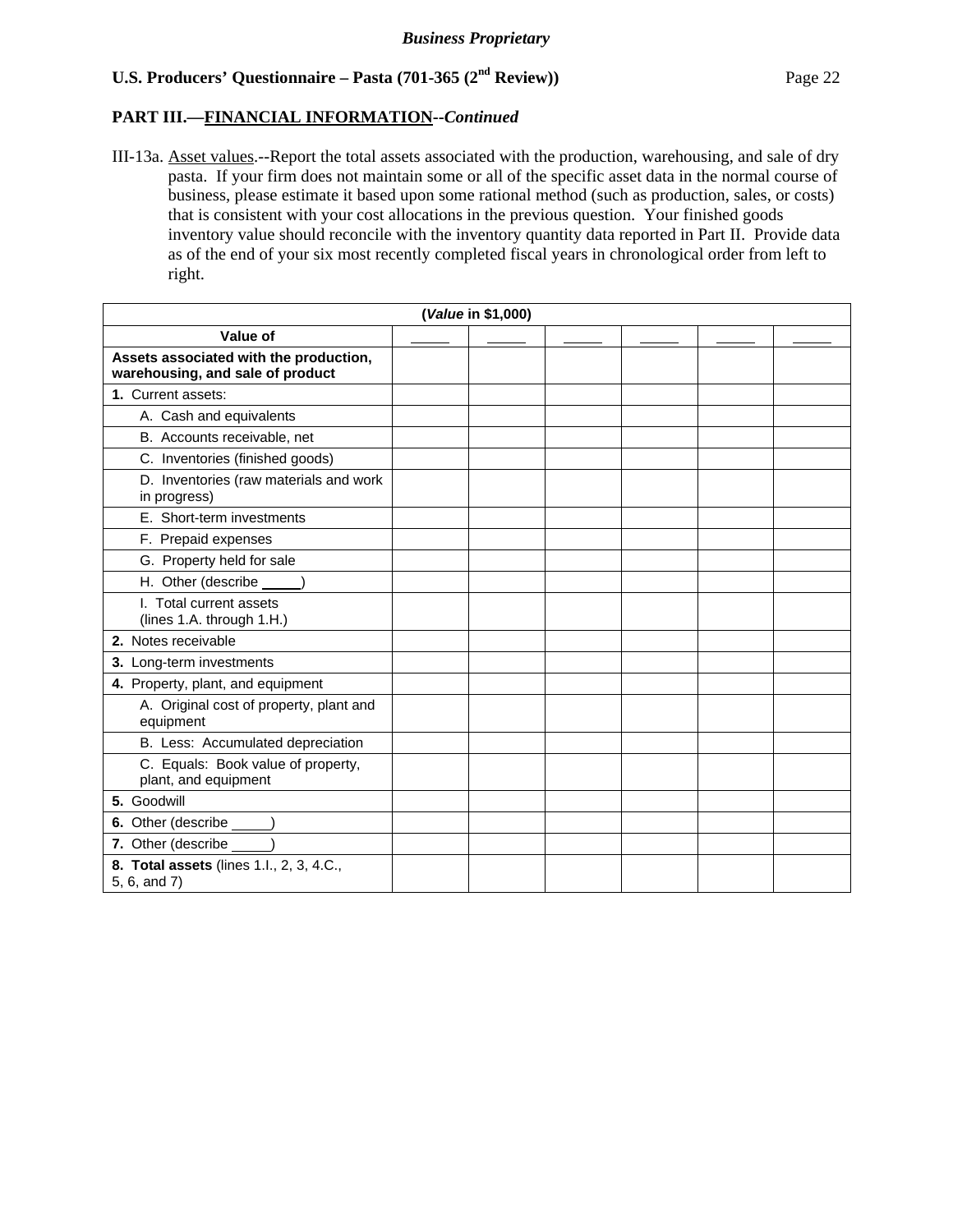# **PART III.—FINANCIAL INFORMATION--***Continued*

III-13b. Asset values.--Report the total assets associated with the production, warehousing, and sale of dry pasta as of the end of the specified period.

| (Value in \$1,000)                                                         |                    |                    |  |
|----------------------------------------------------------------------------|--------------------|--------------------|--|
| Value of                                                                   | January-March 2006 | January-March 2007 |  |
| Assets associated with the production,<br>warehousing, and sale of product |                    |                    |  |
| 1. Current assets:                                                         |                    |                    |  |
| A. Cash and equivalents                                                    |                    |                    |  |
| B. Accounts receivable, net                                                |                    |                    |  |
| C. Inventories (finished goods)                                            |                    |                    |  |
| D. Inventories (raw materials and work<br>in progress)                     |                    |                    |  |
| E. Short-term investments                                                  |                    |                    |  |
| F. Prepaid expenses                                                        |                    |                    |  |
| G. Property held for sale                                                  |                    |                    |  |
| H. Other (describe _____)                                                  |                    |                    |  |
| I. Total current assets<br>(lines 1.A. through 1.H.)                       |                    |                    |  |
| 2. Notes receivable                                                        |                    |                    |  |
| 3. Long-term investments                                                   |                    |                    |  |
| 4. Property, plant, and equipment                                          |                    |                    |  |
| A. Original cost of property, plant and<br>equipment                       |                    |                    |  |
| B. Less: Accumulated depreciation                                          |                    |                    |  |
| C. Equals: Book value of property,<br>plant, and equipment                 |                    |                    |  |
| 5. Goodwill                                                                |                    |                    |  |
| 6. Other (describe _____)                                                  |                    |                    |  |
| 7. Other (describe ______)                                                 |                    |                    |  |
| 8. Total assets (lines 1.l., 2, 3, 4.C.,<br>5, 6, and 7)                   |                    |                    |  |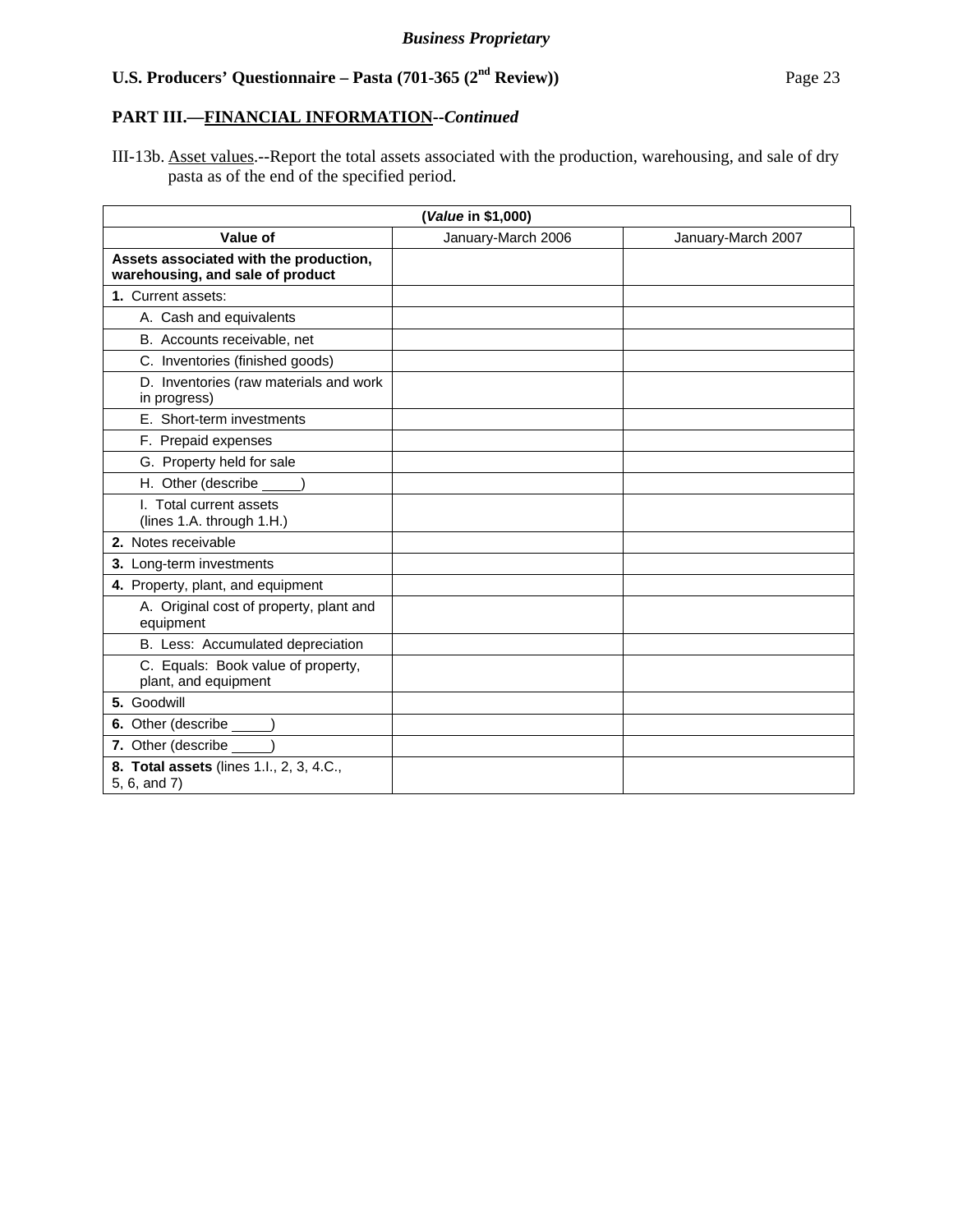## **PART III.—FINANCIAL INFORMATION--***Continued*

III-14. Capital expenditures and research and development expenditures.--Report your firm's capital expenditures and research and development expenditures on dry pasta. Provide data for your six most recently completed fiscal years in chronological order from left to right, and for the specified interim periods.

| Value (in \$1,000)                              |  |  |  |  |  |
|-------------------------------------------------|--|--|--|--|--|
| Item                                            |  |  |  |  |  |
| <b>Capital expenditures</b>                     |  |  |  |  |  |
| <b>Research and development</b><br>expenditures |  |  |  |  |  |

| Value ( <i>in \$1,000</i> )                     |                    |                    |  |  |
|-------------------------------------------------|--------------------|--------------------|--|--|
| Item                                            | January-March 2006 | January-March 2007 |  |  |
| <b>Capital expenditures</b>                     |                    |                    |  |  |
| <b>Research and development</b><br>expenditures |                    |                    |  |  |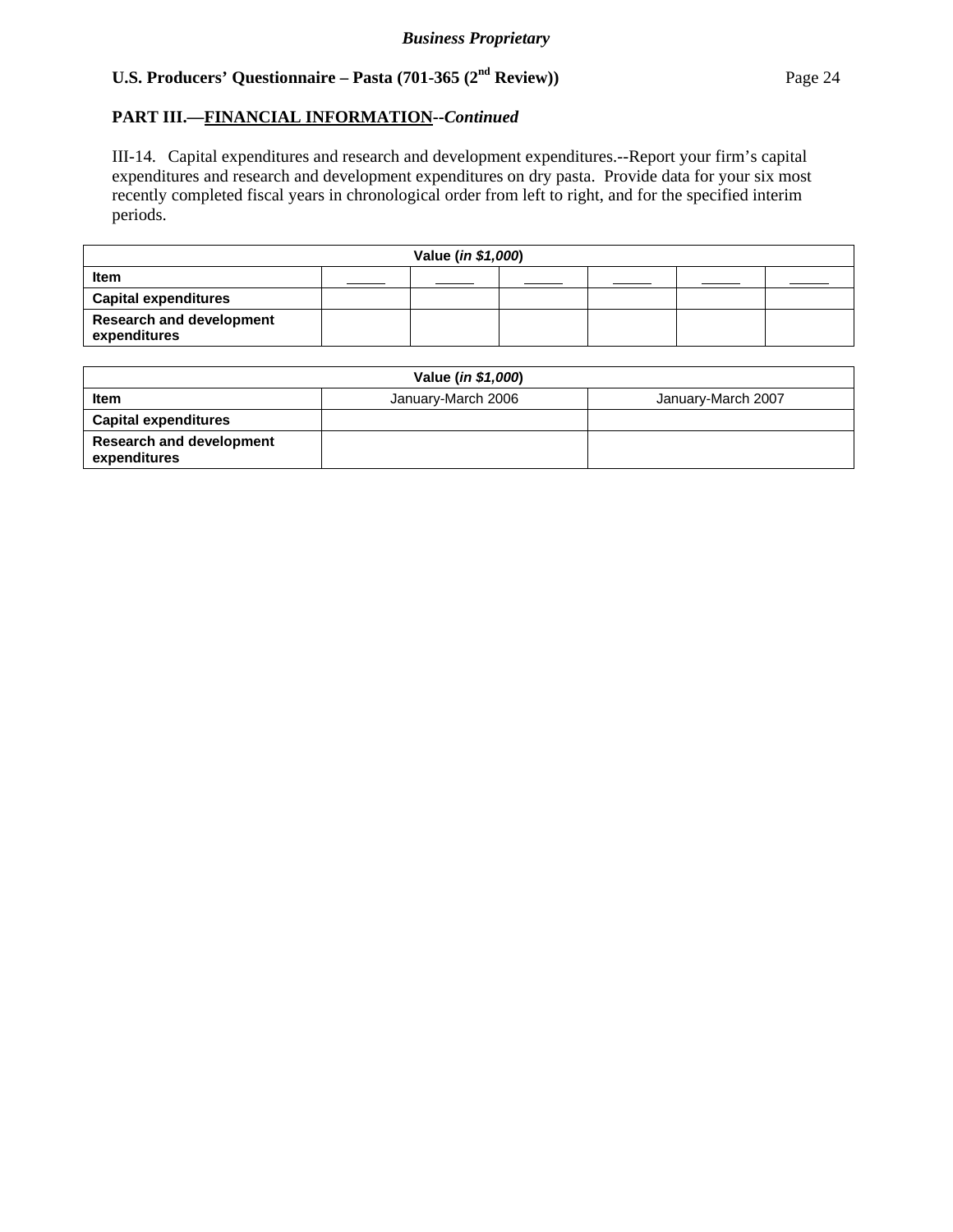## **PART IV.—PRICING AND MARKET FACTORS**

Further information on this part of the questionnaire can be obtained from Steve Trost (202-205-3220, steven.trost@usitc.gov)

IV-1. Who should be contacted regarding the requested pricing and related information?

Company contact:

Name and title

 $($ 

Phone number E-mail address

# **Section IV-A.--PRICE DATA**

This section requests quarterly quantity and value data on your firm's U.S. shipments of the following products during January 2001-March 2007. Values should be for arms-length sales to unrelated U.S. customers, f.o.b. U.S. point of shipment, net of returns, refunds, discounts, and credits. In addition, report separately for sales to retail grocery stores and sales to distributors

*Product 1***.–Brand-name dry non-egg spaghetti (in 1 lb. pkg)**

*Product 2***.–Brand name dry non-egg rigatoni (in 1 lb. pkg)**

*Product 3***.–Brand-name dry non-egg angel hair pasta (in 1 lb. pkg)**

*Product 4***.–Private-label dry non-egg spaghetti (in 1 lb. pkg)**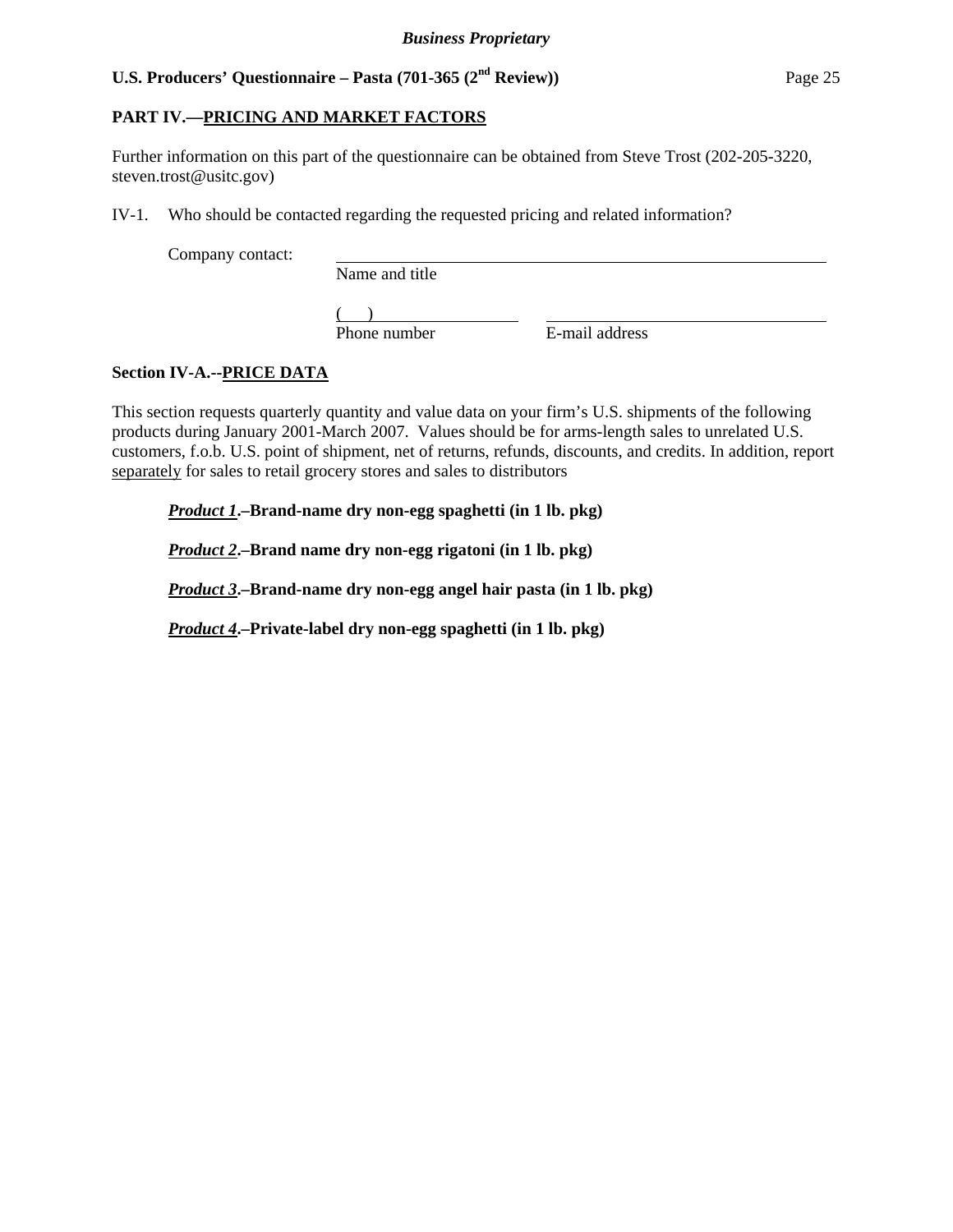# **PART IV.—PRICING AND MARKET FACTORS***—Continued*

IV-2a. Report the quarterly price data for pricing products below for sales to retail grocery stores.

|                                                                                                                                                                  |                                                         |                    |          |                    | (Quantity in 1000 pounds, value in dollars) |                    |                                                                                                                                               |                       |
|------------------------------------------------------------------------------------------------------------------------------------------------------------------|---------------------------------------------------------|--------------------|----------|--------------------|---------------------------------------------|--------------------|-----------------------------------------------------------------------------------------------------------------------------------------------|-----------------------|
| Period of                                                                                                                                                        | <b>Product 2</b><br>Product 1<br>Product 3<br>Product 4 |                    |          |                    |                                             |                    |                                                                                                                                               |                       |
| shipment                                                                                                                                                         | Quantity                                                | Value <sup>1</sup> | Quantity | Value <sup>1</sup> | Quantity                                    | Value <sup>1</sup> | Quantity                                                                                                                                      | $V$ alue <sup>1</sup> |
| 2001                                                                                                                                                             |                                                         |                    |          |                    |                                             |                    |                                                                                                                                               |                       |
| Jan.-Mar.                                                                                                                                                        |                                                         |                    |          |                    |                                             |                    |                                                                                                                                               |                       |
| Apr.-June                                                                                                                                                        |                                                         |                    |          |                    |                                             |                    |                                                                                                                                               |                       |
| July-Sept.                                                                                                                                                       |                                                         |                    |          |                    |                                             |                    |                                                                                                                                               |                       |
| Oct.-Dec.                                                                                                                                                        |                                                         |                    |          |                    |                                             |                    |                                                                                                                                               |                       |
| 2002                                                                                                                                                             |                                                         |                    |          |                    |                                             |                    |                                                                                                                                               |                       |
| Jan.-Mar.                                                                                                                                                        |                                                         |                    |          |                    |                                             |                    |                                                                                                                                               |                       |
| Apr.-June                                                                                                                                                        |                                                         |                    |          |                    |                                             |                    |                                                                                                                                               |                       |
| July-Sept.                                                                                                                                                       |                                                         |                    |          |                    |                                             |                    |                                                                                                                                               |                       |
| Oct.-Dec.                                                                                                                                                        |                                                         |                    |          |                    |                                             |                    |                                                                                                                                               |                       |
| 2003<br>Jan.-Mar.                                                                                                                                                |                                                         |                    |          |                    |                                             |                    |                                                                                                                                               |                       |
| Apr.-June                                                                                                                                                        |                                                         |                    |          |                    |                                             |                    |                                                                                                                                               |                       |
| July-Sept.                                                                                                                                                       |                                                         |                    |          |                    |                                             |                    |                                                                                                                                               |                       |
| Oct.-Dec.                                                                                                                                                        |                                                         |                    |          |                    |                                             |                    |                                                                                                                                               |                       |
| 2004                                                                                                                                                             |                                                         |                    |          |                    |                                             |                    |                                                                                                                                               |                       |
| Jan.-Mar.                                                                                                                                                        |                                                         |                    |          |                    |                                             |                    |                                                                                                                                               |                       |
| Apr.-June                                                                                                                                                        |                                                         |                    |          |                    |                                             |                    |                                                                                                                                               |                       |
| July-Sept.                                                                                                                                                       |                                                         |                    |          |                    |                                             |                    |                                                                                                                                               |                       |
| Oct.-Dec.                                                                                                                                                        |                                                         |                    |          |                    |                                             |                    |                                                                                                                                               |                       |
| 2005                                                                                                                                                             |                                                         |                    |          |                    |                                             |                    |                                                                                                                                               |                       |
| Jan.-Mar.                                                                                                                                                        |                                                         |                    |          |                    |                                             |                    |                                                                                                                                               |                       |
| Apr.-June                                                                                                                                                        |                                                         |                    |          |                    |                                             |                    |                                                                                                                                               |                       |
| July-Sept.                                                                                                                                                       |                                                         |                    |          |                    |                                             |                    |                                                                                                                                               |                       |
| Oct.-Dec.                                                                                                                                                        |                                                         |                    |          |                    |                                             |                    |                                                                                                                                               |                       |
| 2006                                                                                                                                                             |                                                         |                    |          |                    |                                             |                    |                                                                                                                                               |                       |
| Jan.-Mar.                                                                                                                                                        |                                                         |                    |          |                    |                                             |                    |                                                                                                                                               |                       |
| Apr.-June                                                                                                                                                        |                                                         |                    |          |                    |                                             |                    |                                                                                                                                               |                       |
| July-Sept.                                                                                                                                                       |                                                         |                    |          |                    |                                             |                    |                                                                                                                                               |                       |
| Oct.-Dec.                                                                                                                                                        |                                                         |                    |          |                    |                                             |                    |                                                                                                                                               |                       |
| 2007<br>Jan.-Mar.                                                                                                                                                |                                                         |                    |          |                    |                                             |                    |                                                                                                                                               |                       |
|                                                                                                                                                                  |                                                         |                    |          |                    |                                             |                    | <sup>1</sup> Net values (i.e., gross sales values less all discounts, allowances, rebates, prepaid freight, and the value of returned goods), |                       |
| f.o.b. your U.S. point of shipment.                                                                                                                              |                                                         |                    |          |                    |                                             |                    |                                                                                                                                               |                       |
| Note.--If your product does not exactly meet the product specifications but is competitive with the specified product, provide a<br>description of your product: |                                                         |                    |          |                    |                                             |                    |                                                                                                                                               |                       |
| Product 1:                                                                                                                                                       |                                                         |                    |          |                    |                                             |                    |                                                                                                                                               |                       |
| Product 2:                                                                                                                                                       |                                                         |                    |          |                    |                                             |                    |                                                                                                                                               |                       |
| Product 3:                                                                                                                                                       |                                                         |                    |          |                    |                                             |                    |                                                                                                                                               |                       |
| Product 4:                                                                                                                                                       |                                                         |                    |          |                    |                                             |                    |                                                                                                                                               |                       |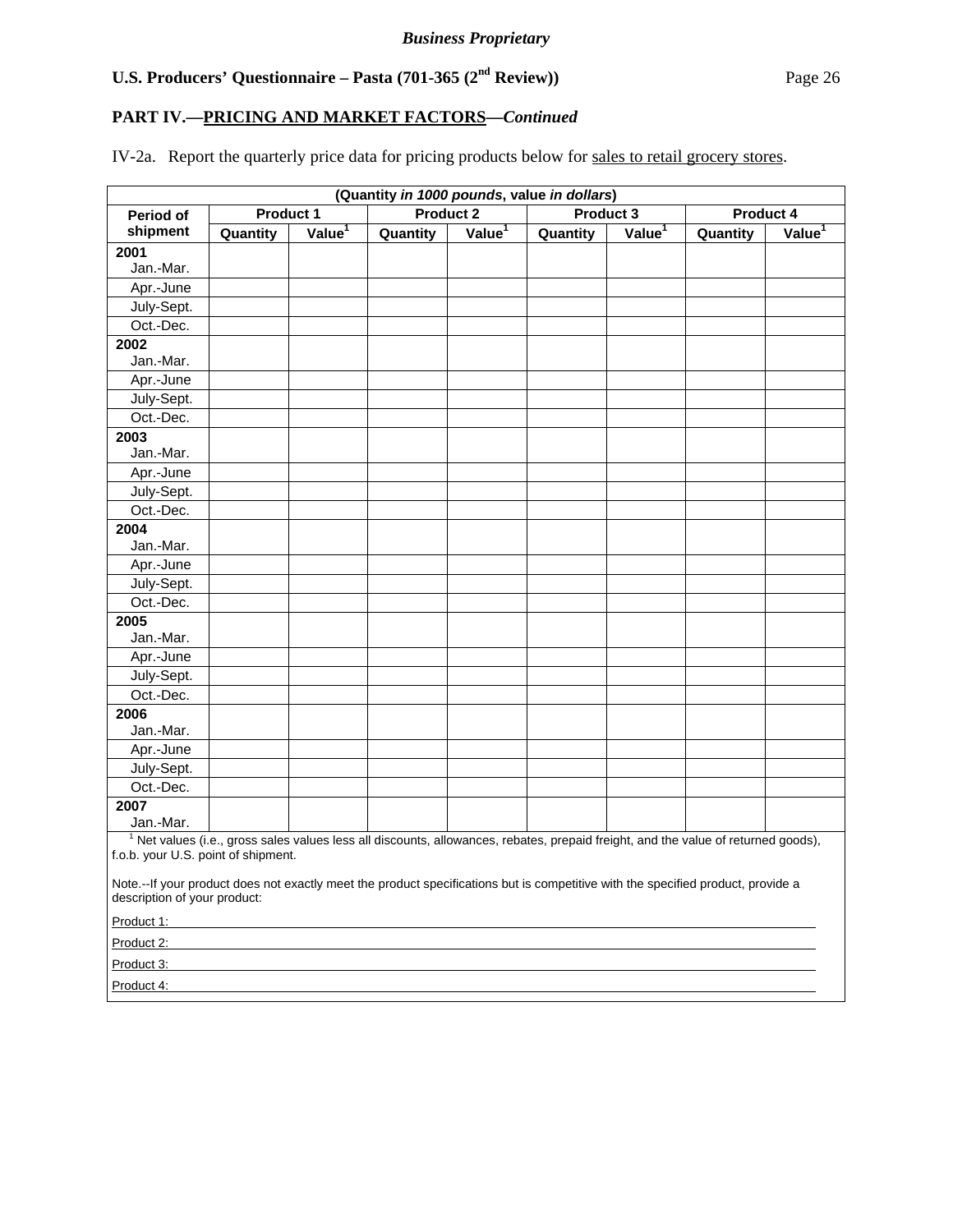# **PART IV.—PRICING AND MARKET FACTORS***—Continued*

IV-2b. Report the quarterly price data for pricing products below for sales to distributors.

| (Quantity in 1000 pounds, value in dollars)                                                                                                                      |                                                                |                    |                                                                                                                                               |                       |          |                    |          |                    |
|------------------------------------------------------------------------------------------------------------------------------------------------------------------|----------------------------------------------------------------|--------------------|-----------------------------------------------------------------------------------------------------------------------------------------------|-----------------------|----------|--------------------|----------|--------------------|
| Period of                                                                                                                                                        | <b>Product 1</b><br><b>Product 2</b><br>Product 3<br>Product 4 |                    |                                                                                                                                               |                       |          |                    |          |                    |
| shipment                                                                                                                                                         | Quantity                                                       | Value <sup>1</sup> | Quantity                                                                                                                                      | $V$ alue <sup>1</sup> | Quantity | Value <sup>1</sup> | Quantity | Value <sup>1</sup> |
| 2001                                                                                                                                                             |                                                                |                    |                                                                                                                                               |                       |          |                    |          |                    |
| Jan.-Mar.                                                                                                                                                        |                                                                |                    |                                                                                                                                               |                       |          |                    |          |                    |
| Apr.-June                                                                                                                                                        |                                                                |                    |                                                                                                                                               |                       |          |                    |          |                    |
| July-Sept.                                                                                                                                                       |                                                                |                    |                                                                                                                                               |                       |          |                    |          |                    |
| Oct.-Dec.                                                                                                                                                        |                                                                |                    |                                                                                                                                               |                       |          |                    |          |                    |
| 2002                                                                                                                                                             |                                                                |                    |                                                                                                                                               |                       |          |                    |          |                    |
| Jan.-Mar.                                                                                                                                                        |                                                                |                    |                                                                                                                                               |                       |          |                    |          |                    |
| Apr.-June                                                                                                                                                        |                                                                |                    |                                                                                                                                               |                       |          |                    |          |                    |
| July-Sept.                                                                                                                                                       |                                                                |                    |                                                                                                                                               |                       |          |                    |          |                    |
| Oct.-Dec.                                                                                                                                                        |                                                                |                    |                                                                                                                                               |                       |          |                    |          |                    |
| 2003<br>Jan.-Mar.                                                                                                                                                |                                                                |                    |                                                                                                                                               |                       |          |                    |          |                    |
| Apr.-June                                                                                                                                                        |                                                                |                    |                                                                                                                                               |                       |          |                    |          |                    |
| July-Sept.                                                                                                                                                       |                                                                |                    |                                                                                                                                               |                       |          |                    |          |                    |
| Oct.-Dec.                                                                                                                                                        |                                                                |                    |                                                                                                                                               |                       |          |                    |          |                    |
| 2004                                                                                                                                                             |                                                                |                    |                                                                                                                                               |                       |          |                    |          |                    |
| Jan.-Mar.                                                                                                                                                        |                                                                |                    |                                                                                                                                               |                       |          |                    |          |                    |
| Apr.-June                                                                                                                                                        |                                                                |                    |                                                                                                                                               |                       |          |                    |          |                    |
| July-Sept.                                                                                                                                                       |                                                                |                    |                                                                                                                                               |                       |          |                    |          |                    |
| Oct.-Dec.                                                                                                                                                        |                                                                |                    |                                                                                                                                               |                       |          |                    |          |                    |
| 2005                                                                                                                                                             |                                                                |                    |                                                                                                                                               |                       |          |                    |          |                    |
| Jan.-Mar.                                                                                                                                                        |                                                                |                    |                                                                                                                                               |                       |          |                    |          |                    |
| Apr.-June                                                                                                                                                        |                                                                |                    |                                                                                                                                               |                       |          |                    |          |                    |
| July-Sept.                                                                                                                                                       |                                                                |                    |                                                                                                                                               |                       |          |                    |          |                    |
| Oct.-Dec.                                                                                                                                                        |                                                                |                    |                                                                                                                                               |                       |          |                    |          |                    |
| 2006<br>Jan.-Mar.                                                                                                                                                |                                                                |                    |                                                                                                                                               |                       |          |                    |          |                    |
| Apr.-June                                                                                                                                                        |                                                                |                    |                                                                                                                                               |                       |          |                    |          |                    |
| July-Sept.                                                                                                                                                       |                                                                |                    |                                                                                                                                               |                       |          |                    |          |                    |
| Oct.-Dec.                                                                                                                                                        |                                                                |                    |                                                                                                                                               |                       |          |                    |          |                    |
| 2007                                                                                                                                                             |                                                                |                    |                                                                                                                                               |                       |          |                    |          |                    |
| Jan.-Mar.                                                                                                                                                        |                                                                |                    |                                                                                                                                               |                       |          |                    |          |                    |
| f.o.b. your U.S. point of shipment.                                                                                                                              |                                                                |                    | <sup>1</sup> Net values (i.e., gross sales values less all discounts, allowances, rebates, prepaid freight, and the value of returned goods), |                       |          |                    |          |                    |
| Note.--If your product does not exactly meet the product specifications but is competitive with the specified product, provide a<br>description of your product: |                                                                |                    |                                                                                                                                               |                       |          |                    |          |                    |
| Product 1:                                                                                                                                                       |                                                                |                    |                                                                                                                                               |                       |          |                    |          |                    |
| Product 2:                                                                                                                                                       |                                                                |                    |                                                                                                                                               |                       |          |                    |          |                    |
| Product 3:                                                                                                                                                       |                                                                |                    |                                                                                                                                               |                       |          |                    |          |                    |
| Product 4:                                                                                                                                                       |                                                                |                    |                                                                                                                                               |                       |          |                    |          |                    |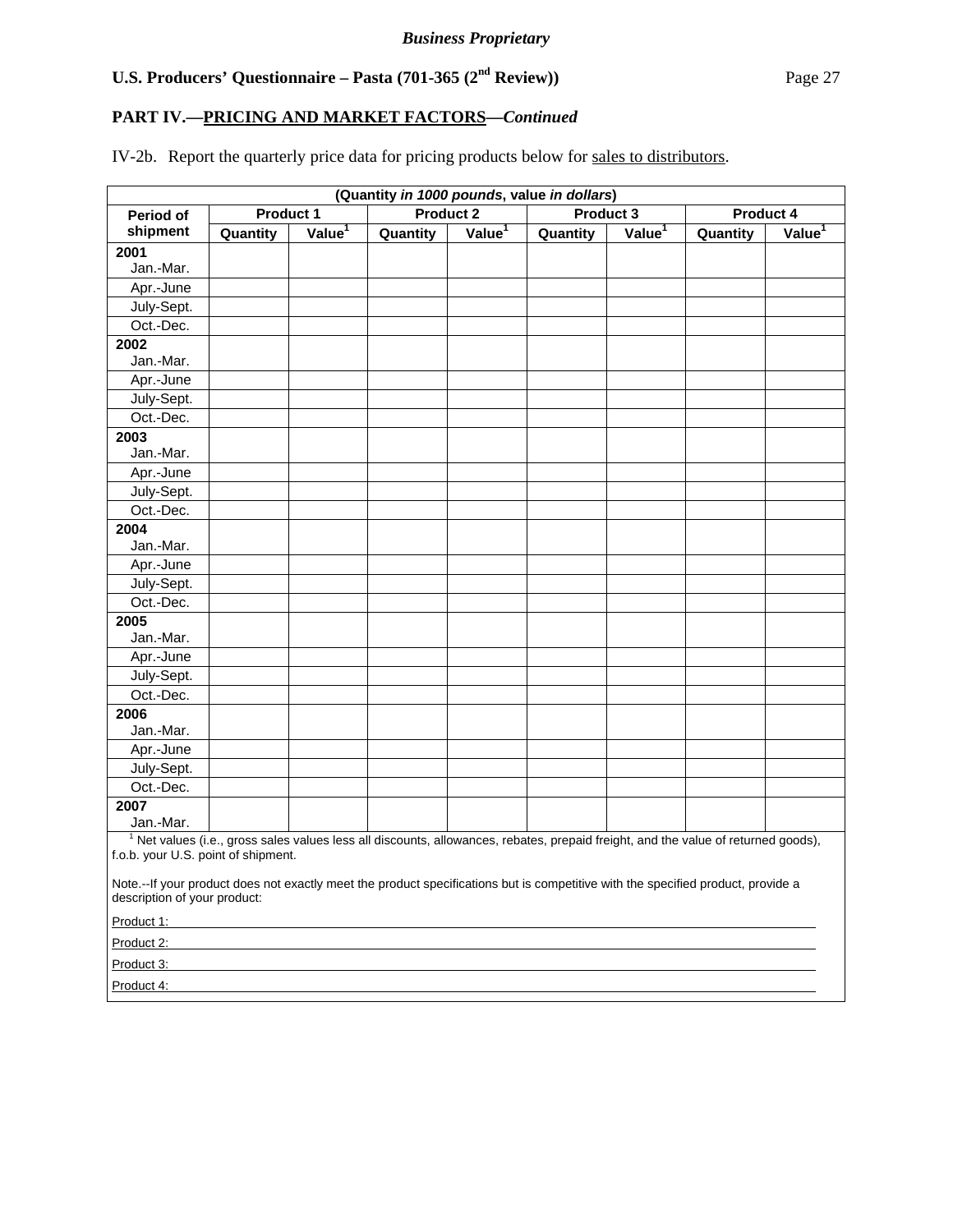l

l

l

l

l

 $\overline{a}$ 

l

l

l

### **PART IV.—PRICING AND MARKET FACTORS***—Continued*

### **SECTION IV-B.—MARKET FACTORS AND PRICE RELATED QUESTIONS**

- IV-B-1. Please describe how your firm determines the prices that it charges for sales of dry pasta (transaction by transaction negotiation, contracts for multiple shipments, set price lists, etc.). If your firm issues price lists, please include a copy of a recent price list with your submission. If your price list is large, please submit sample pages.
- IV-B-2. Are prices for different shapes/forms of dry pasta determined differently? For example, does your firm use "tier pricing" in which products are grouped into tiers and each tier receives a similar price or "line pricing" where prices are the same for all product forms?
- IV-B-3. If your firm uses tier pricing, please answer the following questions.
	- (a) Please list the tiers that your firm uses for its sales of dry pasta and the products that are included in each of those tiers.

What factors determine which products are included in each tier?

IV-B-4. If your firm uses line pricing, please answer the following questions.

Does your firm use line pricing for all customers, or does your firm use line pricing only on a customer specific basis? If your firm only uses line pricing for some of its customers, please list the type(s) of customers for which this method of pricing is used.

IV-B-5. Please describe your firm's discount policy (quantity discounts, annual total volume discounts, etc.).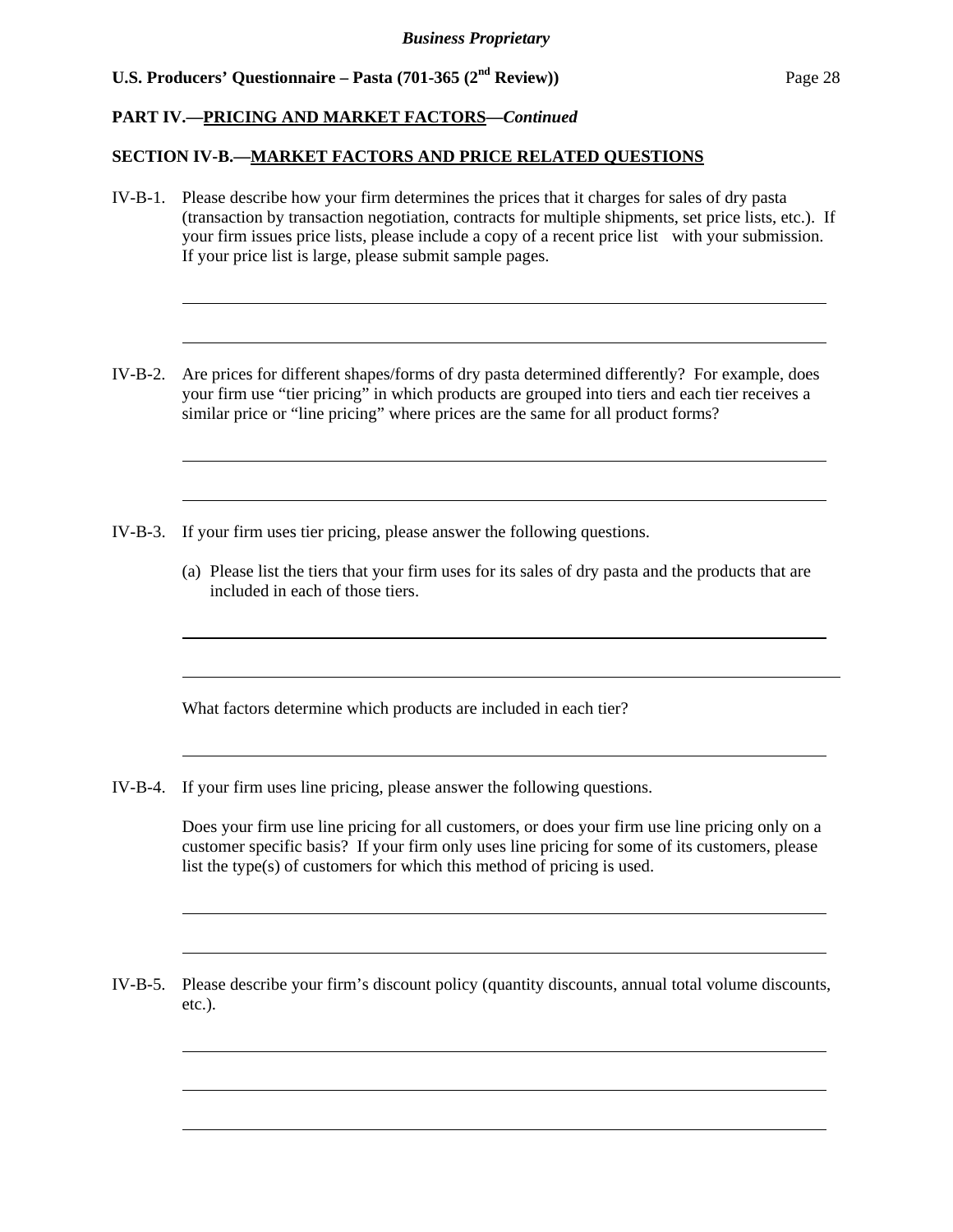### **PART IV.—PRICING AND MARKET FACTORS***—Continued*

### **SECTION IV-B.—MARKET FACTORS AND PRICE RELATED QUESTIONS***--Continued*

- IV-B-6. What are your firm's typical sales terms for its U.S.-produced dry pasta (e.g., 2/10 net 30 days)? . On what basis are your prices of domestic dry pasta usually quoted (e.g., f.o.b., warehouse, or delivered)? \_\_\_\_\_\_\_\_\_\_\_\_\_\_\_\_\_\_\_\_\_\_.
- IV-B-7. Approximately what share of your firm's sales of its U.S.-produced dry pasta in 2006 were on a (1) long-term contract basis (multiple deliveries for more than 12 months), (2) short-term contract basis (multiple deliveries up to 12 months), and (3) spot sales basis (for a single delivery)?

| Type of sale                                | Share of sales (percent)                                                                                 |
|---------------------------------------------|----------------------------------------------------------------------------------------------------------|
| Long term contracts                         |                                                                                                          |
| Short term contracts                        |                                                                                                          |
| Spot sales                                  |                                                                                                          |
| provisions of a typical long-term contract. | IV-B-8. If you sell on a long-term contract basis, please answer the following questions with respect to |

(a) What is the average duration of a contract?

- (b) Can prices be renegotiated during the contract period?
- (c) Does the contract fix quantity, price, or both?
- (d) Does the contract have a meet or release provision?
- IV-B-9. If you sell on a short-term contract basis, please answer the following questions with respect to provisions of a typical short-term contract.

(a) What is the average duration of a contract?

(b) Can prices be renegotiated during the contract period?

- (c) Does the contract fix quantity, price, or both?
- (d) Does the contract have a meet or release provision?
- IV-10. What is the average lead time between a customer's order and the date of delivery for your firm's sales of your U.S.-produced dry pasta?

| <b>Source</b>     | Share of 2006 sales | Lead time |
|-------------------|---------------------|-----------|
|                   |                     |           |
| From inventory    |                     |           |
|                   |                     |           |
| Produced to order |                     |           |
|                   |                     |           |
| <b>Total</b>      | <b>100 %</b>        |           |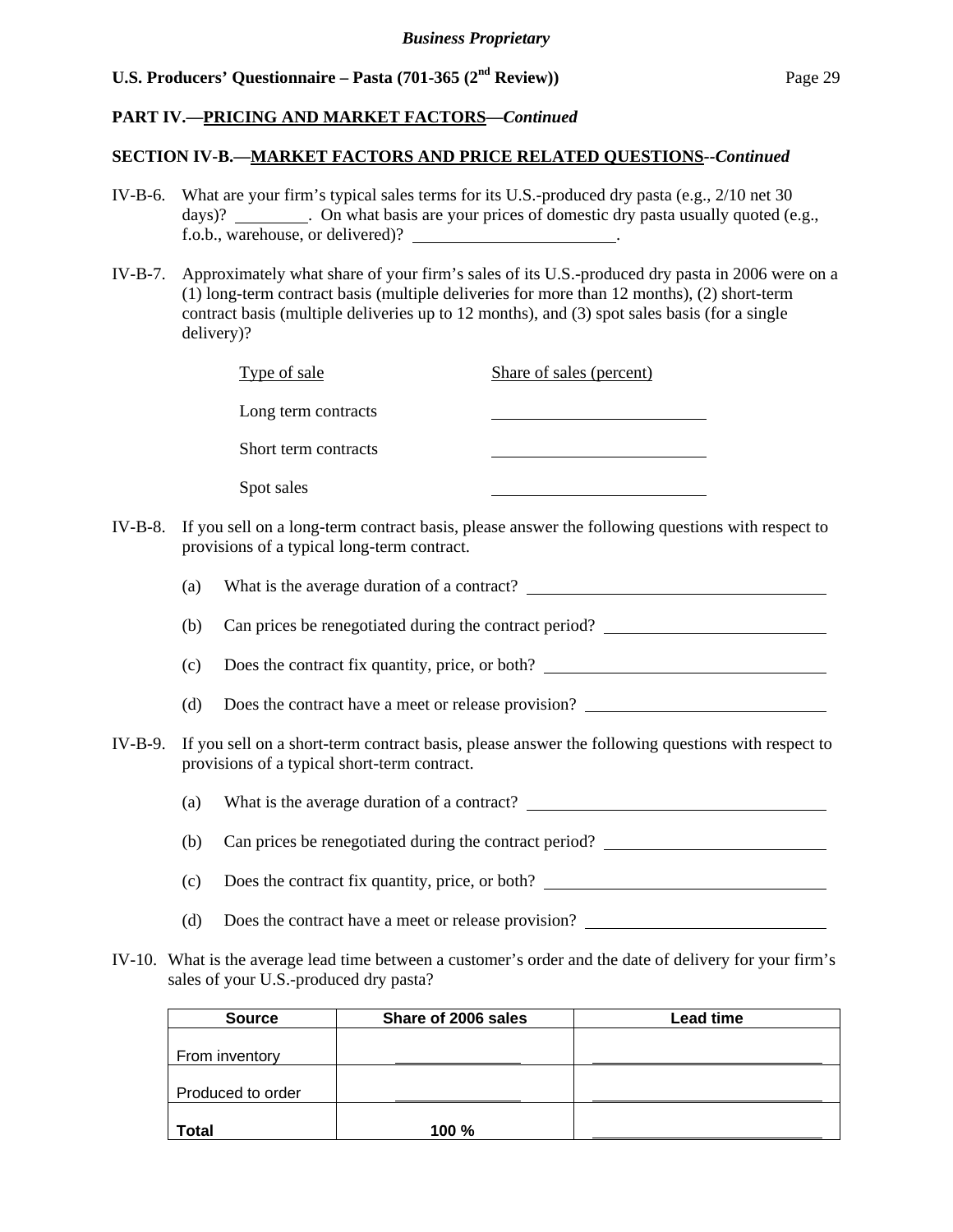### **PART IV.—PRICING AND MARKET FACTORS***—Continued*

### **SECTION IV-B.—MARKET FACTORS AND PRICE RELATED QUESTIONS***--Continued*

- IV-B-11. (a) What is the approximate percentage of the total delivered cost of dry pasta that is accounted for by U.S. inland transportation costs? percent.
	- (b) Who generally arranges the transportation to your customers' locations? (check one)

 $\Box$ Your firm  $\Box$  or purchaser

l

l

- (c) What proportion of your sales occur within 100 miles of your storage or production facility? percent. Within 101 to 1,000 miles? percent. Over 1,000 miles? percent.
- IV-B-12. What is the geographic market area in the United States served by your firm's dry pasta? (check all the apply)

| Northeast | Mid-Atlantic     | Midwest    | Southeast |
|-----------|------------------|------------|-----------|
| Southwest | Rocky Mountains  | West Coast | Northwest |
| National  | Other (describe: |            |           |

IV-B-13. Describe the end uses of the dry pasta that you manufacture. For each end-use product, what percentage of the total cost is accounted for by dry pasta?

|                | Type of pasta and end use               | Share of total cost (percent)                                                                                                                                       |  |
|----------------|-----------------------------------------|---------------------------------------------------------------------------------------------------------------------------------------------------------------------|--|
|                |                                         |                                                                                                                                                                     |  |
|                |                                         |                                                                                                                                                                     |  |
|                |                                         |                                                                                                                                                                     |  |
|                |                                         |                                                                                                                                                                     |  |
|                |                                         | IV-B-14. Have there been any changes in the end uses of dry pasta since January 1, 2001?                                                                            |  |
| $\overline{N}$ | $\Box$ Yes--Please describe.            |                                                                                                                                                                     |  |
|                |                                         |                                                                                                                                                                     |  |
|                |                                         |                                                                                                                                                                     |  |
|                |                                         | IV-B-15. Do you anticipate any changes in terms of the end uses of dry pasta in the future?                                                                         |  |
| N <sub>o</sub> | documentation, that address this issue. | $\Box$ Yes--Please describe and identify the time period. Provide any underlying<br>assumptions, along with relevant portions of business plans or other supporting |  |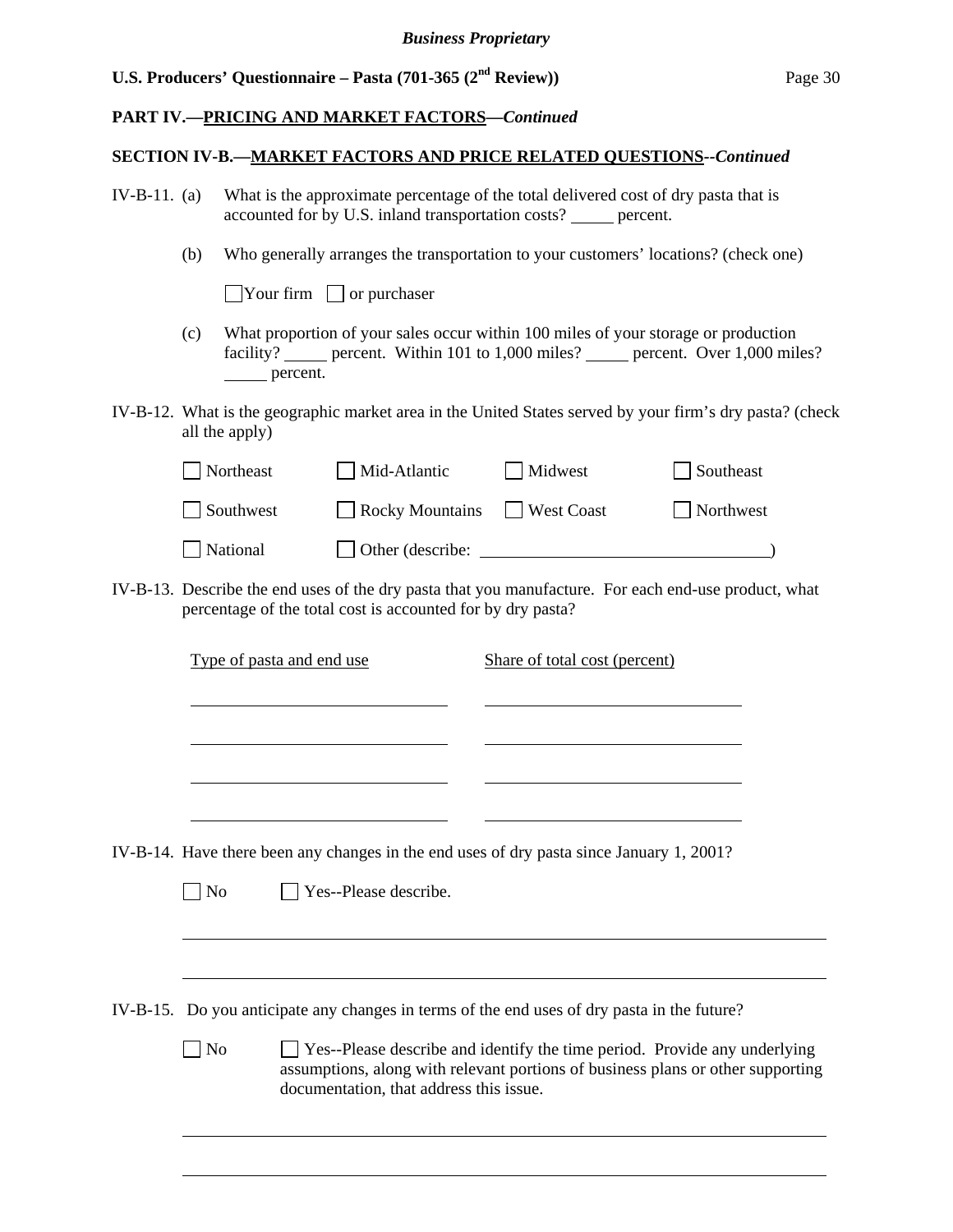# **PART IV.—PRICING AND MARKET FACTORS***—Continued*

# **SECTION IV-B.—MARKET FACTORS AND PRICE RELATED QUESTIONS***--Continued*

| $IV-B-16.(a)$ |                   |             | Please list in order of importance any products that may be substituted for dry pasta.                                                                                                                                                              |  |  |
|---------------|-------------------|-------------|-----------------------------------------------------------------------------------------------------------------------------------------------------------------------------------------------------------------------------------------------------|--|--|
|               |                   | (i)         |                                                                                                                                                                                                                                                     |  |  |
|               |                   |             |                                                                                                                                                                                                                                                     |  |  |
|               |                   | (ii)        |                                                                                                                                                                                                                                                     |  |  |
|               |                   | (iii)       |                                                                                                                                                                                                                                                     |  |  |
|               | (b)               |             | For each possible substitute product, please give examples of applications and end uses<br>for which they are substitutes.                                                                                                                          |  |  |
|               |                   |             |                                                                                                                                                                                                                                                     |  |  |
|               | (c)               |             | Have changes in the prices of these products affected the price for dry pasta                                                                                                                                                                       |  |  |
|               |                   | $\vert$ No  | $\Box$ Yes--To what degree do changes in their prices affect the price for<br>dry pasta? Does this effect have a time lag? If so, how long is the time<br>lag for each substitute product? Does this vary by type of dry pasta or<br>final end use? |  |  |
|               |                   |             |                                                                                                                                                                                                                                                     |  |  |
|               |                   |             | IV-B-17. Have there been any changes in the number or types of products that can be substituted for dry<br>pasta since January 1, 2001?                                                                                                             |  |  |
|               | $\blacksquare$ No |             | $\Box$ Yes--Please explain.                                                                                                                                                                                                                         |  |  |
|               |                   | the future? | IV-B-18. Do you anticipate any changes in terms of the substitutability of other products for dry pasta in                                                                                                                                          |  |  |
|               | $\Box$ No         |             | Yes--Please describe. Provide any underlying assumptions, along with<br>relevant portions of business plans or other supporting documentation, that<br>address this issue.                                                                          |  |  |
|               |                   |             |                                                                                                                                                                                                                                                     |  |  |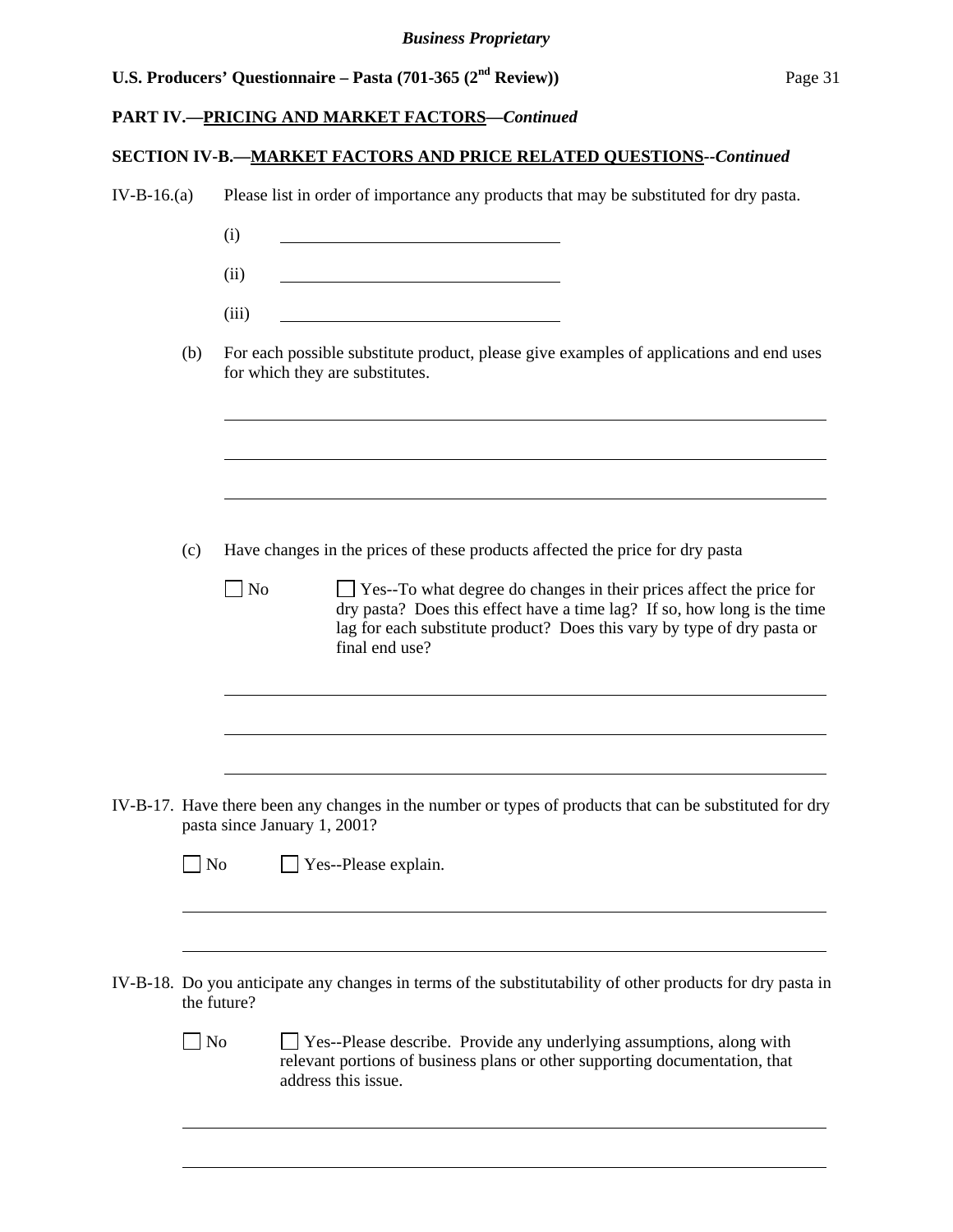### **PART IV.—PRICING AND MARKET FACTORS***—Continued*

### **SECTION IV-B.—MARKET FACTORS AND PRICE RELATED QUESTIONS***--Continued*

- IV-B-19. To what extent have changes in the prices of raw materials affected your firm's selling prices for dry pasta during January 2001-March 2007? Also discuss any anticipated changes in your raw material costs in the future, identifying the time period(s) involved and the factor(s) that you believe would be responsible for such changes. Provide any underlying assumptions, along with relevant portions of business plans or other supporting documentation, that address this issue.
- IV-B-20. Have any changes occurred in any other factors affecting supply (e.g., changes in availability or prices of energy or labor; transportation conditions; production capacity and/or methods of production; technology; export markets; or alternative production opportunities) that affected the availability of U.S.-produced dry pasta in the U.S. market since January 1, 2001?
	- $\Box$  No  $\Box$  Yes--Please note the time period(s) of any such changes, the factors(s) involved, and the impact such changes had on your shipment volumes and prices.
- IV-B-21. (a) Do you anticipate any changes in terms of the availability of U.S.-produced dry pasta in the U.S. market in the future?

□ Increase → No Change → Decrease

l

l

l

l

(b) If you anticipate changes in supply, please identify the changes including the time period and the impact of such changes on shipment volumes and prices. Provide any underlying assumptions, along with relevant portions of business plans or other supporting documentation, that address this issue.

IV-B-22. Has the availability of NONSUBJECT (i.e., certain dry pasta from countries other than Italy and Turkey, and other dry pasta from all sources (see Instructions Booklet)) imported dry pasta changed since January 1, 2001?

No **No** Yes-- Please explain.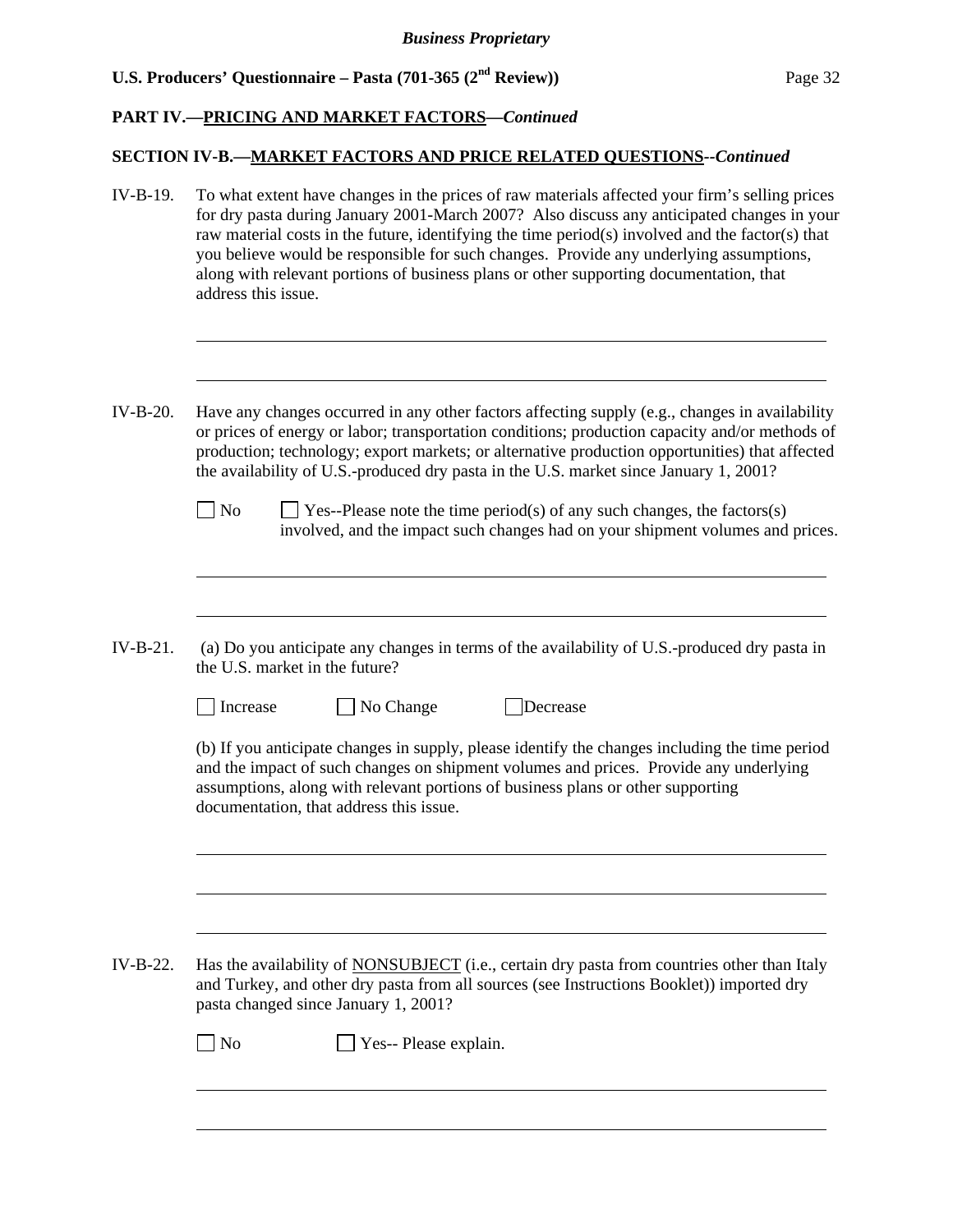$\overline{a}$ 

l

 $\overline{a}$ 

 $\overline{a}$ 

### **PART IV.—PRICING AND MARKET FACTORS***—Continued*

### **SECTION IV-B.—MARKET FACTORS AND PRICE RELATED QUESTIONS***--Continued*

- IV-B-23. Describe how easily your firm can shift its sales of dry pasta between the U.S. market and alternative country markets. In your discussion, please describe any contracts, other sales arrangements, or other constraints that would prevent or retard your firm from shifting dry pasta between the U.S. and alternative country markets within a 12-month period. Provide any underlying assumptions, along with relevant portions of business plans or other supporting documentation, that address this issue.
- IV-B-24. Are certain types/shapes/sizes of dry pasta available from only a single source (domestic or foreign, including both subject and nonsubject countries)?
	- $\Box$  No  $\Box$  Yes--Please identify the source (producer and/or country) and the type/shape/size.
- IV-B-25. Have there been any significant changes in the product range, product mix, or marketing (including sales over the internet) of dry pasta since January 1, 2001?
	- $\Box$  No  $\Box$  Yes--Please describe and quantify if possible.
- IV-B-26. Do you anticipate any changes in terms of the product range, product mix, or marketing (including sales over the internet) of dry pasta in the future? Provide any underlying assumptions, along with relevant portions of business plans or other supporting documentation, that address this issue.

| $\Box$ No<br>$\Box$ Yes--Please identify, including the time period. |  |
|----------------------------------------------------------------------|--|
|----------------------------------------------------------------------|--|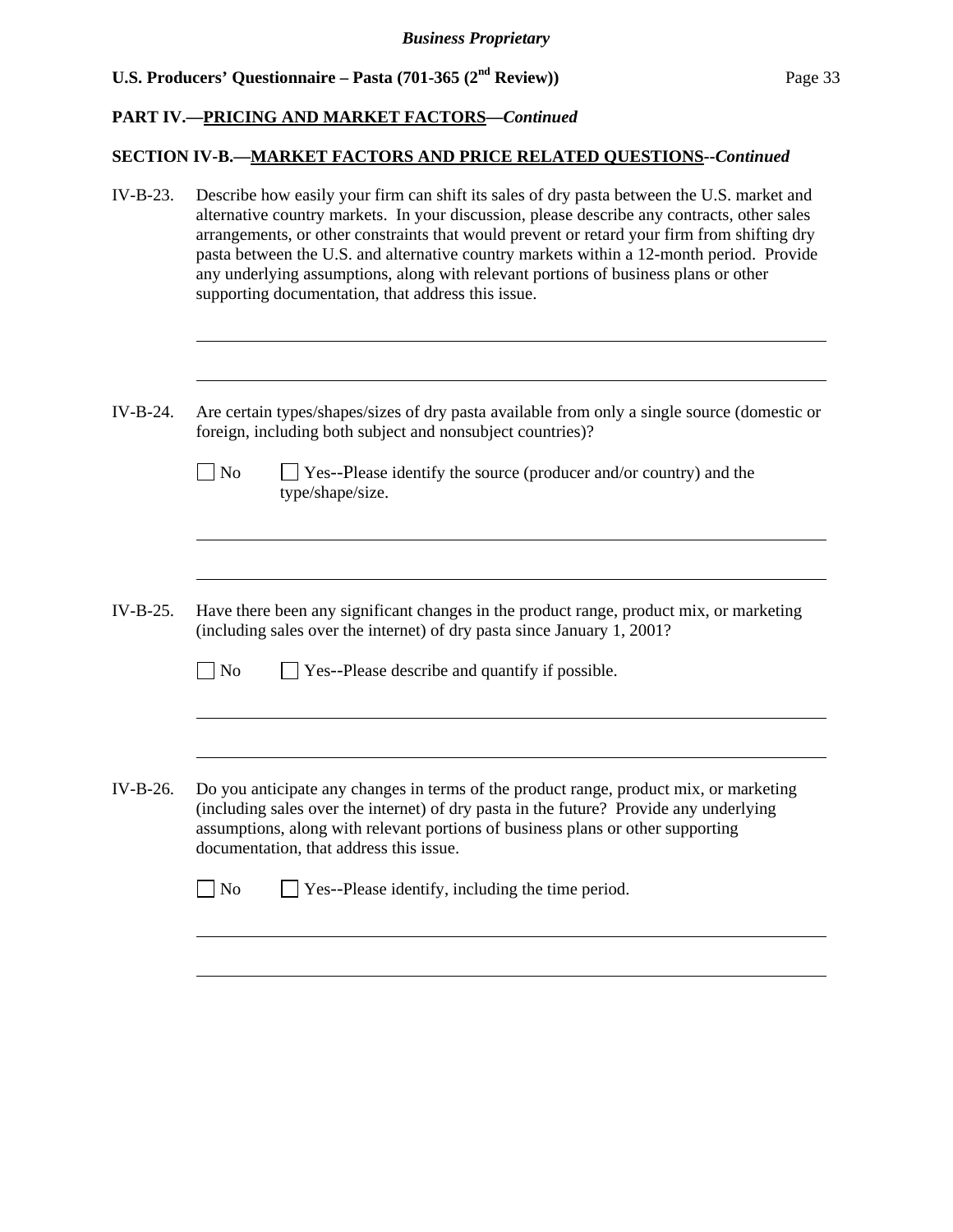l

l

 $\overline{a}$ 

l

l

l

 $\overline{a}$ 

### **PART IV.—PRICING AND MARKET FACTORS***—Continued*

### **SECTION IV-B.—MARKET FACTORS AND PRICE RELATED QUESTIONS***--Continued*

- IV-B-27. Since January 1, 2001, has your firm or any firm acting on your behalf paid any fees or allowances (often referred to as "slotting fees") to U.S. retailers in return for shelf placement?
	- $\Box$  No  $\Box$  Yes— If yes, please answer the following questions.

(a) How are these fees paid, as a lump sum cash payment, as a discount off of cases of product, as free product or by some other means? What is the most common method of payment for your firm (with regard to dry pasta)?

- (b) How frequently are slotting fees paid for dry pasta--yearly, quarterly, monthly?
- (c) Are slotting fees paid for individual products (e.g., dry pasta) or for numerous products combined?

(d) Are slotting fees paid separately for individual types/shapes of dry pasta or are they paid as one fee for all types/shapes of dry pasta?

- (e) What factors determine the amount of slotting fees (e.g., shelf placement, number of facings, brand name, etc)?
- (f) Does your firm have any say in the amounts of slotting fees you pay on dry pasta or do you simply pay the fee amounts requested by customers?
- (g) Has your firm chosen not to sell to a particular customer because of the slotting fees requested by the customer?  $\Box$  No  $\Box$  Yes. If yes, please provide the name of the customer, the amount of the fee, and the date in the space provided below.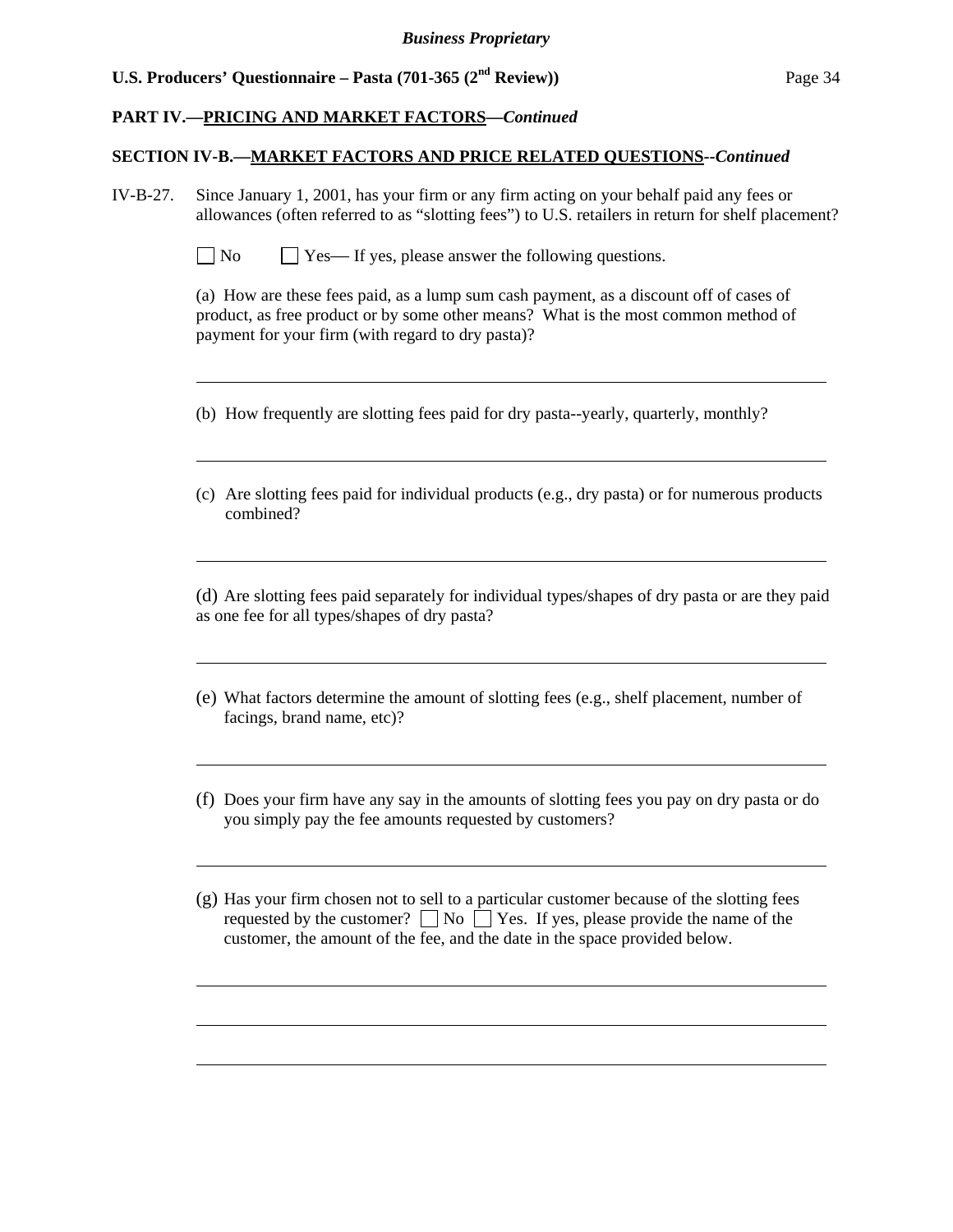# **PART IV.—PRICING AND MARKET FACTORS***—Continued*

# **SECTION IV-B.—MARKET FACTORS AND PRICE RELATED QUESTIONS***--Continued*

| IV-B-28a. How has demand within the United States (and outside the United States, if known) for dry |
|-----------------------------------------------------------------------------------------------------|
| pasta changed since January 1, 2001?                                                                |

|           | Increased                                                                                                                                                                 | Unchanged                                                    | Decreased                                                                                                                                                                   |  |  |  |  |
|-----------|---------------------------------------------------------------------------------------------------------------------------------------------------------------------------|--------------------------------------------------------------|-----------------------------------------------------------------------------------------------------------------------------------------------------------------------------|--|--|--|--|
|           | Other (describe)                                                                                                                                                          |                                                              | <u> 1980 - Jan Samuel Barbara, martin di</u>                                                                                                                                |  |  |  |  |
|           |                                                                                                                                                                           | What were the principal factors affecting changes in demand? |                                                                                                                                                                             |  |  |  |  |
|           |                                                                                                                                                                           |                                                              |                                                                                                                                                                             |  |  |  |  |
|           |                                                                                                                                                                           |                                                              |                                                                                                                                                                             |  |  |  |  |
| IV-B-28b. | To what extent has low-carbohydrate/high-protein diets (e.g, the Atkins diet) impacted<br>demand for dry pasta in the United States and, if known, the rest of the world? |                                                              |                                                                                                                                                                             |  |  |  |  |
|           |                                                                                                                                                                           |                                                              |                                                                                                                                                                             |  |  |  |  |
|           |                                                                                                                                                                           |                                                              |                                                                                                                                                                             |  |  |  |  |
| IV-B-29.  | the rest of the world?                                                                                                                                                    |                                                              | Do you anticipate any future changes in dry pasta demand in the United States and, if known,                                                                                |  |  |  |  |
|           | $\overline{N}$<br>documentation, that address this issue.                                                                                                                 |                                                              | □ Yes--Please describe and identify the time period. Provide any<br>underlying assumptions, along with relevant portions of business plans or other supporting              |  |  |  |  |
|           |                                                                                                                                                                           |                                                              |                                                                                                                                                                             |  |  |  |  |
|           |                                                                                                                                                                           |                                                              |                                                                                                                                                                             |  |  |  |  |
|           |                                                                                                                                                                           |                                                              |                                                                                                                                                                             |  |  |  |  |
| IV-B-30.  |                                                                                                                                                                           |                                                              | Please compare market prices of dry pasta in U.S. and non-U.S. markets, if known. Provide<br>specific information as to time periods and regions for any price comparisons. |  |  |  |  |
|           |                                                                                                                                                                           |                                                              |                                                                                                                                                                             |  |  |  |  |
|           |                                                                                                                                                                           |                                                              |                                                                                                                                                                             |  |  |  |  |
|           |                                                                                                                                                                           |                                                              |                                                                                                                                                                             |  |  |  |  |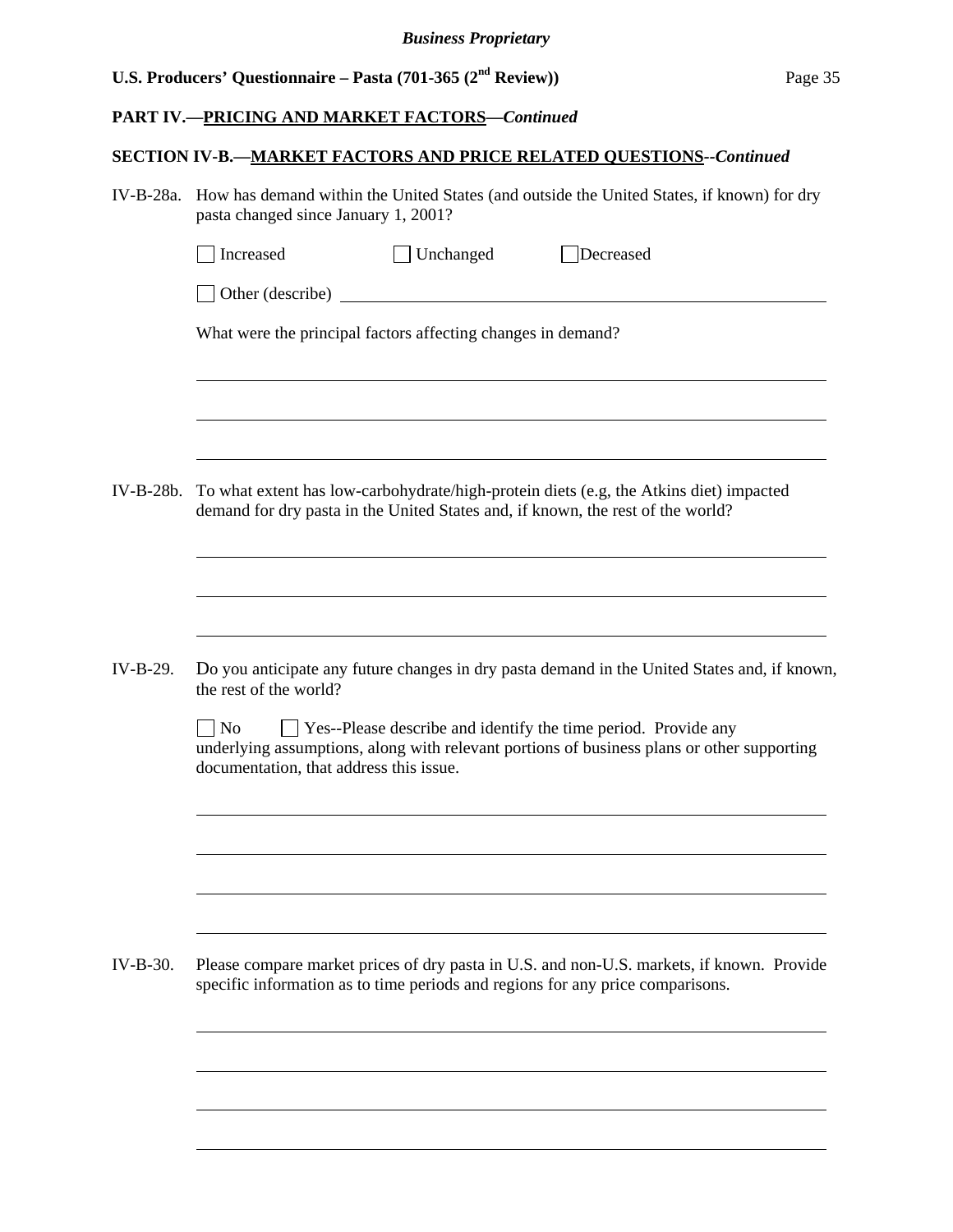$\overline{a}$ 

l

l

### **PART IV.—PRICING AND MARKET FACTORS***—Continued*

### **SECTION IV-B.—MARKET FACTORS AND PRICE RELATED QUESTIONS***--Continued*

- IV-B-31. Are there actual physical quality differences between dry pasta from different suppliers or are quality differences a factor of brand image? In your response, please identify any actual physical differences, noting the relevant suppliers and the country of origin.
- IV-B-32. Please provide as a separate attachment to this request any studies, surveys, etc. that you are aware of that quantify and/or otherwise discuss dry pasta supply (including production capacity and capacity utilization) and demand in (1) the United States, (2) each of the other major producing/consuming countries, including Italy and Turkey, and (3) the world as a whole. Of particular interest is such data from January 1, 2001 to the present and forecasts for the future.
- IV-B-33. Are your exports of dry pasta subject to any tariff or non-tariff barriers to trade in other countries?
	- $\Box$  No  $\Box$  Yes. Please list the countries and describe any such barriers and any significant changes in such barriers that have occurred since January 1, 2001, or that are expected to occur in the future.
- IV-B-34. Does your firm sell dry pasta over the internet?

No Secondary Please describe, noting the estimated percentage of your firm's total sales of dry pasta in 2006 accounted for by internet sales.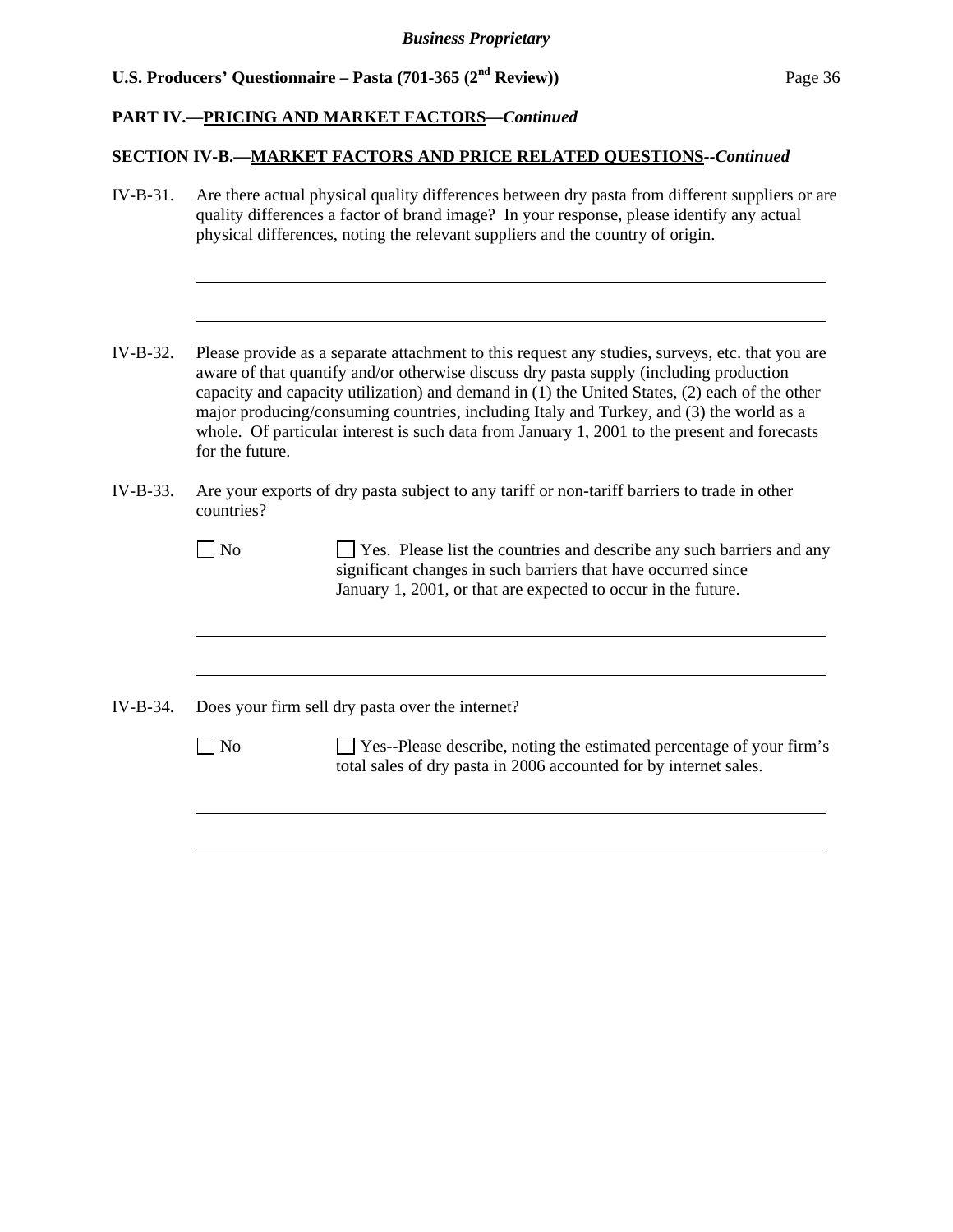## **PART IV.—PRICING AND MARKET FACTORS***—Continued*

## **SECTION IV-B.—MARKET FACTORS AND PRICE RELATED QUESTIONS***--Continued*

IV-B-35. Is dry pasta produced in the United States and in other countries interchangeable (*i.e.*, can they physically be used in the same applications)? Please indicate below, using "A" to indicate that the products from a specified country-pair are always interchangeable, "F" to indicate that the products are frequently interchangeable,"S" to indicate that the products are sometimes interchangeable,"N" to indicate that the products are never interchangeable, and " $0$ " to indicate no familiarity with products from a specified country-pair.<sup>1</sup>

| <b>Country-pair</b>                                                                                                                                                 | <b>United States</b><br>(all dry pasta) | Italy<br>(certain pasta) | Turkey<br>(certain pasta) | Other certain<br>(certain dry<br>pasta from all<br>other sources) | Other<br>(other dry<br>pasta from<br>all sources) |  |
|---------------------------------------------------------------------------------------------------------------------------------------------------------------------|-----------------------------------------|--------------------------|---------------------------|-------------------------------------------------------------------|---------------------------------------------------|--|
| <b>United States</b>                                                                                                                                                |                                         |                          |                           |                                                                   |                                                   |  |
| Italy                                                                                                                                                               |                                         |                          |                           |                                                                   |                                                   |  |
| Turkey                                                                                                                                                              |                                         |                          |                           |                                                                   |                                                   |  |
| Other certain                                                                                                                                                       |                                         |                          |                           |                                                                   |                                                   |  |
| $1$ For any country-pair producing dry pasta which is sometimes or never interchangeable, please<br>explain the factors that limit or preclude interchangeable use: |                                         |                          |                           |                                                                   |                                                   |  |
|                                                                                                                                                                     |                                         |                          |                           |                                                                   |                                                   |  |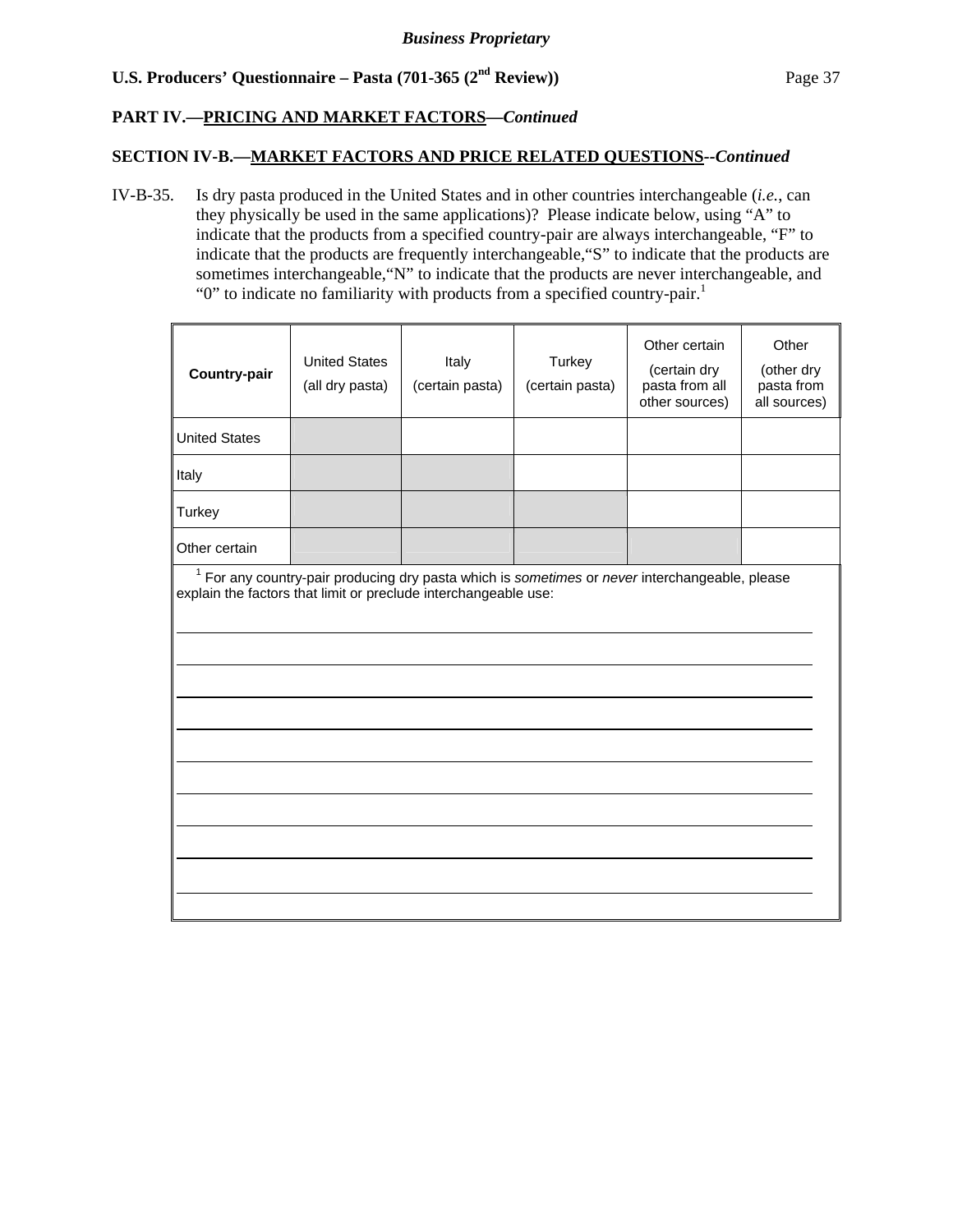## **PART IV.—PRICING AND MARKET FACTORS***—Continued*

## **SECTION IV-B.—MARKET FACTORS AND PRICE RELATED QUESTIONS***--Continued*

IV-B-36. Are differences other than price (*i.e.*, quality, availability, transportation network, product range, technical support, etc.) between dry pasta produced in the United States and in other countries a significant factor in your firm's sales of the products? Please indicate below, using "A" to indicate that such differences are always significant, "F" to indicate that such differences are frequently significant,"S" to indicate that such differences are sometimes significant,"N" to indicate that such differences are never significant, and "0" to indicate no familiarity with products from a specified country-pair.<sup>1</sup>

| <b>Country-pair</b>                                                                                                                                                                                                                               | <b>United States</b><br>(all dry pasta) | Italy<br>(certain pasta) | Turkey<br>(certain pasta) | Other certain<br>(certain dry<br>pasta from all<br>other sources) | Other<br>(other dry<br>pasta from<br>all sources) |  |
|---------------------------------------------------------------------------------------------------------------------------------------------------------------------------------------------------------------------------------------------------|-----------------------------------------|--------------------------|---------------------------|-------------------------------------------------------------------|---------------------------------------------------|--|
| <b>United States</b>                                                                                                                                                                                                                              |                                         |                          |                           |                                                                   |                                                   |  |
| Italy                                                                                                                                                                                                                                             |                                         |                          |                           |                                                                   |                                                   |  |
| Turkey                                                                                                                                                                                                                                            |                                         |                          |                           |                                                                   |                                                   |  |
| Other certain                                                                                                                                                                                                                                     |                                         |                          |                           |                                                                   |                                                   |  |
| $1$ For any country-pair for which factors other than price always or frequently are a significant factor in<br>your firm's sales of dry pasta, identify the country-pair and report the advantages or disadvantages<br>imparted by such factors: |                                         |                          |                           |                                                                   |                                                   |  |